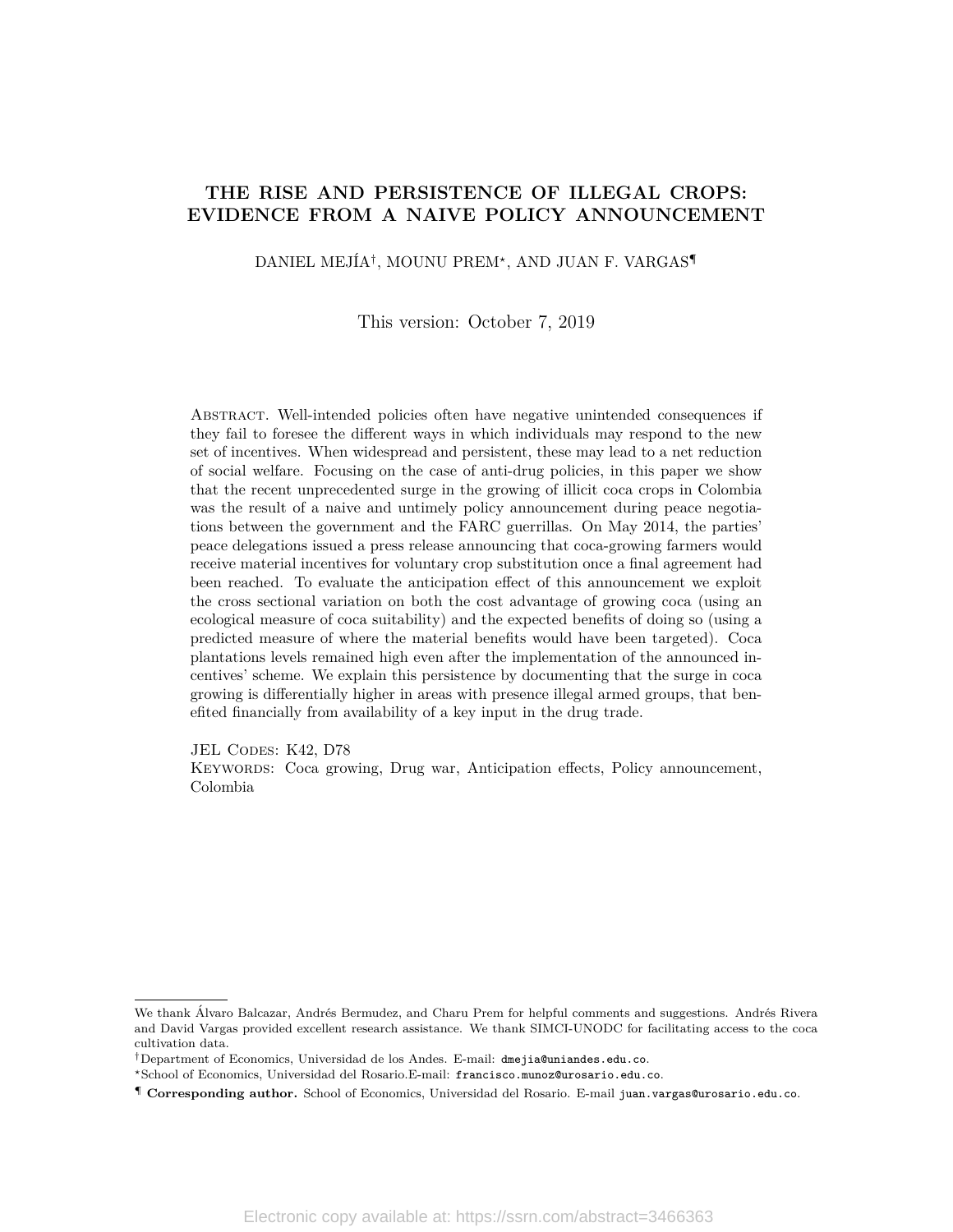#### 1. INTRODUCTION

Well-intended policies often generate unintended consequences when policy makers fail to anticipate the equilibrium incentive structure generated by the policy change beyond the actual margin that the policy intends to affect. Unintended consequences, in turn, can largely affect the cost-benefit balance of these policies, potentially making them harmful from a social perspective. Price regulation and quotas are textbook examples used by economists to illustrate how policies can go wrong.

A paramount domain of this observation is drug policy. The evidence on the unintended consequences of prohibition policies and the "war against drugs" is abundant. Take for instance their effect on production and on violence. The traditional prohibition and interdiction approach may increase profits -thus inadvertently increasing supplyif the demand for drugs is inelastic, and can promote the creation of black markets in which disputes are often resolved violently.<sup>[1](#page-1-0)</sup> Miron finds evidence that drug prohibition increases violent crime both in the U.S. [\(Miron,](#page-26-0) [1999\)](#page-26-0) and across countries [\(Miron,](#page-26-1) [2001\)](#page-26-1). In Mexico, Afghanistan, and Colombia different drug enforcement policies have resulted in more violence, respectively by creating violent power disputes [\(Dell,](#page-26-2) [2015;](#page-26-2) Calderón et al., [2015\)](#page-25-0), by increasing the profits of the illegal sector [\(Clemens,](#page-25-1)  $2013$ ) and by generating retaliation from violent actors affected by the policy [\(Abadie et al.,](#page-25-2) [2013\)](#page-25-2). This mechanism also applies to integrated markets across different countries. For instance, [Castillo et al.](#page-25-3) [\(2018\)](#page-25-3) show that cocaine seizures in Colombia produce scarcity in downstream drug markets in Mexico and, by rising prices, it increases drugrelated violence.

This paper expands this literature by showing how the anticipation effect generated by the announcement of a policy aimed at reducing the area cultivated with coca crops actually had the opposite effect. We focus on the case of Colombia, where coca growing surged starting in 2014 because of the announcement, remained high after the actual policy implementation started in 2017, and fueled new cycles of violence after a peace agreement was signed in 2016 to end a five-long civil conflict.

On October 2012 the government of Colombia and the *Revolutionary Armed Forces of Colombia* (FARC from the Spanish acronym) started formal peace negotiations in Havana. While a peace agreement would eventually be signed at the end of 2016,

<span id="page-1-0"></span><sup>&</sup>lt;sup>1</sup>[Becker et al.](#page-25-4) [\(2006\)](#page-25-4) estimate the price elasticity of the demand for drugs to be around 0.5. Mejía [and Restrepo](#page-26-3) [\(2016\)](#page-26-3) show that an inelastic demand for drugs in the U.S. is one key reason why *Plan Colombia* was so ineffective in controlling coca production –the main input in the production of cocaine– in Colombia during the 2000s.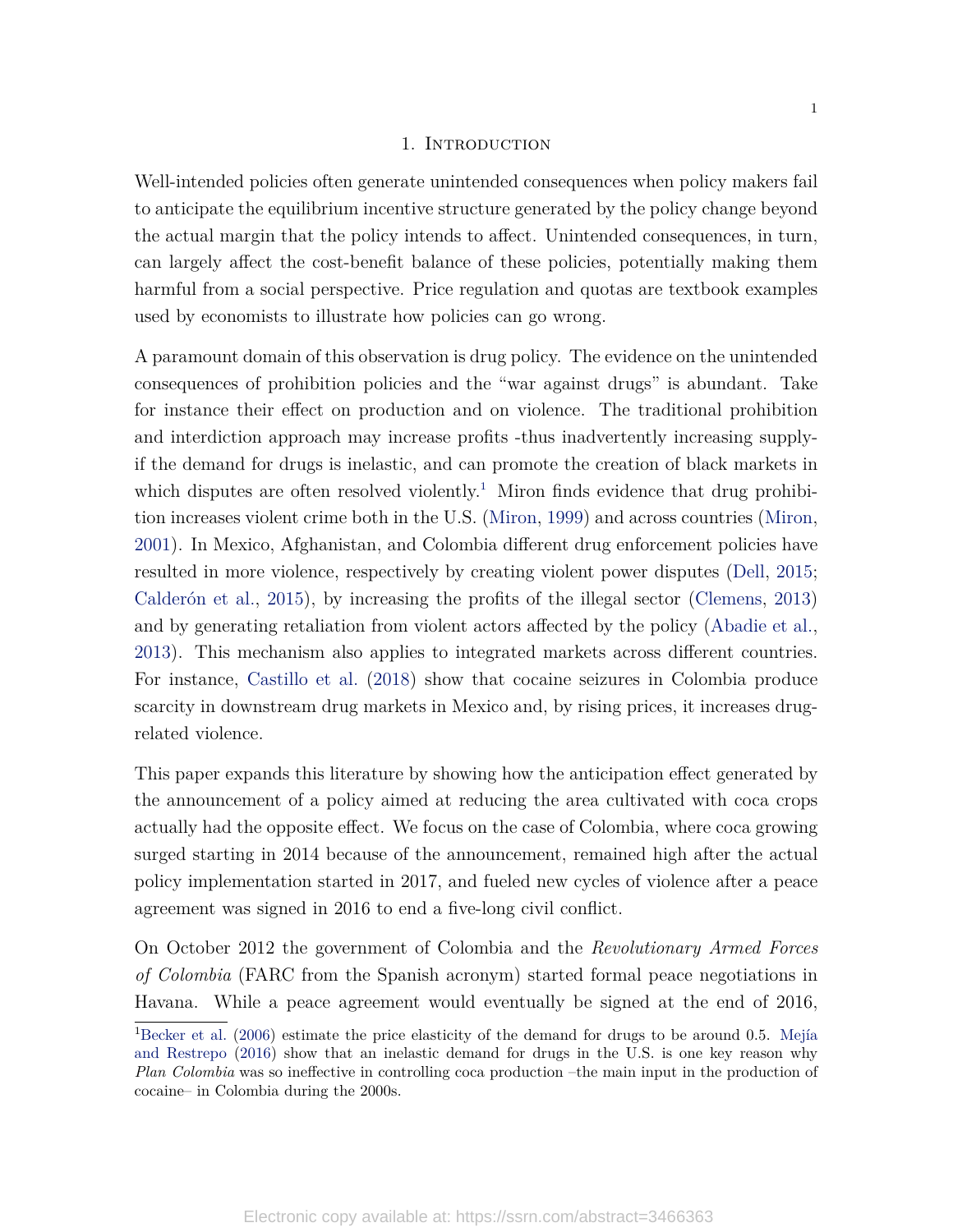one of the most important milestones of the peace process was the partial agreement on illicit drugs. On the 16th of May 2014, the delegations of the negotiating parties announced in a joint press release that they had agreed upon the future creation – after the eventual signature of a final peace agreement– of an illicit crops substitution program that would provide the material incentives for coca-growing communities to voluntarily substitute coca for legal crops. The joint press release also pointed out that the implementation of the substitution program was going to be carried out preferably by local community organizations.

According to Bermúdez Liévano [\(2018\)](#page-25-5) the government negotiating team was fully aware of the miss-information –and thus the perverse incentives– created by the announcement.[2](#page-2-0) Indeed, for the rest of the peace negotiations the government team explicitly opposed the possibility of providing monetary incentives for peasants who would substitute away illicit crops and eventually, the final peace agreement –signed over two years after the announcement– did not explicitly include any reference to individualized monetary incentives. Nevertheless, not only was the seed planted in that the announcement did generate expectations about future rents for coca growers but also, upon the final agreement was signed, the Comprehensive National Program for the Substitution of Crops for Illicit Use (PNIS from its Spanish acronym) was launched, and coca growers did end up receiving direct cash transfers from the government, confirming, almost three years later, the expectations generated by the May 2014 announcement.

We empirically assess the anticipation effect of the announcement on coca growing by exploiting the time variation given by the press release, as well as two sources of cross sectional variation. First, we rely on an ecological time-invariant coca *suitability* measure to distinguish municipalities according to their differential cost-advantage of growing coca, and thus on their ability to respond to the anticipation of material benefits. Second, we predict the location of the areas that ended up being targeted with material incentives to substitute away coca crops using the same information that coca growers had at the time of the May 2014 press release. Specifically, the announcement clearly stated that incentives were to be targeted in areas that witnessed historical

<span id="page-2-0"></span><sup>&</sup>lt;sup>2</sup>This was confirmed in several interviews that we conducted with people who where close to the peace negotiation: it *ex-post* became apparent that the inclusion of the wording "material welfare conditions for the people affected by illicit crops" in the 2014 press release could be interpreted as a promise of future direct cash transfers to coca growers. The qualitative evidence also supports the view that rural communities got the message that they should grow more coca to obtain government benefits (see e.g., Garzón, [2015\)](#page-26-4).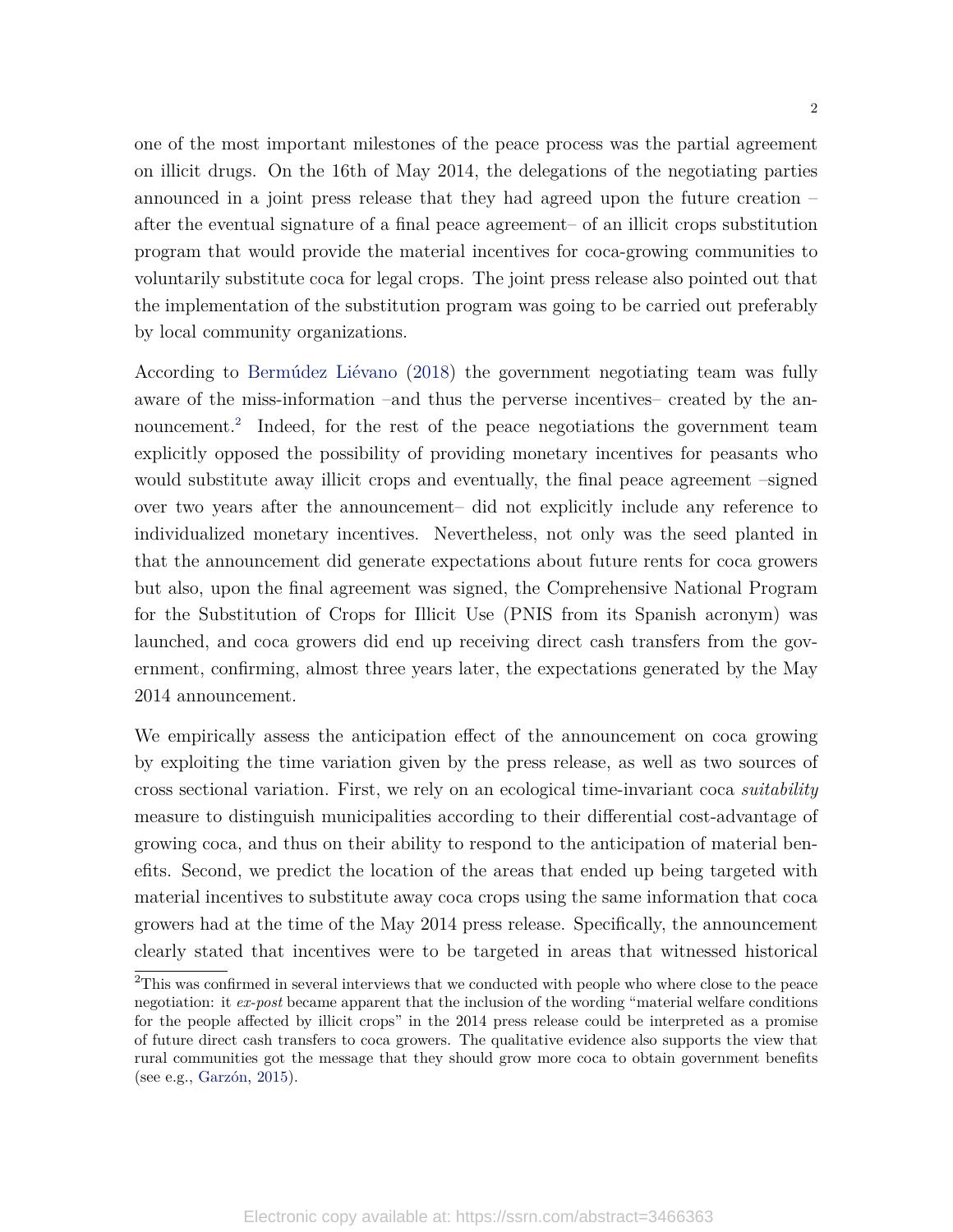coca crops and faced poverty conditions.[3](#page-3-0) We thus complement our measure of actual ecological cost of growing coca with one of predicted material benefits, avoiding the use of the actual (endogenous) implementation of the coca substitution incentive scheme.

We exploit both the temporal and the geographical sources of variation in a *differencein-differences* empirical framework, that also controls for municipality fixed effects, department-year fixed effects, and a large set of pre-determined municipal characteristics interacted with the post-announcement time dummy. We also estimate a nonparametric version of this model in order to test whether coca-growing trends were parallel in high vs low suitability areas and in areas where the probability of receiving the incentive scheme was high vs low before the press release. We confirm this is the case. This *event-study* empirical specification also allows us to study the dynamics of coca growing after the announcement.

We find a large differential increase in the area cultivated with coca in coca-suitable municipalities as well as in places with a higher probability of obtaining material incentives for substituting coca crops. Using our most demanding specification we find that a one-standard-deviation increase in coca suitability increases coca growing by almost one quarter of a standard deviation after the 2014 announcement, a magnitude that is equivalent to the mean of coca cultivation during our sample period. In other words, municipalities where the coca suitability index is one standard deviation above the average doubled their area cultivated with coca after the announcement. Moreover, if the estimated probability that a municipality will receive the substitution incentive scheme increases by 50 percent relative to the mean (from 5 to 7.5 percent), then the incidence of coca crops will increase in 0.57 standard deviations. Both of these magnitudes are substantial. Moreover, when the two sources of cross-sectional variation are included in the same specification both remain significant, and we find evidence of complementarity between both measures when we estimate a triple-differences model.

In contrast to the most common journalistic accounts of the recent unprecedented surge in coca growing, we show that this phenomenon is not explained by the prohibition in 2015 of areal spraying of coca crops with the herbicide glyphosate. This finding is of foremost policy importance, as the current administration has pushed to resume aerial spraying after the U.S government has exerted political pressure. Our findings add to a series of recent papers that show that aerial spraying is unlikely to

<span id="page-3-0"></span><sup>&</sup>lt;sup>3</sup>The actual excerpt of the announcement stated that the incentives were going to be targeted on "the communities affected by illicit crops, particularly for the peasant communities that live in poverty." (our translation).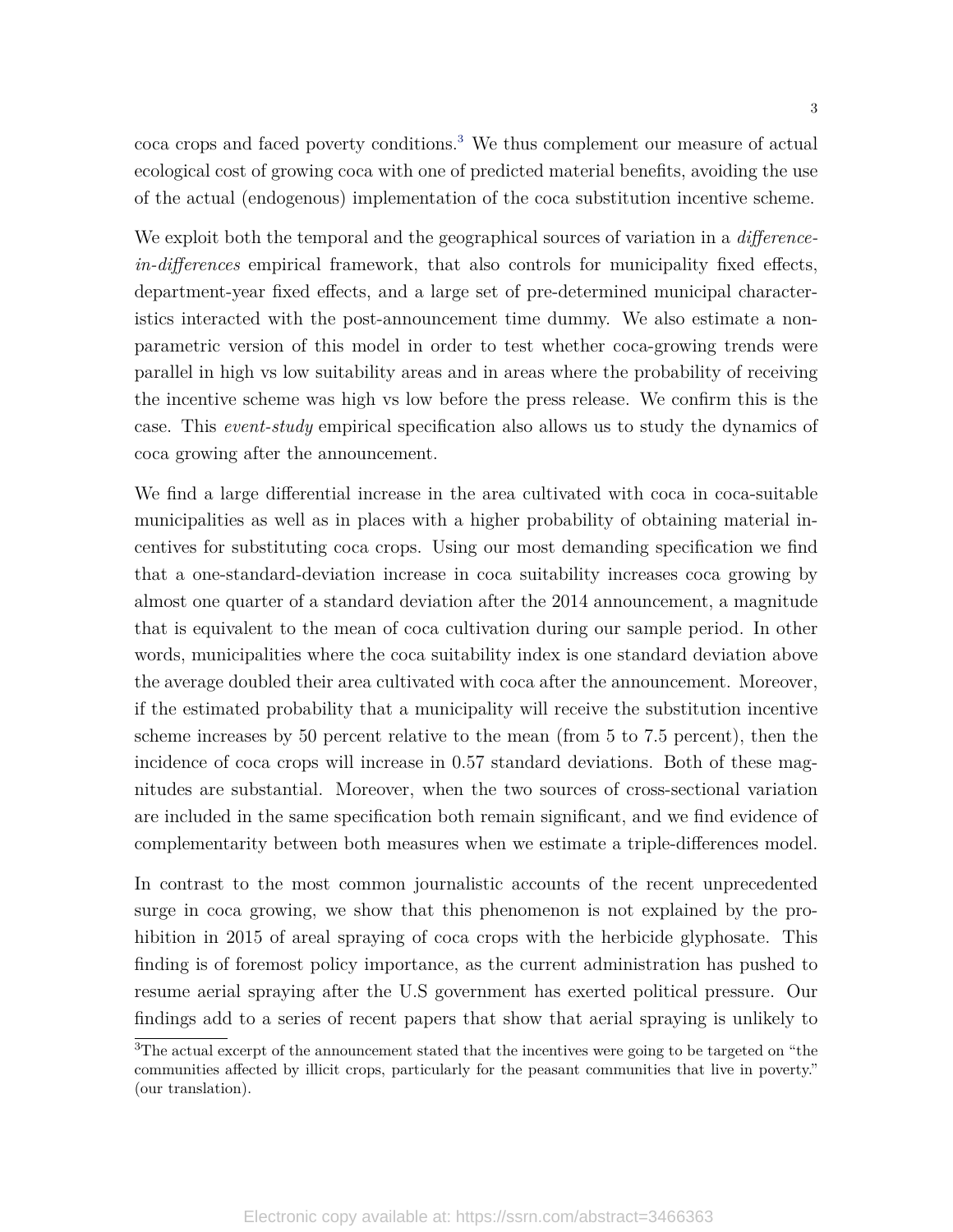drive down coca crops (see [Abadie et al.,](#page-25-2) [2013;](#page-25-2) Mejía and Restrepo, [2015\)](#page-26-5), while it can have negative effects on health (Camacho and Mejía, [2017\)](#page-25-6) and violence [\(Abadie et al.,](#page-25-2) [2013\)](#page-25-2). Moreover, we then test if our main results are driven by preferential access to the substitution program of FARC-controlled areas, as has been suggested for instance by [Lopez et al.](#page-26-6) [\(2019\)](#page-26-6). We implement this test by interacting an indicator of FARC presence prior to the announcement with the full set of year fixed effects, we show that our results are robust to flexibly controlling for FARC's dominance.

Beyond these average estimates of the causal effect of the policy announcement on the areas cultivated with coca, our dynamic specification suggests that the differential increase in coca growing in coca-suitable municipalities or in places with a higher probability of obtaining material incentives from coca crops substitution programs increases over time and during our entire sample period (which goes until the end of 2018). This is a relevant finding given that the announced crop-substitution program started its implementation phase in 2017, after the final peace agreement was signed. Importantly, we show that violence inflicted by other armed groups which neither took part of the peace process nor signed the peace agreement increased substantially between 2013 and 2018 precisely in the areas in which we show effects of the 2014 announcement on coca growing. We posit that the surge in the availability of coca, together with the inability of FARC of continuing to handle the drug business in some of these areas, made it attractive for existing armed groups to control the business and its associated rents.

Also important for policy, we find that the differential increase in coca growing in coca-suitable areas and in municipalities with a higher probability of receiving the material benefits for voluntary substitution programs is to a large extent attenuated by the existence of National Parks and other protected areas. This result suggests that state presence and institutional monitoring are important factors to counteract the unintended negative consequences of policies such as the naive policy announcement that we study in this paper.

We contribute to several strands of the literature. First, we contribute to the literature on the determinants of coca cultivation. Several studies have associated the cultivation of coca to the presence of armed groups, which can manifest in violence and forced dis-placement (see Díaz and Sánchez, [2004;](#page-26-7) [Vargas and Netherlands,](#page-27-0) [2005;](#page-27-0) [Alvarez,](#page-25-7) [2001;](#page-25-7) [Ruiz et al.,](#page-27-1) [2013;](#page-27-1) and Ibáñez and Vélez, [2008\)](#page-26-8), to the incidence of poverty and the lack of institutional and economic development [\(Angrist and Kugler,](#page-25-8) [2008;](#page-25-8) [Ibanez and](#page-26-9)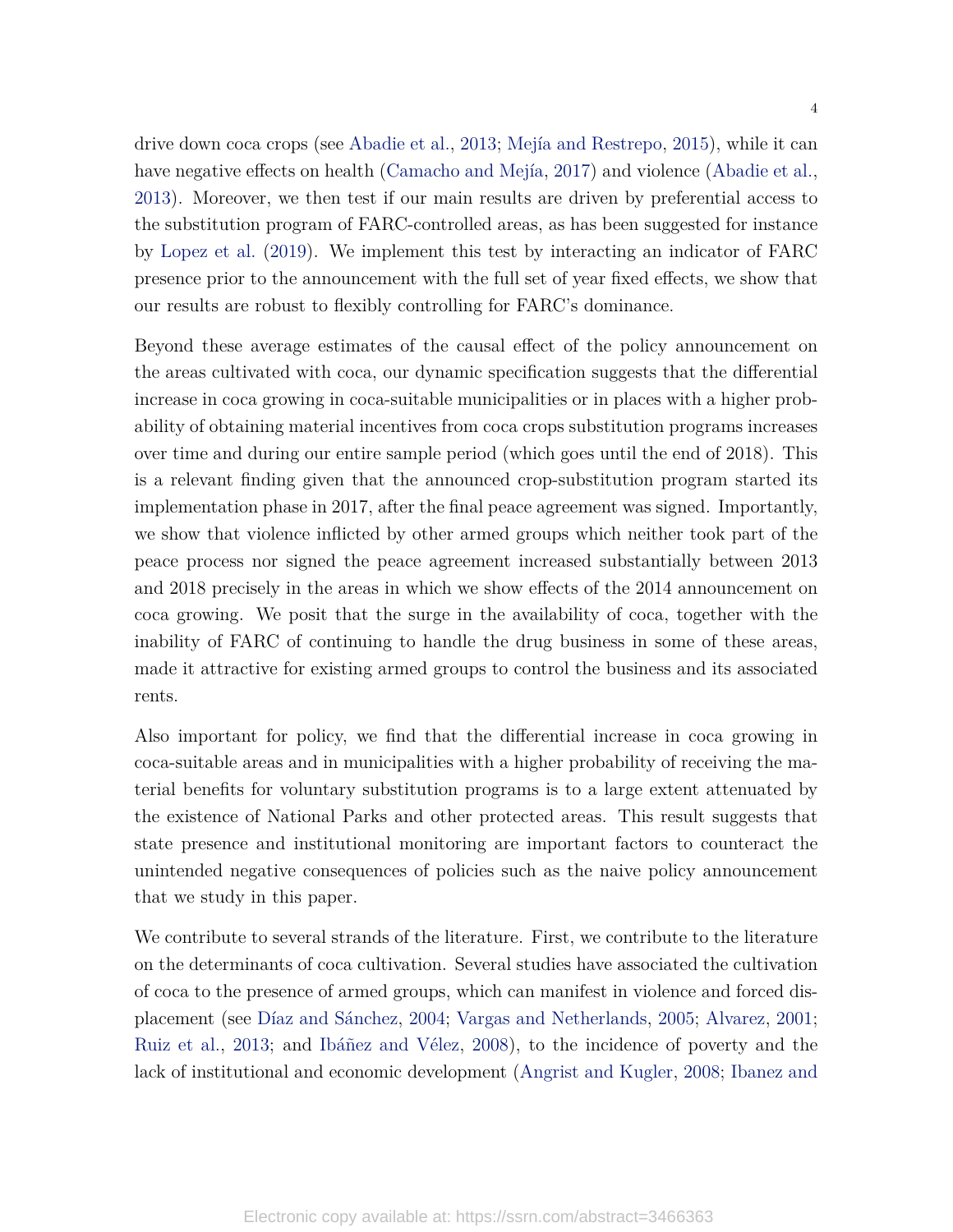[Carlsson,](#page-26-9) [2010;](#page-26-10) Ibáñez, 2010; [Rocha,](#page-27-2) [1997,](#page-27-2) [2000;](#page-27-3) and [Thoumi,](#page-27-4) [2005a,](#page-27-4)[b,](#page-27-5)[c\)](#page-27-6), and to en-vironmental and ecological conditions (Dávalos et al., [2011](#page-25-9) and [Ruiz et al.,](#page-27-1) [2013\)](#page-27-1). We contribute to this literature by showing how the expectation of potential government benefits associated with illicit crops substitution programs may have induced farmers to cultivate more coca crops.

Second, we contribute to the literature that evaluates the effectiveness of anti-drug efforts in reducing illegal drug production and costs. This includes contributions that rely on the calibration of theoretical models of the "war on drugs" using aggregate data and that account for general equilibrium effects (e.g. [Chumacero,](#page-25-10) [2010;](#page-25-10) [Grossman and](#page-26-11) Mejía, [2008;](#page-26-11) and Mejía and Restrepo, [2011,](#page-26-12) [2016\)](#page-26-3),<sup>[4](#page-5-0)</sup> as well as empirical papers that use fine-grained data to evaluate different policies aimed at reducing illicit drugs production.[5](#page-5-1) Our paper places in the second set of contributions and it is the first one to explore the unintended negative anticipation effects of a naive policy announcement and that at the same time has a causal interpretation.<sup>[6](#page-5-2)</sup> We find that, because of these effects, the policy actually had results that went in the *opposite direction* than the intended effect.

The rest of the paper is organized as follows. Section [2](#page-6-0) provides details on the dynamics of coca growing in Colombia and discusses the institutional context that led to the 2014 announcement that we study in the paper. Section [3](#page-8-0) summarizes the data we use. Section [4](#page-12-0) explains our empirical strategy and sections [5](#page-14-0) and [6](#page-17-0) review the main results and robustness, as well as the potential mechanisms respectively. Finally, section [7](#page-23-0) concludes.

<span id="page-5-0"></span><sup>&</sup>lt;sup>4</sup>A key result of these papers is that the low price elasticity of demand for cocaine is a key driving factor of the relative ineffectiveness of supply-side intervention policies, *vis-a-vis* demand reduction efforts through the implementation of prevention programs.

<span id="page-5-1"></span><sup>&</sup>lt;sup>5</sup>Most of these studies have focused on the direct and collateral effects of aerial spraying campaigns aimed at reducing coca cultivation (see [Abadie et al.,](#page-25-2) [2013;](#page-25-2) [Moya,](#page-26-13) [2005;](#page-26-13) [Reyes,](#page-27-7) [2014;](#page-27-7) and Mejía et al., [2015\)](#page-26-14). All of studies find very small (or negligible) effects of this supply-reduction strategy. In most cases, this is explained by the strategies used by coca growing farmers that mitigate the effects of aerial spraying campaigns, such as the spraying of molasses on the coca bushes to prevent the herbicide from penetrating the foliage and killing the plant; cutting the stem of the plant a few hours after the fumigation event, enabling the plant to grow back a few months later; and the reallocation of coca crops to areas less likely to be sprayed (Mejía et al., [2015\)](#page-26-14).

<span id="page-5-2"></span> ${}^{6}$ [Lopez et al.](#page-26-6) [\(2019\)](#page-26-6) assess the effect of the same announcement but using as cross-sectional variation the municipalities with presence of FARC even after the announcement. Instead, our sources of geographical variation are both predetermined and, in the case of the suitability measure, arguably exogenous. Moreover, our results are robust to controlling for the interaction of a measure of the pre-announcement FARC presence at the municipal level and the year fixed effects, and thus fully account for the variation exploited by these authors. Also, the authors use as temporal variation the start of the peace negotiations in 2012, not the release of the joint announcement.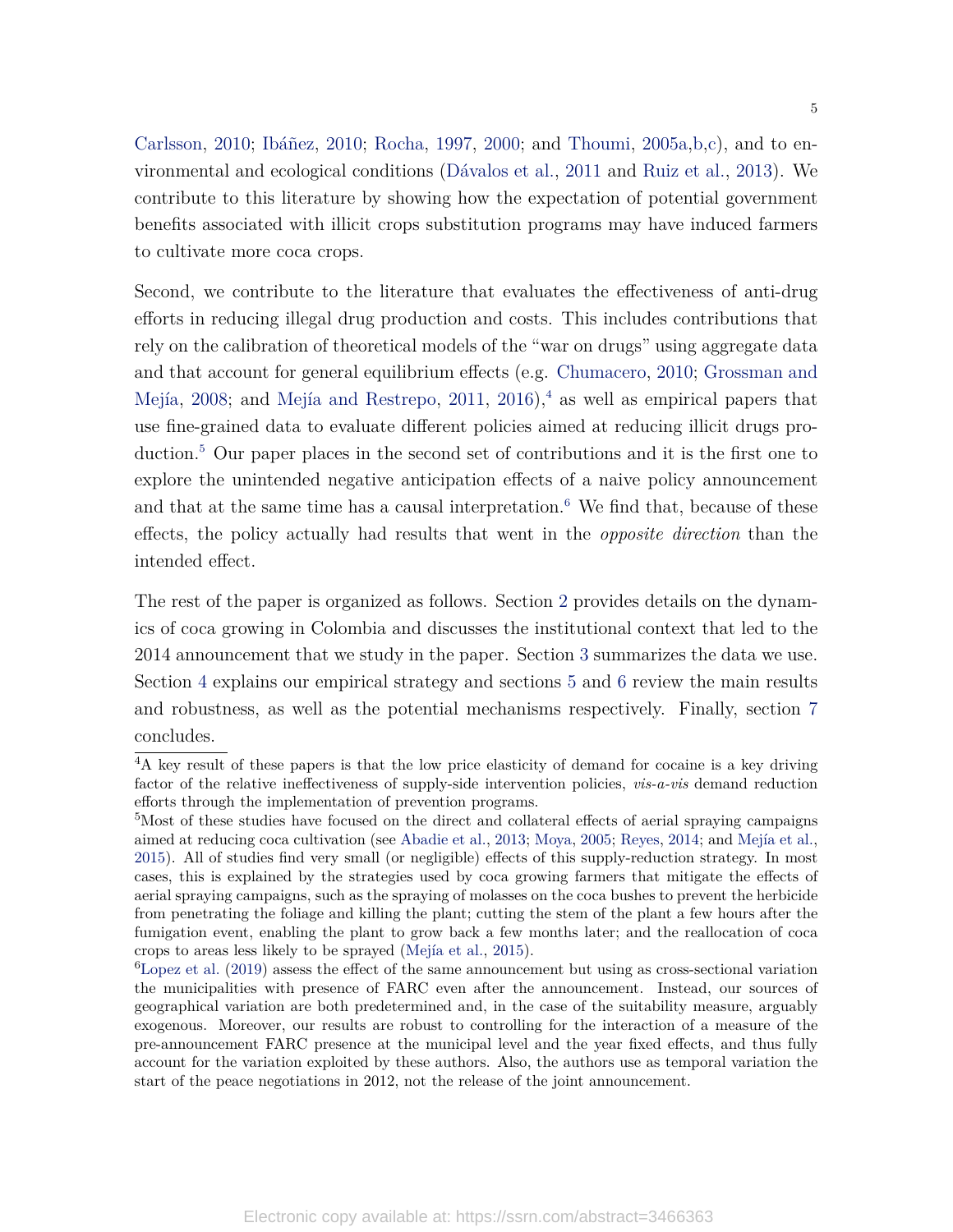#### 2. CONTEXT

<span id="page-6-0"></span>Coca crops are the main input in the production of cocaine, and Colombia has been the main cocaine producer for the last three decades. According to the latest figures available from the United Nations Office for Drugs and Crime (UNODC), coca cultivation in Colombia reached a historical peak in 2017, with 171,000 hectares of coca crops, and the potential cocaine production was estimated at 1,058 metric tons, also an all times record. Following the large increase in coca cultivation in Colombia after the main drug cartels were dismantled in the mid 1990s and the illegal armed groups became directly involved in the business, in September 1999 the governments of Colombia and the U.S. launched a joint strategy aimed at combating illegal drugs production and reclaiming control of large areas of the country that were under the control of guerrilla and paramilitary groups. This strategy was called *Plan Colombia*. [7](#page-6-1)

The available figures on the magnitude of coca cultivation in Colombia reveal at least four distinct phases (see Figure [1\)](#page-28-0).<sup>[8](#page-6-2)</sup> During the first five years of the implementation of Plan Colombia, coca cultivation decreased rapidly from 163 thousand hectares in 2000 to 80 thousand hectares in 2004 (a 51 percent reduction). This was followed by a period of relative stability, and coca cultivation figures fluctuated between 80-100 thousand hectares until 2007. Starting in 2008 and through to 2013, coca cultivation halved again, going from 100 thousand hectares in 2007 to 48 thousand in 2012 and 2013 (the figure was identical in these two years).[9](#page-6-3) The fourth period, from 2014 to 2017, shows an exponential increase in coca cultivation all to way to the aforementioned historical record in 2017.

What explains the unprecedented surge of the fourth period? Several analysts point to the ban of aerial spraying that was enacted in 2015. In April that year, the Colombia's Minister of Health recommended to the National Anti-drug Council to suspend the use of glyphosate in the aerial spraying of illicit crops. The Constitutional Court backed

<span id="page-6-1"></span><sup>7</sup>Different anti-drug strategies were implemented under *Plan Colombia*, such as the aerial spraying of herbicides to destroy illicit crops, manual eradication campaigns, alternative development projects and crop substitution programs, control of chemical precursors used in the transformation of coca leafs into cocaine, detection and destruction of cocaine-processing laboratories in the jungle, and seizure of drug shipments en route to foreign countries.

<span id="page-6-2"></span><sup>8</sup>These figures come from our dataset on coca growing, described in the section [3.](#page-8-0)

<span id="page-6-3"></span><sup>9</sup>This second reduction in coca cultivation responded to a major shift in the emphases of the country's anti-drug strategy. Instead of relying mainly in combating coca-leaf production, from 2007 onwards the emphasis shifted to attacking the main links of the production chain, for instance by significantly increasing seizures of large shipments of cocaine and by destroying laboratories used to process cocaine. Indeed, between 2007 and 2013 the number of hectares sprayed with herbicides decreased from 150 thousand to 48 thousand.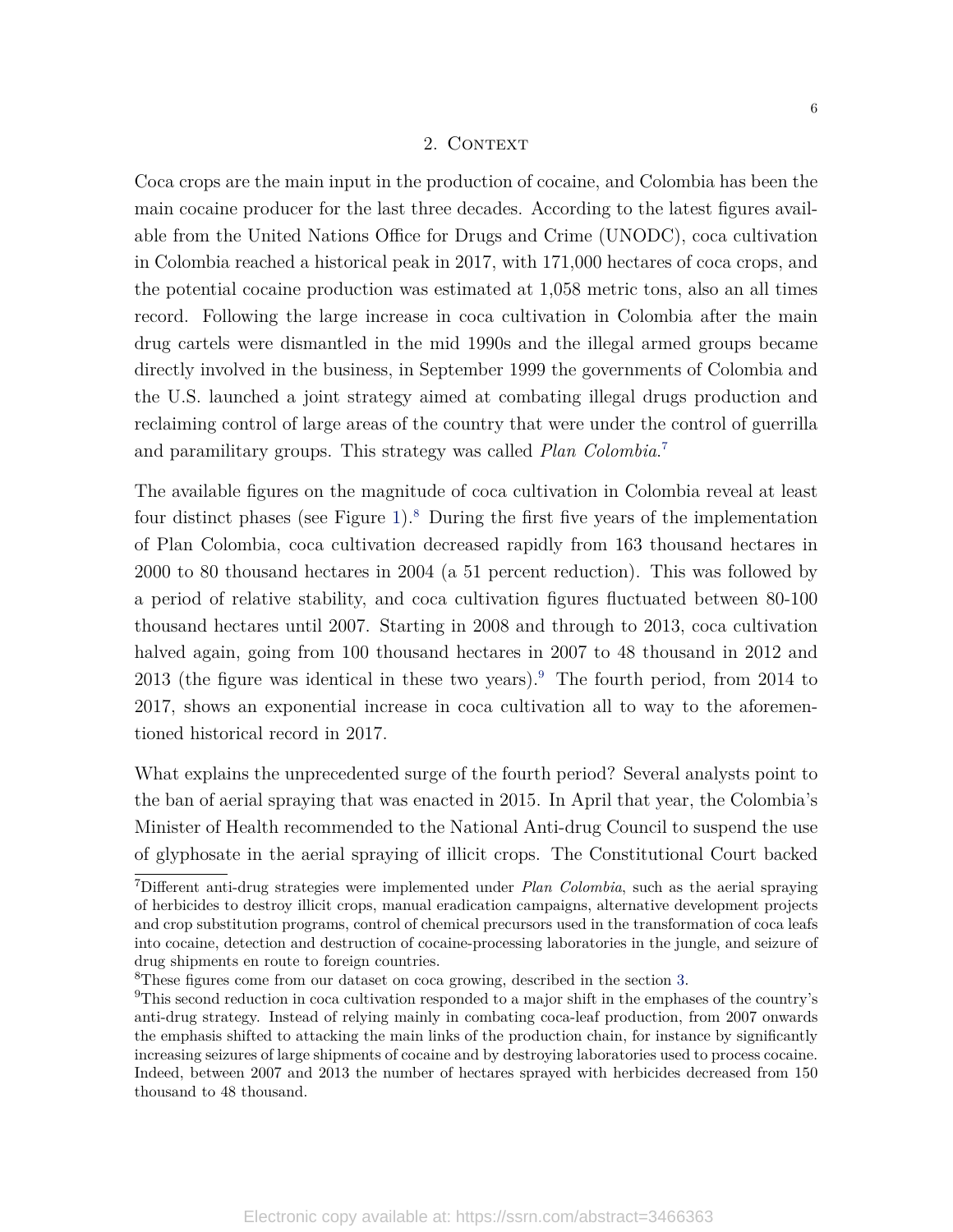this recommendation on the grounds of the available evidence about the relationship between glyphosate and the incidence of cancer [\(International Agency for Research on](#page-26-15) [Cancer,](#page-26-15) [2017\)](#page-26-15). This led the National Anti-drug Council to ban the use of the herbicide on May 2015.

Despite the available evidence about both the health externalities of glyphosate (see [International Agency for Research on Cancer,](#page-26-15) [2017;](#page-25-6) Camacho and Mejía, 2017; and [Dias et al.,](#page-26-16) [2019\)](#page-26-16), as well as the relative ineffectiveness of the aerial eradication to reduce the incidence of coca crops (see papers cited in the Introduction), the banning of the spraying program ignited a heated debate in Colombia. As mentioned, the program defenders argue that the suspension of the spraying is the main cause behind the surge in coca cultivation during the most recent period. The current administration of the U.S. backs this view. In May 2017, during an official visit of the then president of Colombia –Juan Manuel Santos– to Washington, the White House said the increase in coca crops was worrisome and a month afterward the U.S. State Secretary stated that Colombia should resume aerial eradication. In September 2017, The U.S. President threatened to "decertify" Colombia in the war against drugs. Pressured by the U.S., shortly after its inauguration the current administration of Colombia announced its willingness to resume aerial spraying.

In the context of the government efforts to resume aerial spraying, on March 2019 Colombia's Constitutional Court convened a public hearing to gather the arguments of different actors about the convenience or inconvenience of resuming the program. Current President Iván Duque asked to lift the ban as a way to counteract "the threat and the risks that the country is currently facing because of the vertiginous growth of the illicit crop in the last years."[10](#page-7-0)

Former president Santos was also requested by the Court to provide a statement. In it, Santos challenged the view that the surge in coca growing was explained by the suspension of aerial spraying, and instead, he mentioned some alternative explanations, including some retrospective self-criticism:

'(...) And, I have to admit, the perverse stimulus generated by the announcement, during the peace negotiation with FARC, that we were

<span id="page-7-0"></span> $10$ Source: "Santos y Duque contrastan su política antidrogas ante la Corte Constitucional," published by newspaper *El País* on 03/07/2019. Available from: [https://elpais.com/internacional/2019/](https://elpais.com/internacional/2019/03/07/colombia/1551970462_309935.html) 03/07/colombia/1551970462 309935.html (last accessed 10/04/2019).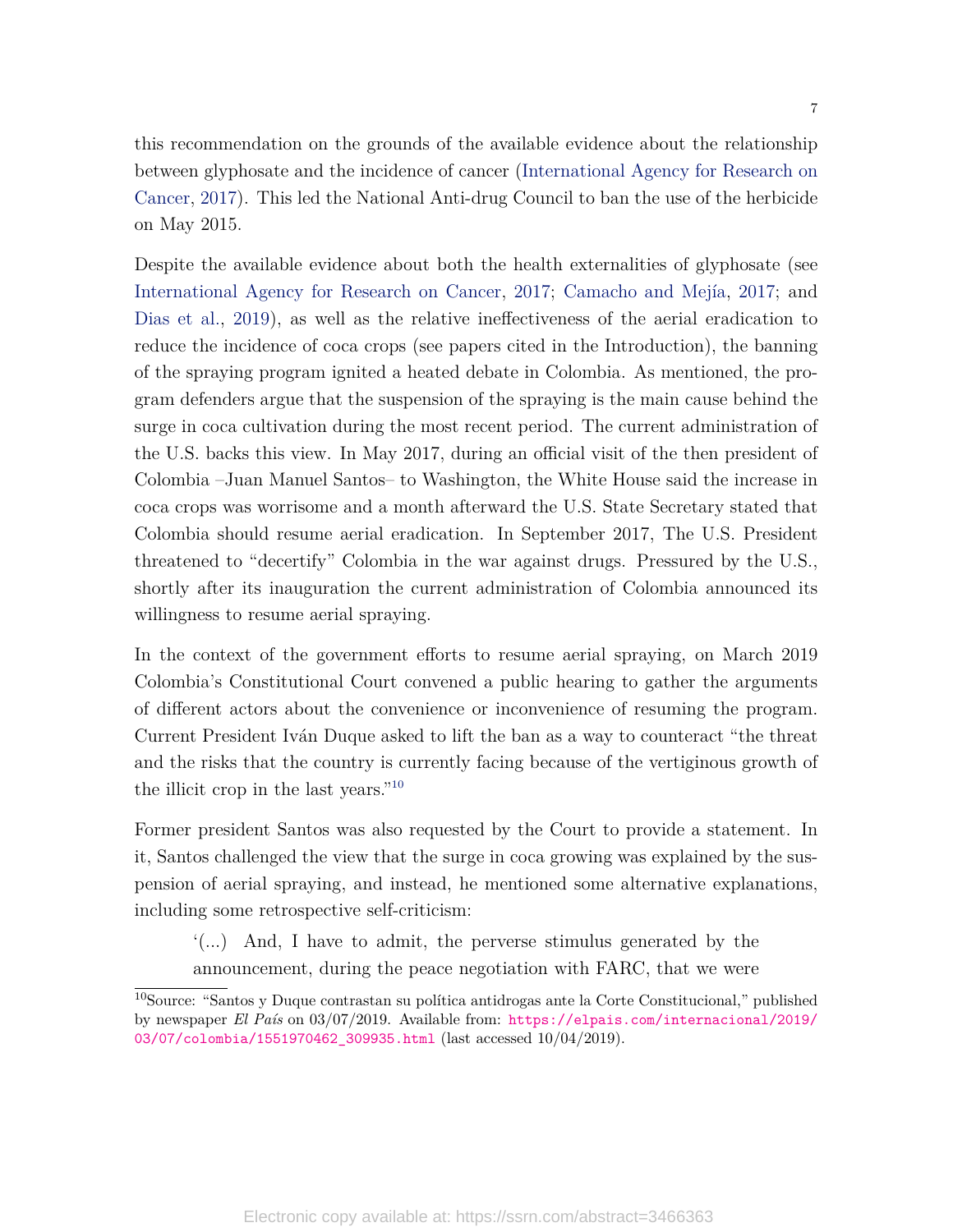going to create a program of incentives for the voluntary substitution of coca crops for legal crops."[11](#page-8-1)

The evidence we provide in this paper confirms Santos' intuition. Importantly, we show that our results are not driven by the alternative explanations that have been put forward to explain the increase in coca cultivation observed since 2014, namely, the suspension of the aerial spraying program and/or the the possible pressure that the Farc may have exerted on the territories they controlled at the time for the peasants to grow more coca.

# 3. DATA

<span id="page-8-0"></span>3.1. **Area cultivated with coca.** Our main outcome variable is the share of the hectares of coca crops relative to the size of the municipality in thousands of hectares.<sup>[12](#page-8-2)</sup> This is a satellite-based measure estimated annually since 1999 by the Integrated Monitoring System of Illicit Crops (SIMCI from its Spanish acronym) of the United Nations Office on Drugs and Crime (UNODC).<sup>[13](#page-8-3)</sup> Table [1](#page-33-0) shows that, during our sample period, the average municipality had 0.63 hectares of coca per thousand hectares of municipal land (standard deviation 3.78).

Using SIMCI's geo-referenced coca crops, we also construct four measures of coca concentration within a municipality and for every year. Specifically, we do so based on a raster of  $1 \text{km}^2$  (i.e. 100 hectares) grids covering the full extent of Colombia's territory and for which we can identify the number of hectares within each grid cell. The first measure is a Herfindahl-Hirschman Index (HHI) and the second is a Gini coefficient. The third measure is the Moran's I, first formulated by [Moran](#page-26-17) [\(1950\)](#page-26-17), and widely used to compute the spatial autocorrelation [\(Bivand and Wong,](#page-25-11)  $2018$ ).<sup>[14](#page-8-4)</sup> Larger numbers

<span id="page-8-4"></span><sup>14</sup>The Moran's I may be seen as an expanded correlation coefficient attaching a spatial weight matrix.The usual representation of the measure is as follows:

$$
I = \frac{n}{\sum_{i=1}^{n} (y_i - \overline{y})^2} \frac{\sum_{i=1}^{n} \sum_{j=1}^{n} w_{ij} (y_i - \overline{y}) (y_j - \overline{y})}{\sum_{i=1}^{n} \sum_{j=1}^{n} w_{ij}}
$$

where  $y_i$  and  $\bar{y}$  are, respectively, the value of interest in the grid *i* and the mean of *y* in the studied municipality. In our case the  $y_i$  is the number of hectares of coca plantations in each grid, and  $w_{ij}$ 

<span id="page-8-1"></span> $\frac{11}{11}$ Juan Manuel Santos' statement in the public hearing on the use of glyphosate, March 7, 2019. Available from: [https://www.insightcrime.org/wp-content/uploads/2019/03/IntervenciÃşn-de-](https://www.insightcrime.org/wp-content/uploads/2019/03/Intervención-de-Juan-Manuel-Santos-ante-la-Corte-Constitucional-07-03-19.pdf)[Juan-Manuel-Santos-ante-la-Corte-Constitucional-07-03-19.pdf](https://www.insightcrime.org/wp-content/uploads/2019/03/Intervención-de-Juan-Manuel-Santos-ante-la-Corte-Constitucional-07-03-19.pdf) (last accessed 09/26/2019).  $121$  hectare corresponds to about 2.5 acres.

<span id="page-8-3"></span><span id="page-8-2"></span><sup>&</sup>lt;sup>13</sup>SIMCI's yearly estimates represent the incidence of coca crops at the end of each calendar year but, for accuracy, are based on satellite pictures from different periods. Most of them, however, are obtained between November of the year for which the estimate is produced and February of the next year. Next year's images are included purposefully to capture coca crops that are planted toward the end of the year and hence cannot be capture by the end-of-year pictures [\(UNODC,](#page-27-8) [2015\)](#page-27-8).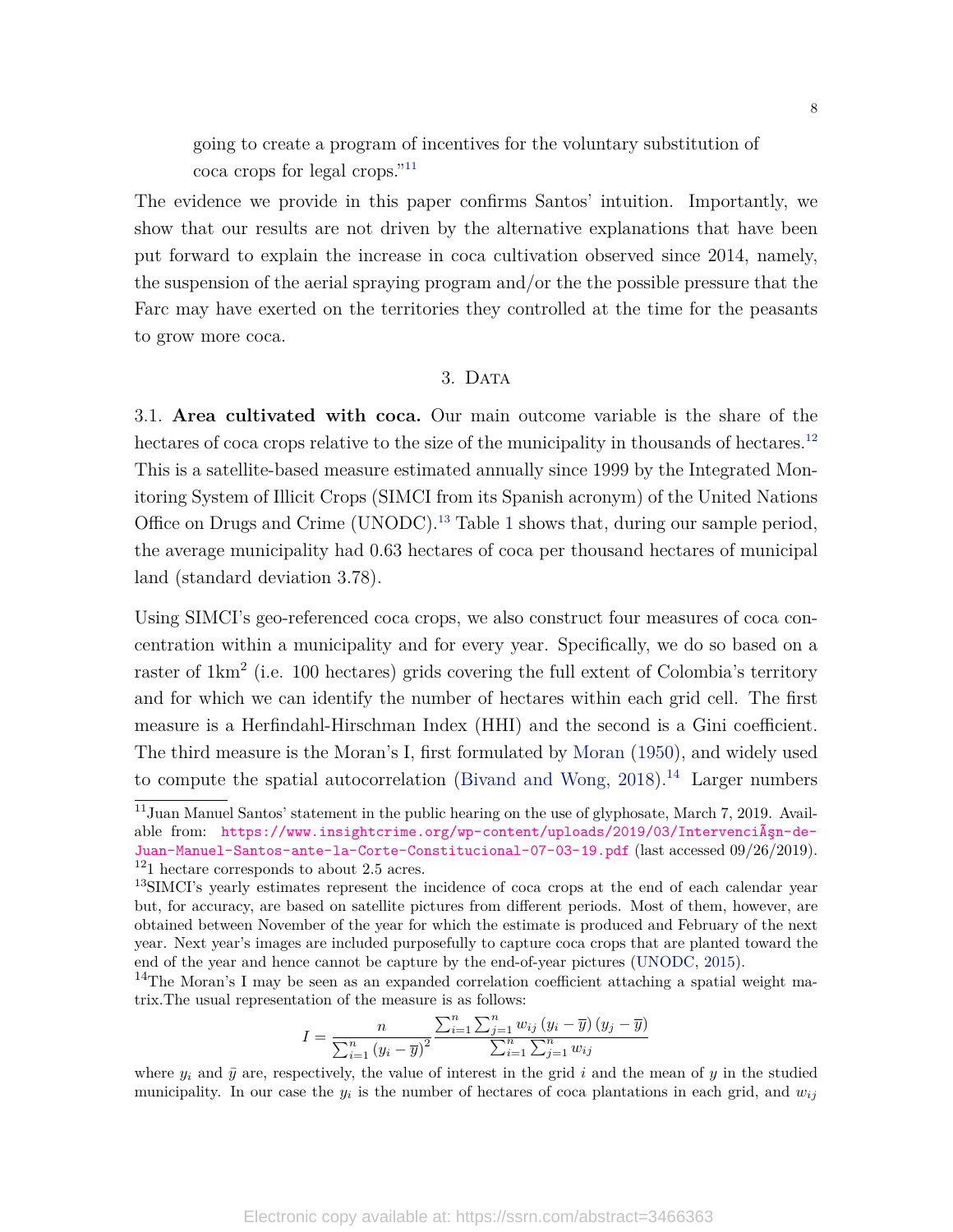of the Moran's I correspond to higher spatial autocorrelation. The fourth and final measure of coca concentration corresponds to Getis-Ord Global G (GG Index) [\(Getis](#page-26-18) [and Ord,](#page-26-18) [1992\)](#page-26-18).<sup>[15](#page-9-0)</sup> Again, larger numbers of the GG Index correspond to higher spatial autocorrelation.

3.2. **Coca suitability.** We exploit cross sectional variation across municipalities on their average suitability to grow coca. This variable was constructed by Mejía and Re[strepo](#page-26-5) [\(2015\)](#page-26-5), and it is based on various rounds of a nationally representative household survey of coca farmers conducted by SIMCI/UNODC between 2005-2010. Surveyed coca growers were randomly selected using the satellite estimates described above to identify their location. In total, 1,678 farmers were surveyed in 64 municipalities scattered around the country.

The household survey provides self-reported data on coca crops' yields, which is then combined by Mejía and Restrepo [\(2015\)](#page-26-5) with exogenous municipal geographic and weather characteristics to estimate an index of the extent of which each municipality is suitable for coca cultivation. These include the altitude of the municipality, a soil erosion index, a soil aptitude index based on soil nutrients, minerals and the topography of the municipality, and average rainfall levels.

3.3. **Predicted targeting of the incentive scheme.** Our second source of crosssectional variation exploits the extent to which farmers could anticipate, at the time that the announcement about future incentives took place, the likelihood that they would benefit from the substitution program. In particular, the press release included the following information:

"(...) we have agreed that the National Government will create and implement a new National Program for the Integral Substitution of Illicit Crops (...) with the goal of generating the material and intangible welfare conditions for the people affected by illicit crops, particularly for the peasant communities who live in poverty and that currently obtain

<span id="page-9-0"></span> $15$ The GG Index works similarly that the Moran's I, and is usually represented as follow:

$$
G = \frac{\sum_{i=1}^{n} \sum_{j=1}^{n} w_{ij} y_i y_j}{\sum_{i=1}^{n} \sum_{j=1}^{n} y_i y_j}
$$

Notice that the sole difference between the numerator and denominator is the matrix of weights (which is the same used for the Moran's I), hence the measure changes following the level of spatial clustering in the data.

corresponds to the neighborhood matrix for studied municipality. For our analysis, we adopt the randomization assumption, a binary weights matrix and queen's contiguity definition, meaning that each grid can have up to 8 neighbors.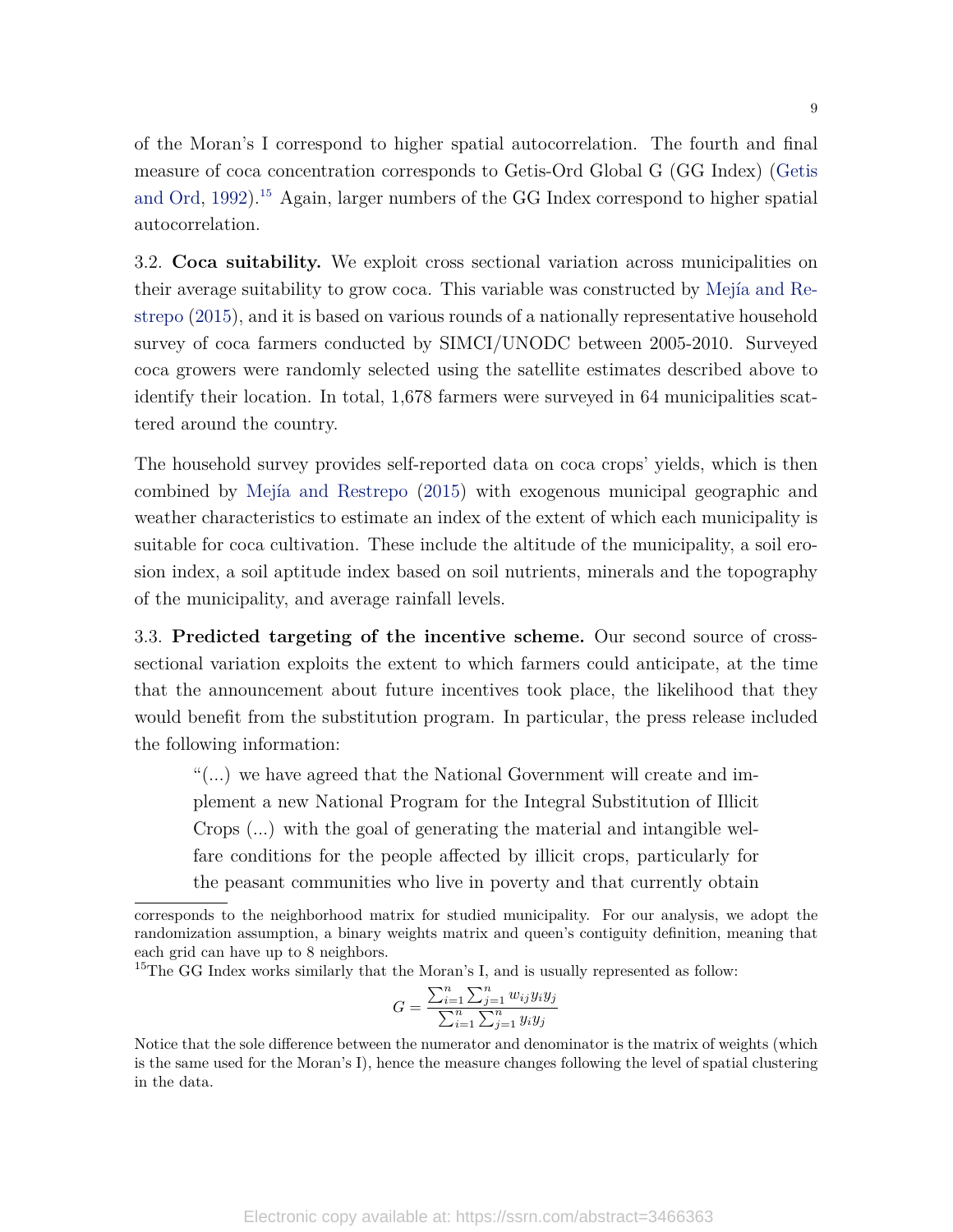their subsistence from such crops (...)" (Joint dispatch No. 36. Havana, May [16](#page-10-0), 2014).<sup>16</sup>

We therefore construct –in the spirit of our coca suitability measure described above– a predicted probability of implementing the substitution program in a given municipality. To do this, we estimate a probit model using as dependent variable an indicator of the actual targeting of PNIS.[17](#page-10-1) Following the press release, we use as regressors a poverty index and the historical incidence of coca crops, both measured before the announcement. We find that both variables are positively associated with the eligibility or the implementation of PNIS (see Table [2\)](#page-34-0). Table [1](#page-33-0) presents the summary statistics for the predicted probability, which has an average of 5%. In turn, 7% of the municipalities ended up being eligible to the program in 2017.

3.4. **Conflict data.** We examine violence as a potential mechanism of the dynamics of coca growing after the initial boost given by the anticipation behavior of coca growers following the announcement. To this end, we use a conflict dataset originally compiled by [\(Restrepo et al.,](#page-27-9) [2004\)](#page-27-9), and updated through 2018 by Universidad del Rosario. This dataset codes violent events recorded in the *Noche y Niebla* reports from the NGO *Centro de Investigación y Educación Popular (CINEP)* of the Company of Jesus in Colombia, which provides a detailed description of the violent event, its date of occurrence, the municipality in which it took place, the identity of the perpetrator, and the count of the victims involved in the incident.<sup>[18](#page-10-2)</sup>

3.5. **Coca eradication.** The most important potential confounder that we examine is the ban on aerial eradication. To that end we construct municipal-level cumulative aggregates of the size of the area of illicit crops sprayed by Colombian authorities. The source of these data is the Anti-narcotic Unit of the Police (DIRAN from its Spanish acronym).

<span id="page-10-0"></span> $16$ Our translation from the original Spanish text. Available from: [https://www.eltiempo.com/](https://www.eltiempo.com/archivo/documento/CMS-13998996) [archivo/documento/CMS-13998996](https://www.eltiempo.com/archivo/documento/CMS-13998996) (last accessed 10/04/2019).

<span id="page-10-1"></span><sup>&</sup>lt;sup>17</sup>For our baseline results we use the 77 municipalities listed by the government as eligible to PNIS in 2017 in a kind of intent-to-treat approach (see Alta Consejería Presidencial, [2017\)](#page-25-12). All our results are however robust to using only the 56 municipalities who actually received the program by the first half of 2019 (see [UNODC,](#page-27-10) [2019\)](#page-27-10).

<span id="page-10-2"></span><sup>18</sup> *Noche y Niebla* sources include "1. Press articles from more than 20 daily newspapers of both national and regional coverage. 2. Reports gathered directly by members of human rights NGOs and other organizations on the ground such as local public ombudsmen and, particularly, the clergy." [\(Restrepo et al.,](#page-27-9) [2004,](#page-27-9) p. 404). Notably, since the Catholic Church is present in even the most remote areas of Colombia, we have extensive coverage of violent events across the entire country.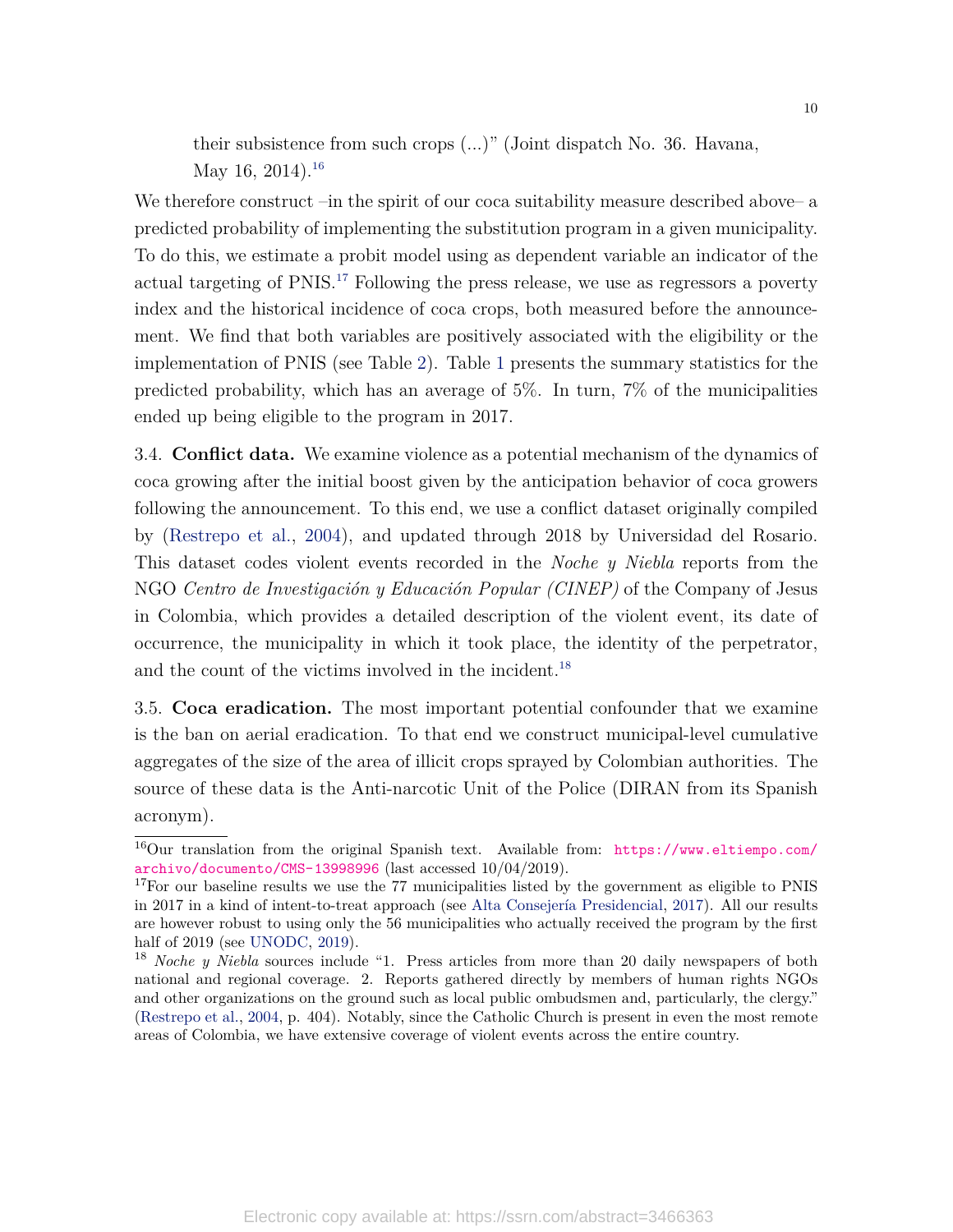3.6. **Other data.** As we will explain in section [4,](#page-12-0) our preferred specification controls for a large set of predetermined municipal characteristics interacted with the post announcement period dummy. These control for differential changes across municipalities and over time, parametrized according to variables that characterize the municipal size, the degree of rurality, poverty, and geographical segregation. Specifically, our controls are the (logarithm of) population in 2010, the share of rural population, the poverty index, and the distance to the department capital. The first three variables are provided by Colombia's Statistics Bureau and the last has been computed by us using the municipal centroids on a shape file.

3.7. **Descriptive statistics.** Panels A and B of Figure [2](#page-29-0) present the evolution of the share of coca cultivation for a discrete version of our two sources of cross-sectional variation, namely coca suitability and the predicted probability of receiving substitution benefits. In both cases we define as "high" (highly suitable or that obtained a high predicted probability) the municipalities above the median of the empirical distribution of these measures. We can see that in both cases the places with high suitability and high predicted probability of being targeted by the substitution program have more coca cultivation before the announcement. However, visual inspection suggests that despite this level difference the trends follow a similar trajectory. Because this speaks to the main identification assumption of our methodology, we will provide formals tests below. From the Figure it can also be observed that, after the press release, there is a differential increase in coca cultivation in areas highly suitable or with a high predicted probability.

Figure [3](#page-30-0) further explores this relationship between the increase in coca and our two measures of what places could have been most affected by the anticipation effect generated by the policy announcement. In blue, we present the *change* in average coca cultivation between 2018-2014 and 2013-2011. Darker blue colors mean a larger interperiod *increase*. In turn, the red dots present suitability (Panel A) and predicted probability of receiving the incentive scheme (Panel B). For both cases larger dots represent higher suitability and a higher predicted probability. The patterns in both maps suggest that larger red dots tend to be placed in municipalities with darker blue colors, suggesting that the increase in coca cultivation was higher in places with lower costs of growing coca (because they had a high suitability) or with high potential benefits (because the predicted probability is high). In the rest of the paper we explore this relationship more formally.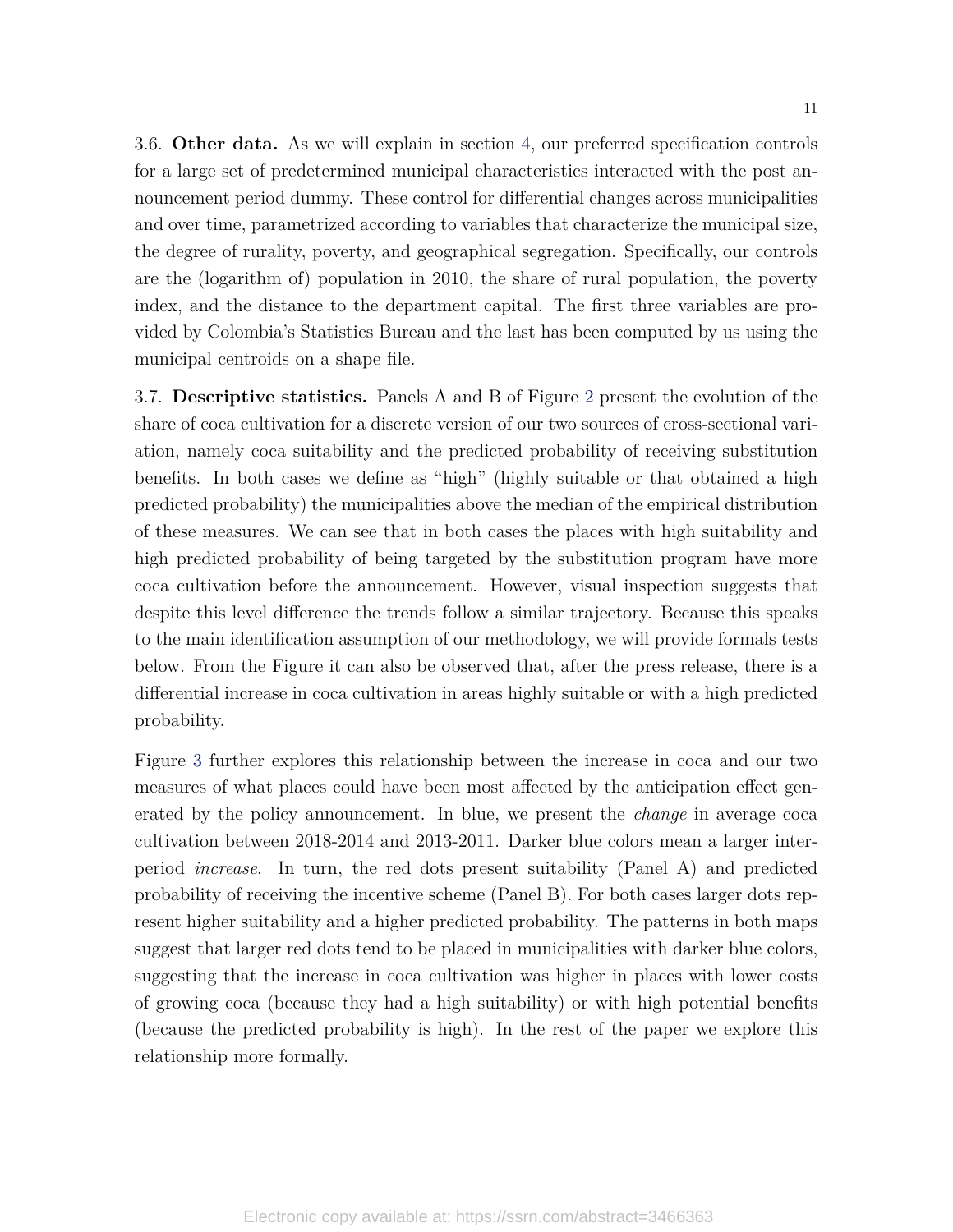#### 4. Empirical Strategy

<span id="page-12-0"></span>4.1. **Main specification.** Our identification strategy exploits the timing of the preannouncement of future incentives to substitute away coca (on May, 2014), as well as the cross-sectional variation provided by a measure of the cost advantage of growing coca (the coca suitability index) and by a measure of the expected benefits of the crop substitution program (the predicted probability of benefiting from it). More formally, using the subindex *m* to denote municipalities, *d* to denote departments, and *t* to denote time, we estimate the following *difference-in-differences* model:<sup>[19](#page-12-1)</sup>

<span id="page-12-3"></span>(4.1) 
$$
y_{mdt} = \alpha_m + \lambda_{dt} + \beta (Announcement_t \times T_m) + \sum_{c \in \mathbf{X}_m} \gamma'(c \times Announcement_t) + \varepsilon_{mdt}
$$

where  $y_{mdt}$  is measures the share of the municipality area with coca plantation per 1,000 hectares, *T<sup>m</sup>* measures either the coca suitability of municipality *m* or the expected probability of receiving substitution benefits in municipality *m*, and *Announcement<sup>t</sup>* is a dummy that takes the value one after the press release where the peace delegations of the government and FARC announced the future implementation of the substitution program.  $\alpha_m$  are municipality fixed effects and  $\lambda_{dt}$  are department-year fixed effects. These set of fixed effects control respectively for any observed or unobserved municipallevel time invariant heterogeneity, and for any time shocks that affects simultaneously all the municipalities of the same department.  $X_m$  is a vector of various municipality characteristics measured before the announcement that we interact with the time indicator that identifies the post-announcement period to flexibly control for differential changes parametrized by each one of the municipal attributes included in the vector. Finally,  $\varepsilon_{mdt}$  is the error term, which we cluster at the municipality level in the case of the treatment based on coca suitability.[20](#page-12-2)

Our coefficient of interest,  $\beta$ , captures the average differential change of coca growing before and after the announcement in municipalities with high coca suitability or in municipalities with a high estimated probability of receiving the substitution program

<span id="page-12-1"></span><sup>&</sup>lt;sup>19</sup>Municipalities are equivalent to U.S. counties and departments to U.S. states. There are around 1,100 municipalities in Colombia distributed in 32 mainland departments plus the Caribbean island of San Andr´es. Our sample excludes the latter as well as the capital city, Bogota, which constitutes its own department. We thus end up with 31 departments, with the average department including 35 municipalities.

<span id="page-12-2"></span><sup>&</sup>lt;sup>20</sup>When the cross sectional variation is given by the predicted probability of benefiting from the incentives scheme, we bootstrap the standard errors, given that this measure comes from the predicted values of a previously-estimated regression model. As a robustness we estimate equation [4.1](#page-12-3) using a variance-covariance matrix that takes into account cross-sectional dependence in the error term. To that end we follow [Conley](#page-25-13) [\(1999\)](#page-25-13) and [Conley](#page-25-14) [\(2016\)](#page-25-14).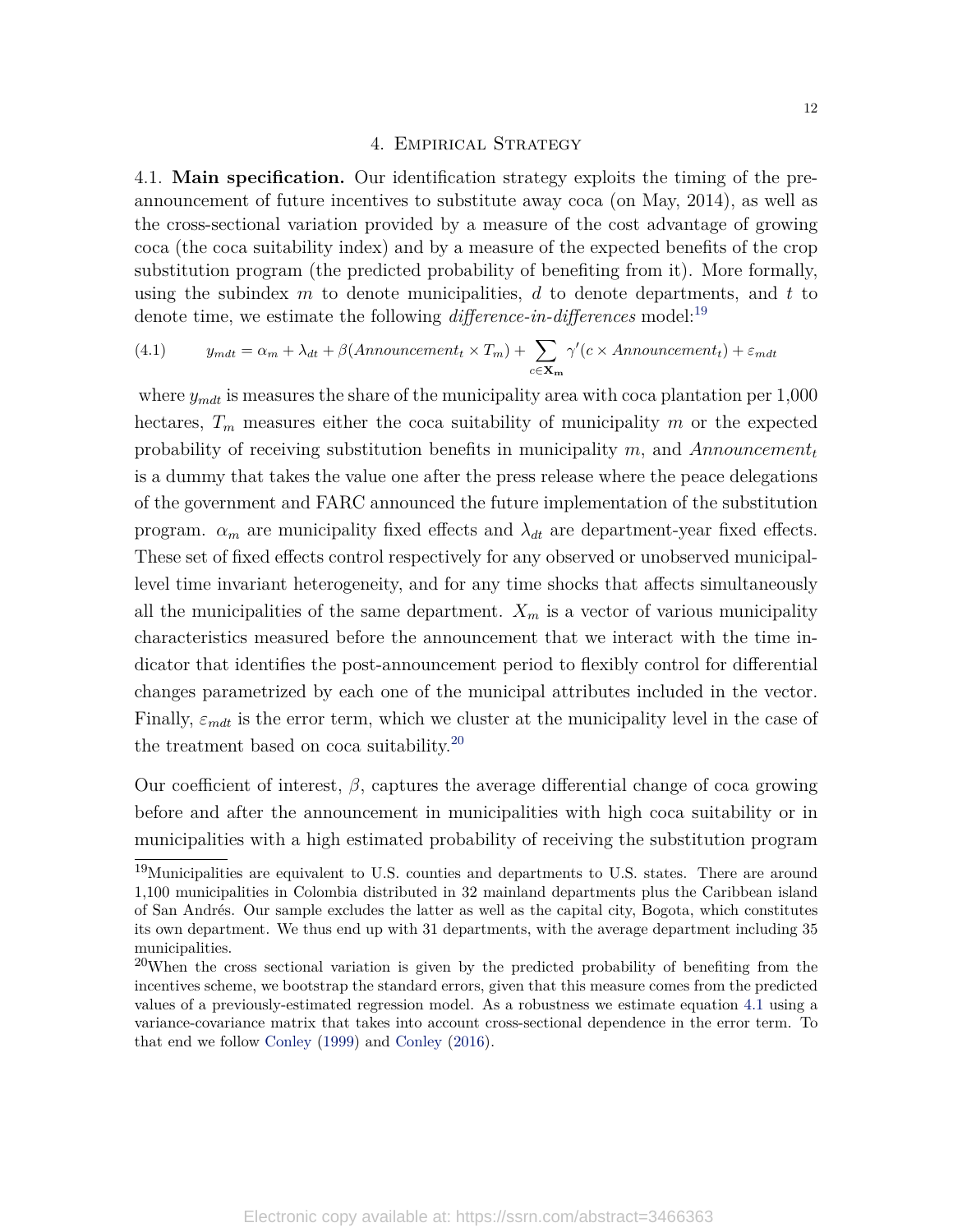relative to municipalities with low suitability or a low estimated probability. Moreover, our estimation takes into account any municipality characteristics that do not vary over time, as well as any differential trends in coca cultivation that are different across departments.

4.2. **Identifying assumption.** The main assumption behind our *difference-in-differences* model is that in the absence of the announcement, the area cultivated with coca in municipalities with high coca suitability or with a high estimated probability of receiving benefits from coca substitution would have followed a similar trajectory to coca growing in municipalities with low coca suitability or a low estimated probability. The validity of this "parallel trends" assumption can be partially assessed by estimating the following non-parametric regression:

<span id="page-13-0"></span>(4.2) 
$$
y_{mdt} = \alpha_m + \lambda_{dt} + \sum_{j \in J} \beta_j (T_m \times \delta_j) + \epsilon_{mdt}
$$

where *J* includes all years in our sample except from 2013, which is the year before the announcement. Therefore the parameters  $\beta_j$  can be interpreted as the differential coca production in municipalities with high coca suitability or high predicted probability relative to municipalities with low suitability/probability, in year *j* relative to the year prior to that of the policy announcement.

4.3. **Potential mechanisms.** We can use municipal-level characteristics to estimate heterogeneous effects that can shed some light regarding the underlying mechanisms of the main effects of interest. To test for heterogeneous effects across municipal-level characteristics, we augment the main specification in equation [\(4.1\)](#page-12-3) by adding a third interaction term. Specifically, let the municipal characteristic  $Z_m$  (measured prior to the May 2014 press release) be a potential mechanism of interest. We estimate:

<span id="page-13-1"></span>(4.3) 
$$
y_{mdt} = \alpha_m + \delta_{dt} + \beta_1 (Announcement_t \times T_m \times Z_m) + \beta_2 (Announcement_t \times Z_m)
$$

$$
+ \beta_3 (T_m \times Announcement_t) + \mu_{mdt}
$$

Our coefficient of interest,  $\beta_1$ , captures the differential change in coca production in places with high coca suitability/predicted probability of the substitution program for municipalities with characteristic *Z*. Note that the results coming from this test are suggestive about *potential* mechanisms, but not necessarily causal. Hence, they have to be interpreted with caution.

Using the above specifications we estimate the causal effect of the May 2014 announcement of future material incentives on coca growing (equation [4.1\)](#page-12-3), the dynamic persistence of this effect (equation [4.2\)](#page-13-0), and heterogeneous effects which provide indirect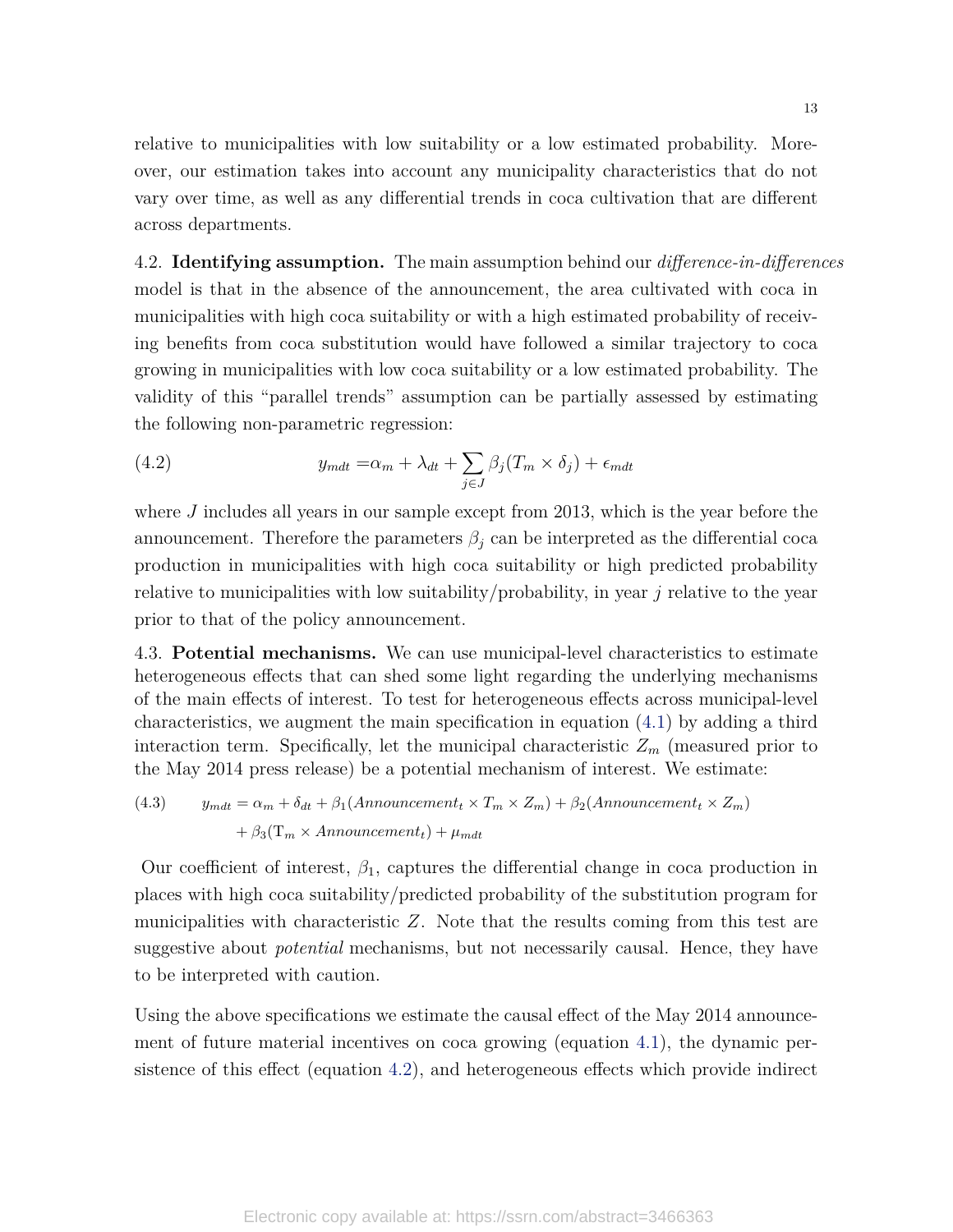evidence on potential mechanisms (equation [4.3\)](#page-13-1). The next section reports the estimated results.

### 5. Results

<span id="page-14-0"></span>5.1. **Main findings.** Table [3](#page-35-0) reports the coefficients of interest obtained from estimating equation [\(4.1\)](#page-12-3). Columns 1 to 3 present the differential effect of the announcement on coca growing for municipalities with high coca suitability. Columns 4 to 6 do so for municipalities with a high predicted probability of being targeted by the substitution program. Columns 1 and 4 include municipality and year fixed effects, while Columns 2 and 5 change the latter for department  $\times$  year fixed effects, to capture any aggregate yearly shock at the department level. Finally, Columns 3 and 6 are equivalent to 2 and 5 but also control for differential changes in coca cultivation after the ceasefire due to several pre-ceasefire municipality characteristics.<sup>[21](#page-14-1)</sup> The standard errors in parentheses are clustered at the municipality level in Columns 1 to 3 and bootstrapped in Columns 4 to 6. For robustness, in square brackets we report p-values that take into account the potential cross-sectional dependence in the error term [Conley](#page-25-13) [\(1999,](#page-25-13) [2016\)](#page-25-14).

Focusing on coca suitability as a measure of the relative cost advantage for coca cultivation, we find that, following the press release, a municipality with a coca suitability index one standard deviation higher than the average municipality experienced an increase in the share of the municipal area cultivated with coca of 0.30 hectares per 1,000 hectares (Column 1). This increase is statistically significant and economically large. It represents 24% of a standard deviation and 109% of the sample mean of coca-growing during the pre-announcement period. Results are of similar magnitude and significance once we add department-year fixed effects (Column 2) and control for differential changes in the outcome after the policy announcement parametrized by pre-announcement characteristic (Column 3). The results are also robust to accounting for spatial correlation in the error term.

Turning to the predicted probability of receiving material incentives to substitute coca for legal crops as a measure of the expected benefits of growing coca, we find similar results in terms of economic importance. In particular, following the press release, a municipality with a predicted probability 10% higher that the mean (which is equal to 5%) experienced an increase in the share of the municipal area cultivated with coca of 0.14 hectares per 1,000 hectares (Column 4). Again, this increase is statistically

<span id="page-14-1"></span> $^{21}$ This set of municipality characteristics include the logarithm of population, the share of rural population, a poverty index, and the distance to the department capital.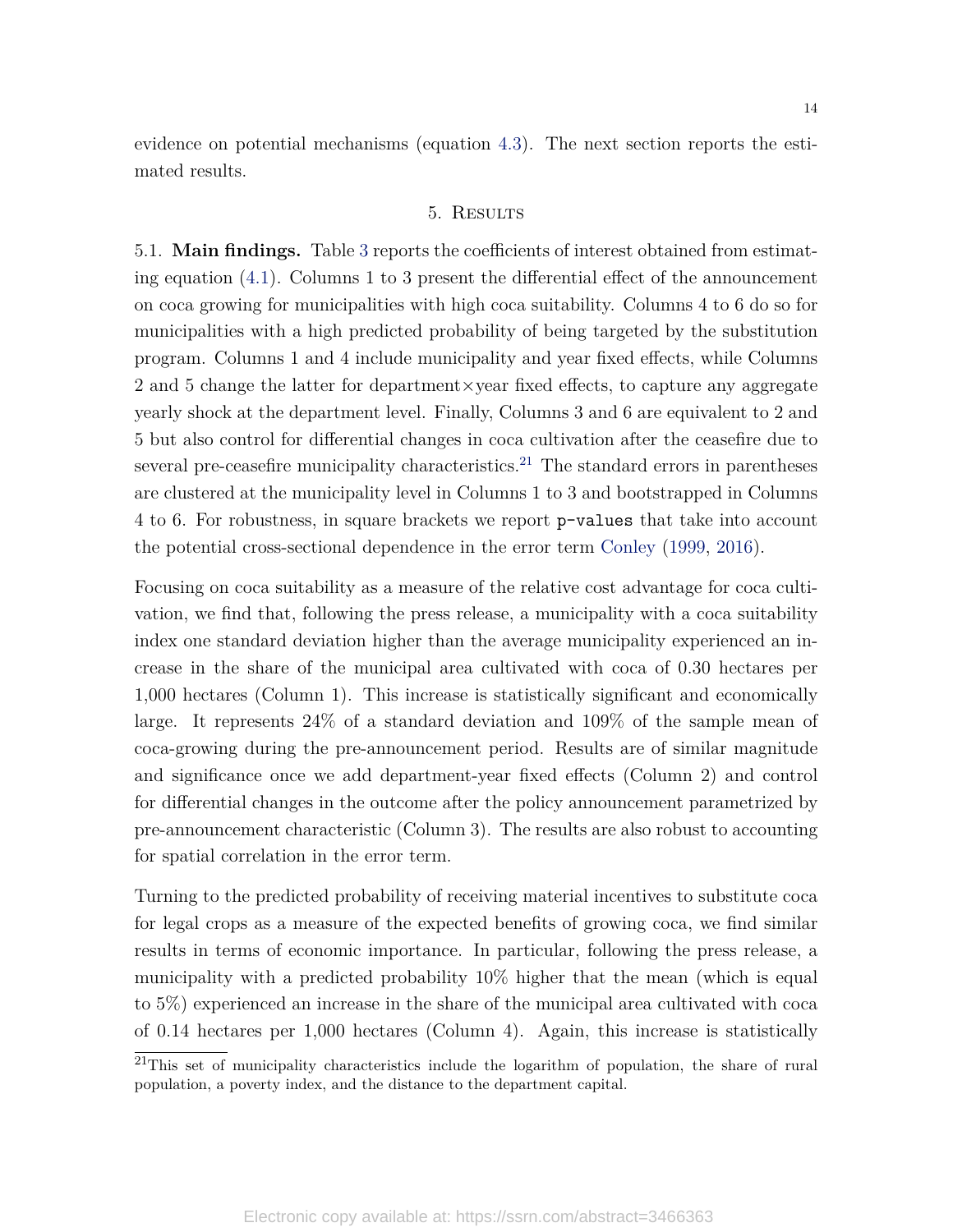significant and economically large. It represents 11% of a standard deviation and 49% of the sample mean of coca-growing during the pre-announcement period. As in the case of coca suitability, the results are of similar magnitude and significance once we add department-year fixed effects (Column 5), control for differential changes in the outcome after the policy announcement parametrized by pre-announcement characteristic (Column 3), or account for potential spatial correlation in the error term.

In Table [4](#page-36-0) we asses the relative importance of our two sources of cross-sectional variation that account respectively for the cost advantage of growing coca and for the expected benefits of engaging in such activity. We do so by including in the same regression model (equivalent to specification [\(4.1\)](#page-12-3)) the interaction of the post-announcement indicator with both variables simultaneously, as well as the triple interaction. Columns 1 to 3 of Table [4](#page-36-0) have the same structure of the previous table (making the specification more demanding incrementally) but include the interaction of the post-announcement indicator with both the suitability index and the predicted probability of receiving incentives for substitution. Column 4, keeps the specification of Column 3 (which includes department-year fixed effects and controls for differential changes parametrized by various pre-determined municipal characteristics) but adds the triple interaction. The coefficient associated with it can be interpreted as the differential change of coca growing following the announcement on places with both high suitability and expected to be targeted by the substitution program.

We find that, when both the cost-advantage and the expected benefits of growing coca are included simultaneously, the coefficient associated with the effect of the estimated probability of receiving the substitution program remains quite stable in terms of magnitude and significance compared to the results reported in Table [3.](#page-35-0) In the case of the coefficient associated with the effect of coca suitability, it drops in magnitude (to a value between one half and one third of the equivalent coefficient of Table [3\)](#page-35-0) but remain significant. This is important as it suggest that both margins independently, the cost-advantage for and the potential benefits of growing coca, are relevant in this context. Put differently, these results suggest that it is not the case that the two measures of exposure to the policy anticipation shock just capture the same spatial variation.[22](#page-15-0)

This is also consistent with the results reported on Column 4, which add the interaction between coca suitability, predicted probability and the time variation given by

<span id="page-15-0"></span> $^{22}$ Indeed, the correlation between the two measures is rather small: 0.05.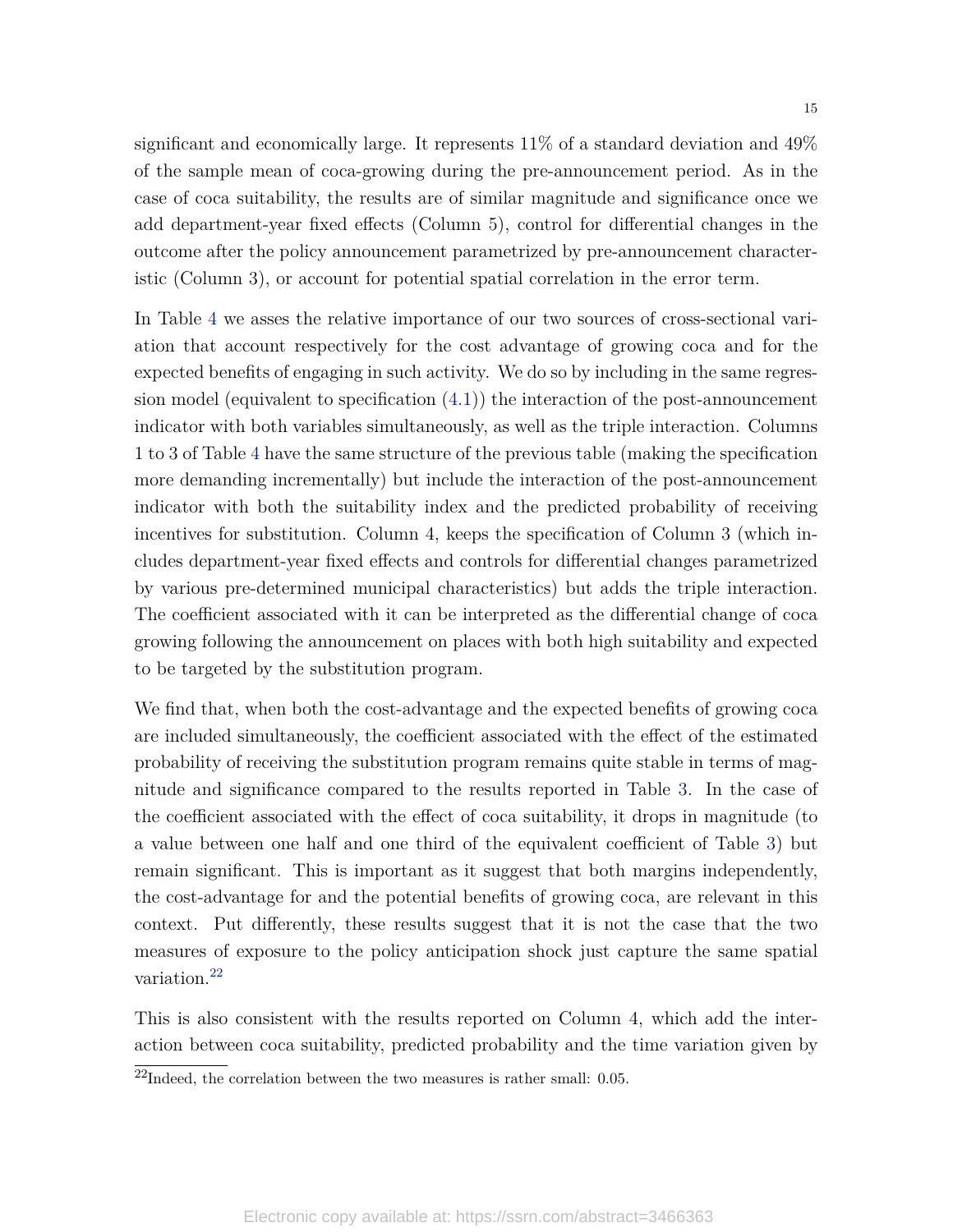the announcement. We find that the coefficient associated with this triple interaction is positive and significant. In other words, places with both high coca suitability and expected to receive incentives to substitute coca for legal crops in the future react differentially to the incentive given by the policy announcement, making the coca surge even larger.

5.2. **Identifying assumption.** Panels C and D of Figure [2](#page-29-0) report the coefficients that result from estimating equation [\(4.2\)](#page-13-0). Panel C focuses on the effect of the press release on coca growing in municipalities with a higher coca suitability index. Instead, Panel D looks at the variation provided by the predicted probability of being targeted by the substitution program. In both cases it can be seen that there is no differential trend in 2011 and 2012 with respect to 2013, the year prior to the policy announcement. This evidence provides support for the main identifying assumption of the *difference-in-differences* empirical strategy that we use to estimate the effect of the policy announcement on the share of the coca cultivation in Colombia.

Importantly, in contrast to the estimated effects for the years prior to the announcement, starting in 2014 there is differential increase in the share of coca plantations in municipalities with high coca suitability or with a high estimated probability of being favored by material incentives. Moreover, the effect grows overtime and only slows down (but does not revert) in 2018, the final year of our sample.

We also conduct a more parametric test for the existence of differential trends during the pre-announcement period in the spirit of [Muralidharan and Prakash](#page-26-19) [\(2017\)](#page-26-19). In this test, we interact a linear trend with our measures of low cost of growing coca and of high potential benefits of doing so, and test for the significance of this coefficient prior to the announcement. Reassuringly, we find no evidence for differential trends before the ceasefire (see Table [5](#page-37-0) Columns 1 and 5).

5.3. **Further robustness.** As an additional exercise to assess the robustness of our standard errors, we follow [Bertrand et al.](#page-25-15) [\(2004\)](#page-25-15) and collapse our data before and after the policy announcement to deal with potential serial correlation in the dependent variable. Table [5](#page-37-0) Columns 2 and 6 report these results, which reassure the validity of the baseline estimates of Table [3.](#page-35-0)

Recall that the most demanding version of our baseline results (Columns 3 and 6 of Table [3\)](#page-35-0) include a set of pre-determined municipal characteristics interacted with the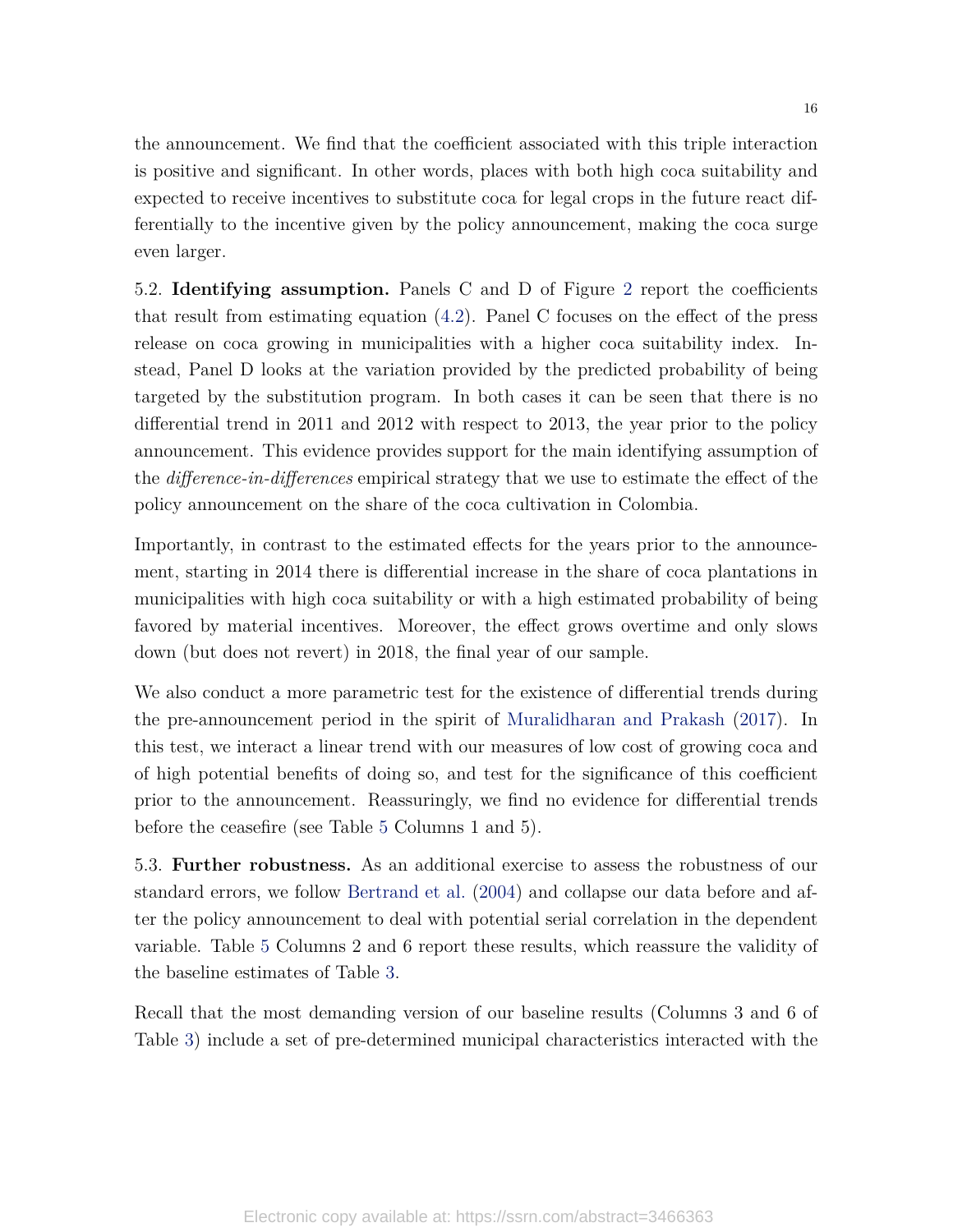post-announcement dummy to control for differential time changes across municipalities parametrized by these variables. For robustness, Columns 3 and 7 of Table [5](#page-37-0) report a version of this specification in which, following [Belloni et al.](#page-25-16) [\(2014\)](#page-25-16), the controls are selected using machine learning techniques. In this way, we take an agnostic stance about which municipality characteristics are more related to coca cultivation and to our measures of coca suitability and the probability of benefiting from the substitution program.[23](#page-17-1) Our results are robust to implementing this control-selection practice.

Finally, in Columns 4 and 8 we present a version of our main specification in which our estimates are weighted by the size of the municipality. By doing so, we give the same weight to every square kilometer of Colombia, instead of more weigh to larger municipalities. Our results are robust to this weighting strategy as well.

### 6. Mechanisms

<span id="page-17-0"></span>We have documented a robust and large increase in the land cultivated with illegal coca crops in Colombia triggered by the anticipation effect that a pre-announced policy generated among potential coca growers. This boost concentrated in two types of areas in which the incentive provided by the announcement is expected to have a larger effect: areas with lower costs of growing coca given their soil and climate conditions, and areas that anticipated a higher return from growing coca given by the estimated probability of being targeted to receive incentives. We have also shown that the increase in coca growing is persistent over time and it does not reverse with the actual implementation of the announced crop-substitution program.

We interpret these two pieces of evidence as consistent with an unintended negative consequence of the naive policy announcement, as well as with the endogenous effect that a surge in coca growing has on the dynamics of the internal armed conflict in Colombia. In particular, we hypothesize that the persistence of the effect is consistent with active armed groups attempting to appropriate the output of these crops in order to obtain resources derived from the drug trade. Because of this, once coca growing areas were exposed to the presence of illegal groups, the effectiveness of the crop substitution campaign was reduced.

<span id="page-17-1"></span><sup>&</sup>lt;sup>23</sup>The set of potential controls includes the logarithm of population, the size of the municipality, the distance to department capital, the share of rural population, a poverty index, the municipal tax revenue per capita, the municipal fiscal deficit, the average elevation of the municipality and the illiteracy rate. The model selects as relevant controls the municipal fiscal deficit in Column 3 and the poverty index and the illiteracy rate in Column 7.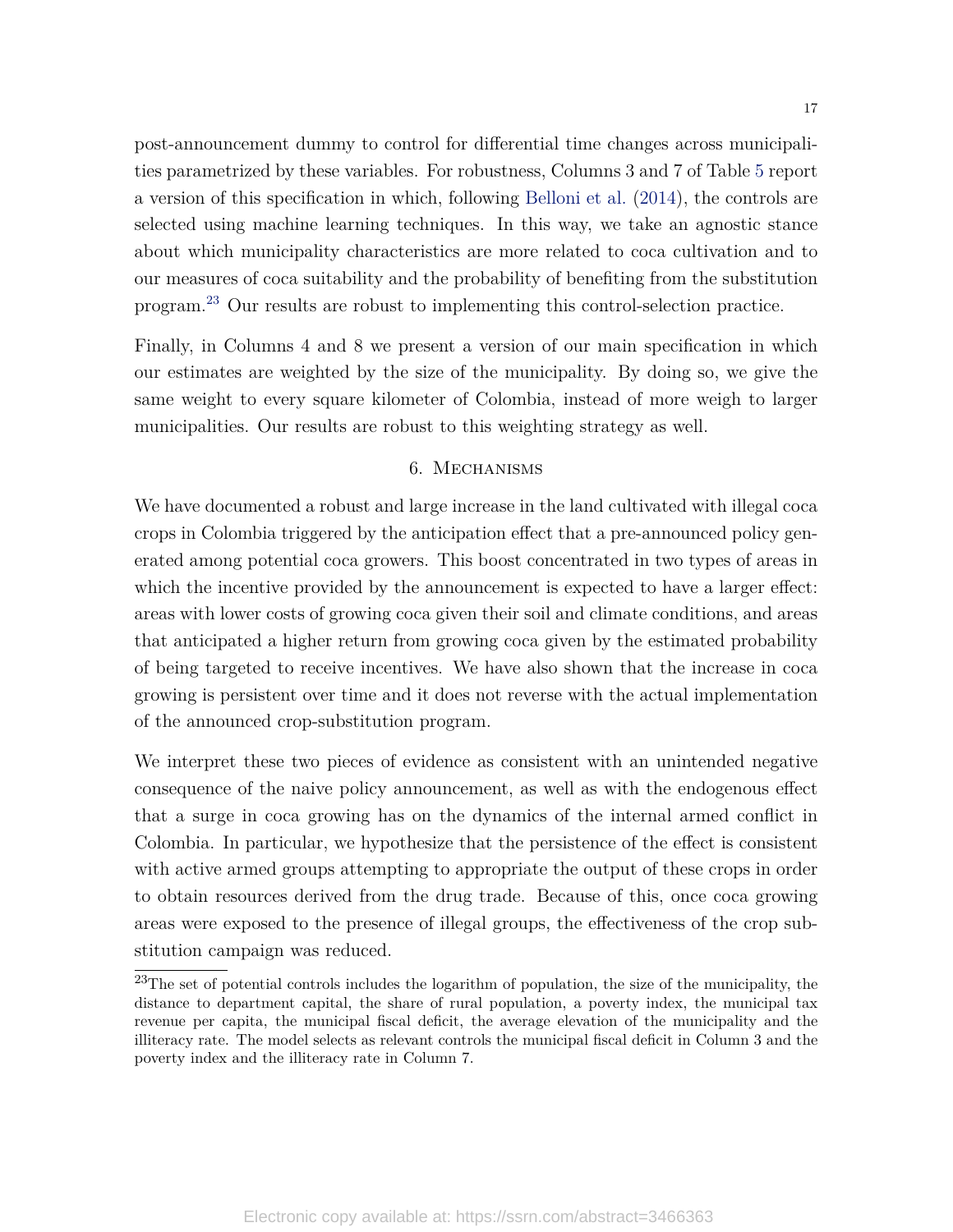In this section we provide further evidence in favor of our interpretation of the initial rise in coca crops as well as consistent with our explanation of its persistence. In particular, in the next two subsections we show that our results are not driven by alternative explanation such as the suspension of the aerial spraying program in 2015 or the possible pressure that the FARC may have exerted on the territories they controlled at the time so that the farmers could cultivate more coca and receive the future material benefits associated with illicit crops substitution programs. Moreover, the following subsection will formally explore the role of armed groups in the persistence of the upward shift in coca growing and the role of state presence in reducing the observed increase.

6.1. **Alternative accounts.** As discussed in section [2,](#page-6-0) several internal and external political actors, as well as most of the public opinion, blame the banning of the aerial spraying of coca crops with herbicide glyphosate as the most important factor driving the recent unprecedented surge in coca growing. Our findings are not consistent with this explanation.

Table [6](#page-38-0) reports the estimated effect of the announcement on coca cultivation in areas with high vs low coca suitability (Columns 1 to 3) and in areas with high vs low estimated probability of receiving the substitution benefits (Columns 4 to 6). Columns 1 and 4 include the municipality and department-year fixed effects, thus *de facto* replicating Columns 2 and 5 of Table [3.](#page-35-0) [24](#page-18-0) Columns 2 and 5 of Table [6](#page-38-0) show the estimates from an equivalent specification, but adding as an additional control the cumulative share of the municipal area that was exposed to aerial eradication in 2011-2014, the period prior to its ban (see section [2\)](#page-6-0) interacted with the year fixed effects. By doing so, we flexibly control for differential trends at the municipality level parametrized by their exposure to aerial spraying of glyphosate. Importantly, we show that the point estimate is largely unchanged both in terms of magnitude and significance. If anything, the differential effect of the announcement on coca growing in municipalities expecting a large benefit from growing coca increases slightly (Column 5).

A second alternative account does recognize the unintended negative effect of the 2014 policy announcement, but places the burden of responsibility on FARC. According to this interpretation, following the announcement of the creation of PNIS, but before the signature of the peace agreement, FARC went back to the territory to promote

<span id="page-18-0"></span> $^{24}$ The results are unchanged if we use as a baseline the most demanding specification of that Table, that adds as controls pre-determined municipal characteristics interacted with the post-announcement time dummy.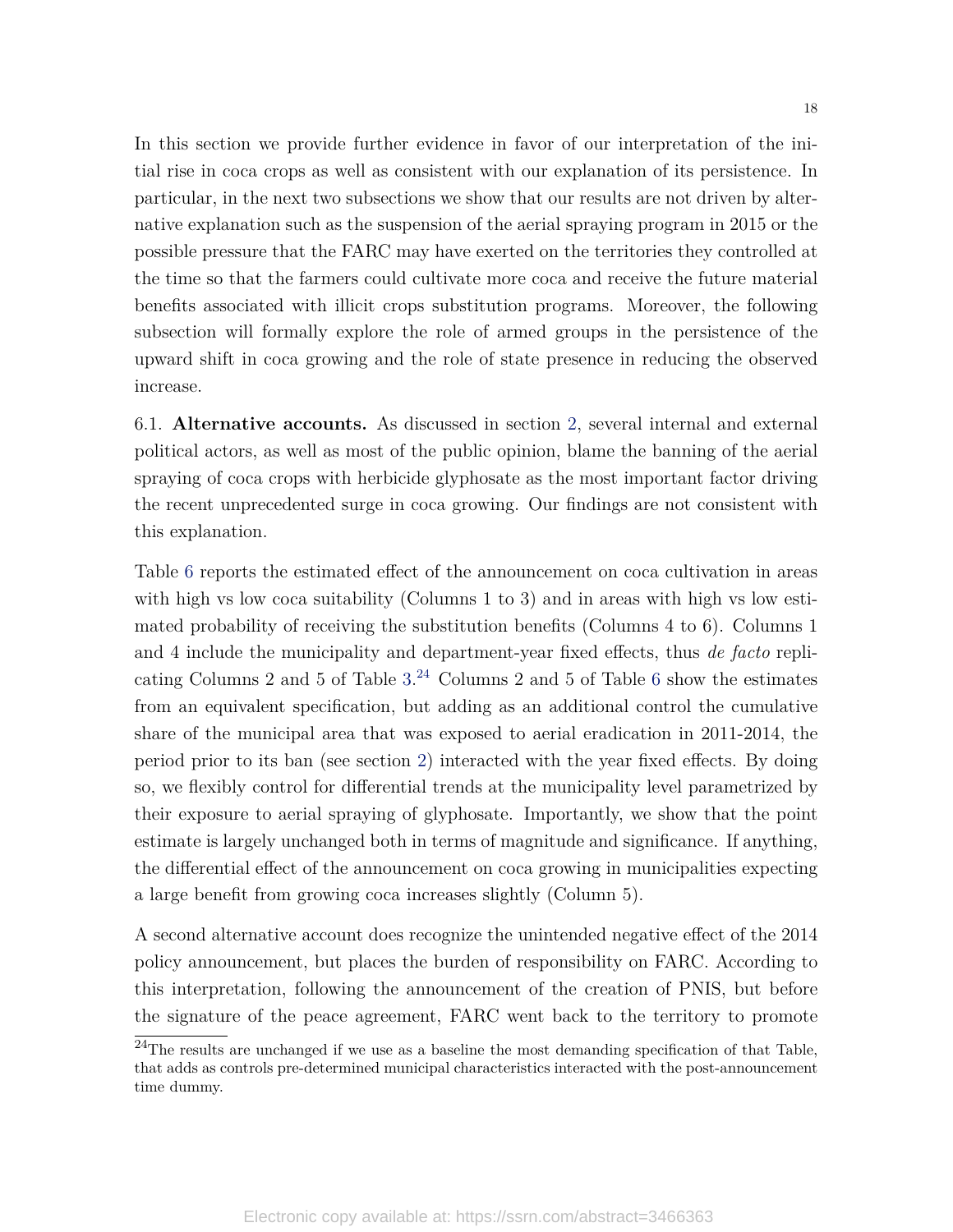coca plantations, assuring the rural communities in their area of influence that benefits would come downstream if they did so. This is the main variation exploited in a recent paper [\(Lopez et al.,](#page-26-6) [2019\)](#page-26-6).

Columns 3 and 6 of Table [6](#page-38-0) add as an additional control an indicator of FARC presence, as described in [Prem et al.](#page-26-20) [\(2019a\)](#page-26-20) and [Prem et al.](#page-27-11) [\(2019b\)](#page-27-11), interacted with the time fixed-effects. Again, this flexibly controls for differential trends at the municipality level parametrized by FARC presence prior to the announcement. Our coefficient of interest is slightly smaller (but the difference is not statistically significant) for the case of the interaction of the post-announcement indicator and the coca suitability index, and virtually unchanged for the case of the interaction of the time variation and the probability of substitution. Therefore, our findings are not driven by this alternative interpretation.

As a final exercise, we conduct a rough horse race-like analysis to determine the relative importance in explaining the surge in coca cultivation of our measures of the differential exposure to the incentive generated by the announcement across municipalities *vis-a-vis* the eradication ban and the presence of FARC in some areas. Specifically, for each municipality we compute the difference in the share of areas cultivated with coca between 2018 (the final year of our sample period) and 2013 (the year prior to the press-release), and regress this result on each one of the potential mechanisms at play. Then we look at the R-square of each regression and determine which mechanism accounts for a larger fraction of the cross-sectional variation of the changes in coca growing between 2013 and 2018.

The results are reported on Figure [4.](#page-31-0) The R-squared of our measures of the cost advantage of growing coca plus the expected benefit of doing so is 0.596. The R-squared of FARC presence is 0.108 and that of the pre-ban share of the municipality affected by aerial spraying eradication is 0.060. Moreover, when we add the two alternative mechanisms to the regression of the municipal period change of coca growing on our proposed exposure measures, the R-squared increases only 4.6%, up to 0.64.

6.2. **Concentration.** We also look at the within municipal variation of the rise in coca crops and, in particular, we exploit geo-referenced data on coca crops on a yearly basis to compute a range of geographical concentration measures of coca growing by municipality/year. To do so we use the variables defined in section [3](#page-8-0) as dependent variables in equation [\(4.1\)](#page-12-3). This serves the purpose of exploring the patterns of coca growing associated with the documented surge following the policy announcement. In addition,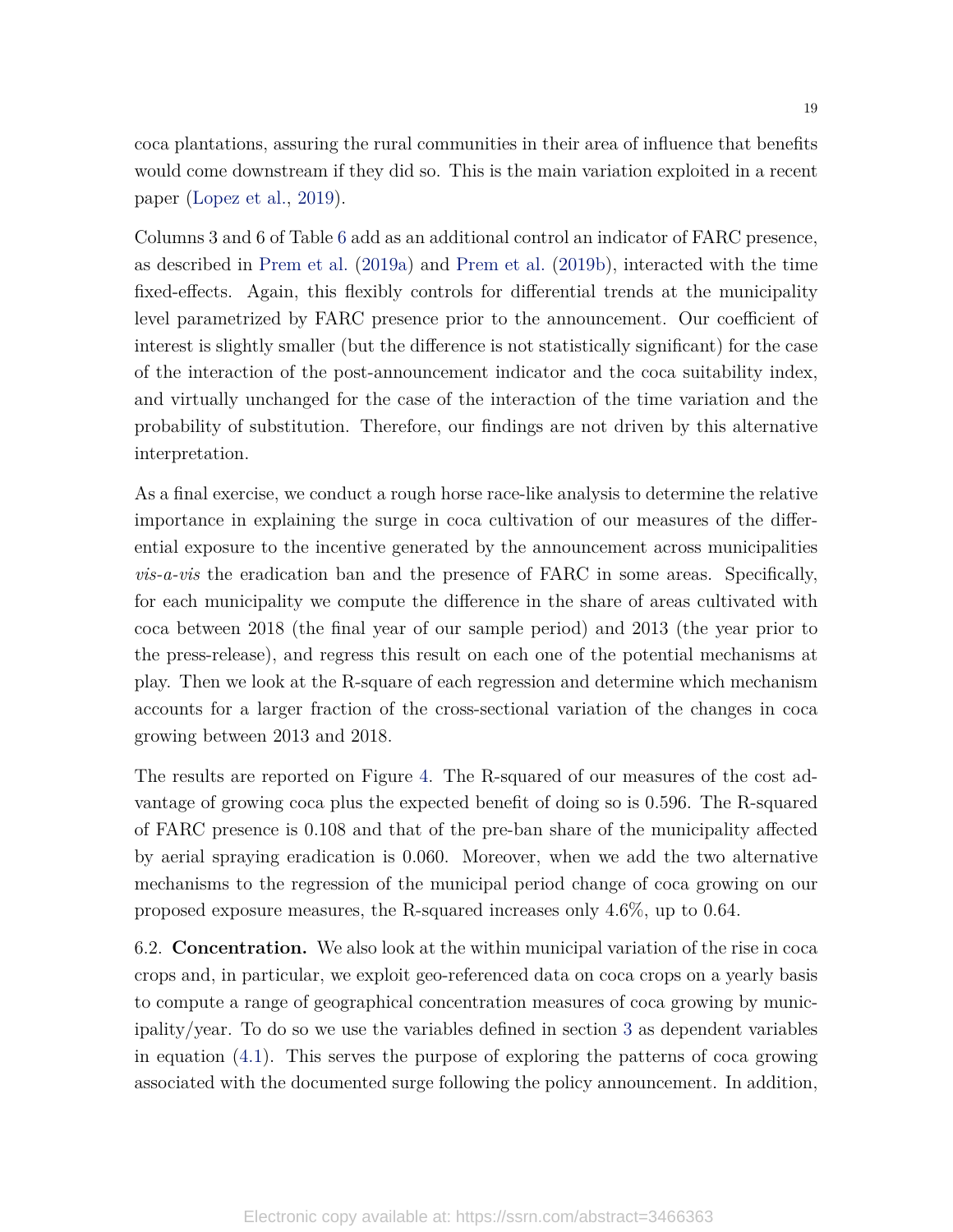this can also shed light on one of the mechanisms discussed above, by which the increase in coca cultivation is driven by FARCs territorial dissemination of the potential benefits of growing coca. In particular, if FARC spread the word about the future benefits among their already established base of coca growers, one would expect that the surge in coca plantations generates a higher concentration within-municipalities. Instead, if the growth of coca is decentralized across the rural areas independent of having previous experience in coca growing, one would expect an increase across the board and hence no effect on concentration.

On Table [7,](#page-39-0) we explore whether the increase in coca cultivation was driven by few areas within the municipality that expanded their production, or else by a scattered appearance of new plots with coca. Apart from Columns 2 and 3 (with opposite conclusion relative to one another) we do not observe any statistically significant coefficient, and they range their signs from positive to negative depending on the measure of concentration and spatial autocorrelation correction that we use. Again, this "no result" is consistent with the main mechanism not being the exploitation of the policy announcement by FARC to favor its constituency, but rather the general economic effect that we have unveiled: the new coca went either where its production cost was lower of where the money was expected. Simply put, people respond to incentives.

6.3. **Other armed groups.** Has the persistence in the surge of coca cultivation over time after the announcement been driven by its effect on the dynamics of the internal armed conflict in Colombia? We present two different pieces of evidence that suggests that this is indeed the case. First, on Table [8](#page-40-0) we estimate a version of equation [\(4.3\)](#page-13-1) where we use as the heterogeneous effect  $Z_m$  an indicator of the presence of (or the vicinity to) at least one illegal armed group in municipality *m* before the policy announcement.[25](#page-20-0)

We find a positive coefficient in the triple-interaction term, suggesting that in places with low cost for growing coca (or with high potential benefits of the substitution program) and presence of armed groups before the policy announcement, the increase in

<span id="page-20-0"></span><sup>25</sup>Measuring the influence exercised by an armed group over a specific location is extremely challenging. Indicators of presence and non-violent coercion over a large set of municipalities cannot be systematically recorded in an objective way. Violence, on the other hand, while more easily observed, is only imperfectly correlated with territorial dominance. However, non-violent dominance is unlikely to occur without any violence inflicted in the past. It is thus reasonable to assume that the ability to inflict localized violence over a certain period could be expected to translate into influence in different ways. We thus follow a growing empirical literature on the Colombian conflict (see e.g. [Acemoglu](#page-25-17) [et al.,](#page-25-17) [2013](#page-25-17) and [Ch et al.,](#page-25-18) [2018\)](#page-25-18), and use past violence over a period of years as an (imperfect) indicator of influence, as in [Prem et al.](#page-26-20) [\(2019a\)](#page-26-20).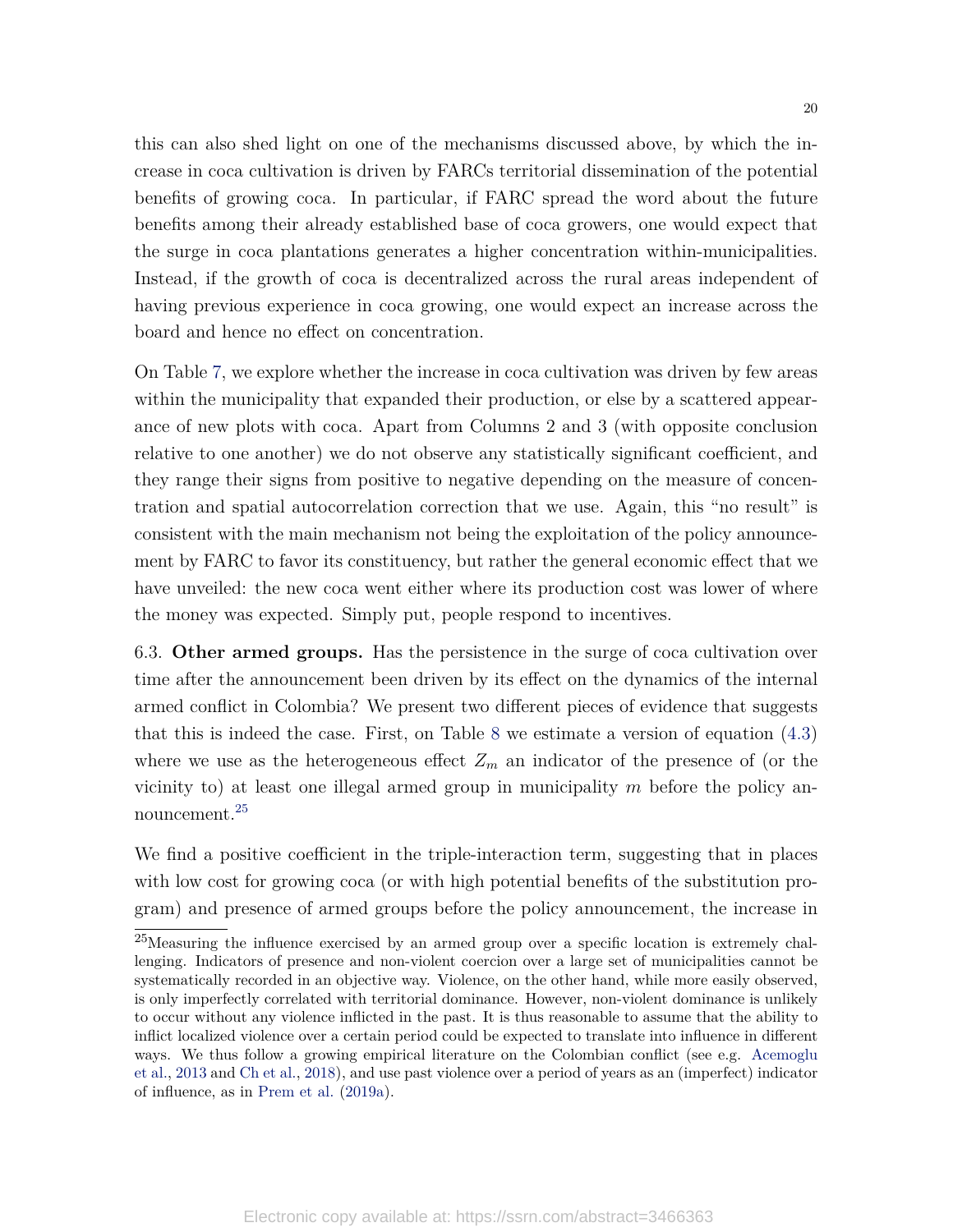coca was differentially larger after the policy announcement. Specifically, in Column 1 of Table [8](#page-40-0) the triple interaction term doubles the magnitude of interaction term for coca suitability, while in Column 3 it increases the average effect of the probability of receiving substitution benefits by around 160%. These results suggest that the increase in coca growing in areas attractive to armed groups was not only larger, but also economically significantly. This is consistent with the persistence of the coca boom being (at least partially) driven by the endogenous dynamics of the conflict, whereby existing armed groups took advantage of the newly available coca rents to dominate the hosting territories.

To put more flesh into this hypothesized channel, and because territorial dispute is often violent in the context of an internal conflict –which has been the case of Colombia for over 5 decades–, we complement this evidence by exploring how armed conflict changed between 2013 (the year before the policy announcement) and 2018 for municipalities with high suitability/high probability substitution and municipalities with low suitability/low probability. For this purpose we use our digitized armed conflict data, discussed in section [3.](#page-8-0)

Specifically, for each municipality we take the difference between a dummy that takes the value one if the municipality faced an attack by an armed group other-than-FARC in 2018 minus the same dummy computed in  $2013.<sup>26</sup>$  $2013.<sup>26</sup>$  $2013.<sup>26</sup>$  Thus this variable takes a value one if in 2018 there was at least one attack and there was no attack before, a value zero if the municipality faced an attack in both 2018 and 2013 or did not face any attack in neither year, and a value of minus one if the municipality faced an attack in 2013 but not in 2018. We split municipalities into high and low suitability and high and low probability using the median of the empirical distribution. It can be seen from all panels in Figure [5](#page-32-0) that municipalities with low suitability and low probability faced a reduction in the probability of an attack by other armed groups, while municipalities with high suitability/high probability faced an increase in the probability of an attack, with the increase almost doubling the reduction. Moreover, the difference between the averages presented in the bars is statistically significant with p-values smaller than 3% in all the cases.

<span id="page-21-0"></span> $^{26}$ We exclude FARC since they signed a peace agreement with the government in 2016, so they are excluded from the original dataset as perpetrators of conflict related events.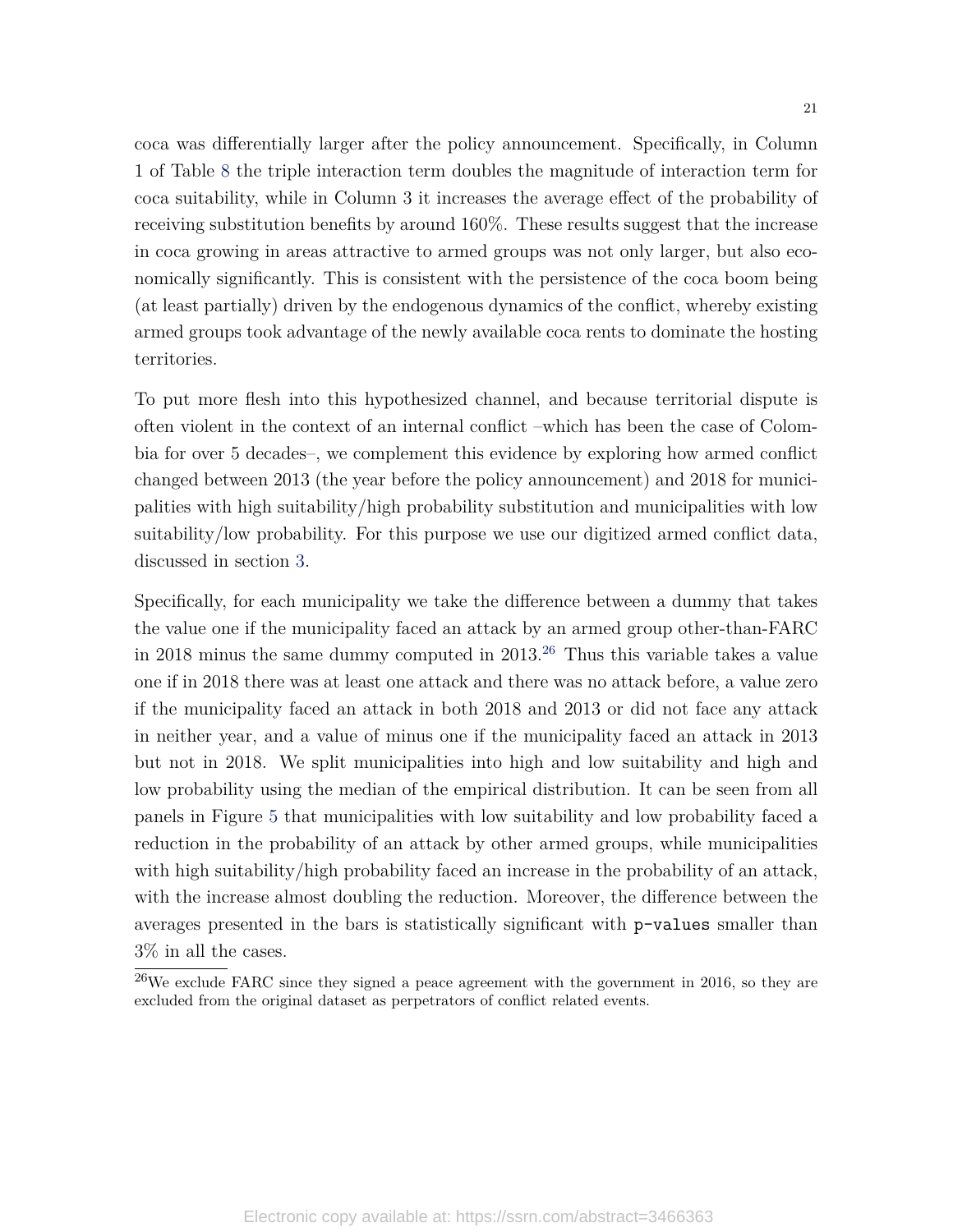Table [9](#page-41-0) shows a similar pattern in a regression framework that estimate the crosssectional correlation between a dummy that takes the value one if a municipality experienced at least one violent event (Panel A) or at least one attack (Panel B) perpetrated by an armed group different from FARC in 2018 (dependent variable) and our two proxies of the differential incentive provided by the policy announcement, that account for the cost advantage of growing coca and for the expected benefits of doing so. Importantly, in addition to municipal characteristics we control for both department-level fixed effects, a set of municipality characteristics measured before 2013, and for the lagged dependent variable, as measured in 2013 (the year prior to the announcement). Looking at our preferred specification (even columns), the results suggest that a one standard deviation increase in the suitability index is associated with a probability of experiencing a violent event of one percentage point (Panel A, Column 2), which corresponds to an increase of 18% with respect to the average of the dependent variable. In the case of the estimated probability of receiving the substitution program, an increase in 10% in this probability relative to the mean is associated with an increase in 0.3 percentage points in the probability of experiencing a violent event in 2018 (Panel A, Column 4), which corresponds to an increase of 5% with respect to the average of the dependent variable. If we look at unilateral attacks instead of any type of violent events (Panel B) the results are virtually unchanged.

6.4. **State presence.** The last analysis that we undertake is to explore the extent of which state presence at the local level helps attenuate the negative unintended consequences of the policy announcement. In particular, we follow Bonilla-Mejía and [Higuera-Mendieta](#page-25-19) [\(2019\)](#page-25-19) and [Prem et al.](#page-27-11) [\(2019b\)](#page-27-11), and use protected areas within municipalities as places with higher relatively state presence to explore potential heterogeneous effects.[27](#page-22-0) These areas are protected by the central government due to their environmental value and density of native as well as endangered species. Moreover, they are monitored by park rangers that report to the central government any illegal activity that takes place within the boundaries of these areas.

Table [10](#page-42-0) presents a version of equation [\(4.1\)](#page-12-3) that uses as dependent variable the share of the municipality with coca cultivation that is part of a protected area (Columns 1 and 3) and that is part of a non-protected area (Columns 2 and 4). We find that in non-protected areas an increase of one standard deviation in the suitability index increases the share of coca cultivation in 0.29 per 1,000 hectares. This increase represents

<span id="page-22-0"></span> $^{27}$ Protected areas include national parks, indigenous lands, and communal lands, where either formal or informal –or traditional ethnic-like institutions– are more likely to be present and active.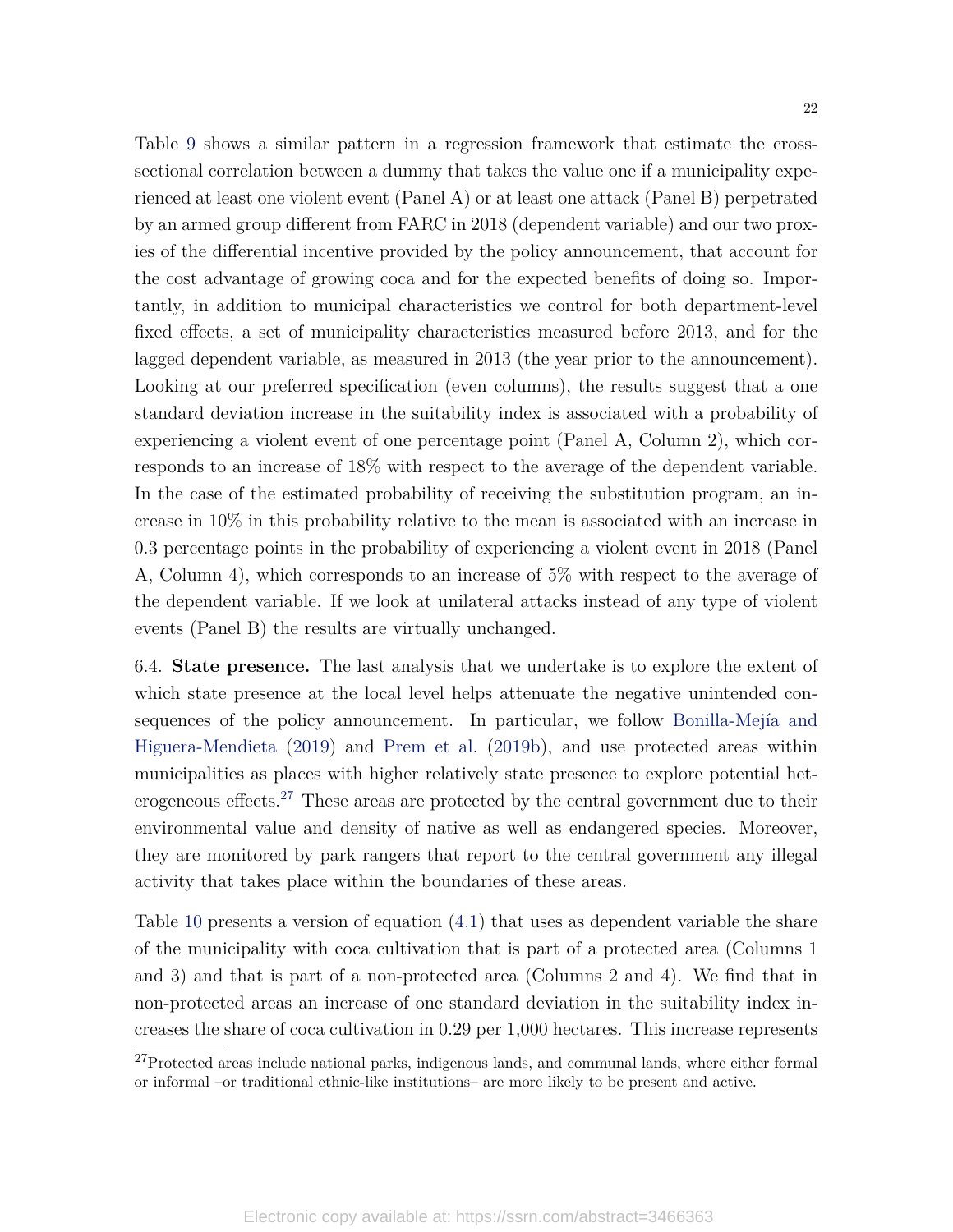a 152% increase with respect to the average share of coca before the announcement (Column 2). We also find a statistically significant increase in protected areas, with an increase of 72% with respect to the mean before the announcement (Column 1). The differences between both effects is statistically significant (p-value of 0.02). These results suggests that, within municipalities, areas with more state presence experienced a smaller increase in the area cultivated with coca after the incentives generated by the policy announcement. Also, the fact that we observe an increase in protected areas is reassuring that our results are not driven by the 2015 ban in aerial spraying, as in these areas aerial eradication was not allowed to begin with prior to the ban. We find similar patterns in the case of the potential benefits associated with the substitution program (see Columns 3 and 4).

### 7. Conclusion

<span id="page-23-0"></span>This paper contributes to the recent literature on the unintended negative consequences of the war against drugs by exposing how the announcement of future policies can go wrong. We exploit the recent experience of Colombia, that witnessed an increase in coca growing from 48 thousand hectares in 2013 (the lowest figures since 1999) to 171 thousand hectares in 2017 (the historical record). We document that this large increase was to a great extent the result on a promise made in May 2014 that material benefits would be given to coca growers in the future. Importantly, we show that our results are not driven by alternative explanations such as the ban of aerial spraying of 2015, an explanation recently championed for political reasons by some political parties in Colombia (as well as by the U.S. administration).

Indeed, the increase in coca cultivation in the last five years has generated an intense technical and political debate about its causes and consequences. Our work contributes to this debate by showing how a naive and untimely policy announcement during the peace negotiations between the national government and the FARC generated perverse incentives that led to an unprecedented historical increase in coca cultivation in the country. Our most demanding specifications show that the announcement of material benefits for coca growers who decided to embark on substitution programs increased coca cultivation in some areas of the country that are suitable for coca cultivation by over 100%.

Our results highlight the importance of conducting well designed policy announcements that could minimize unintended consequences derived from the policy-generated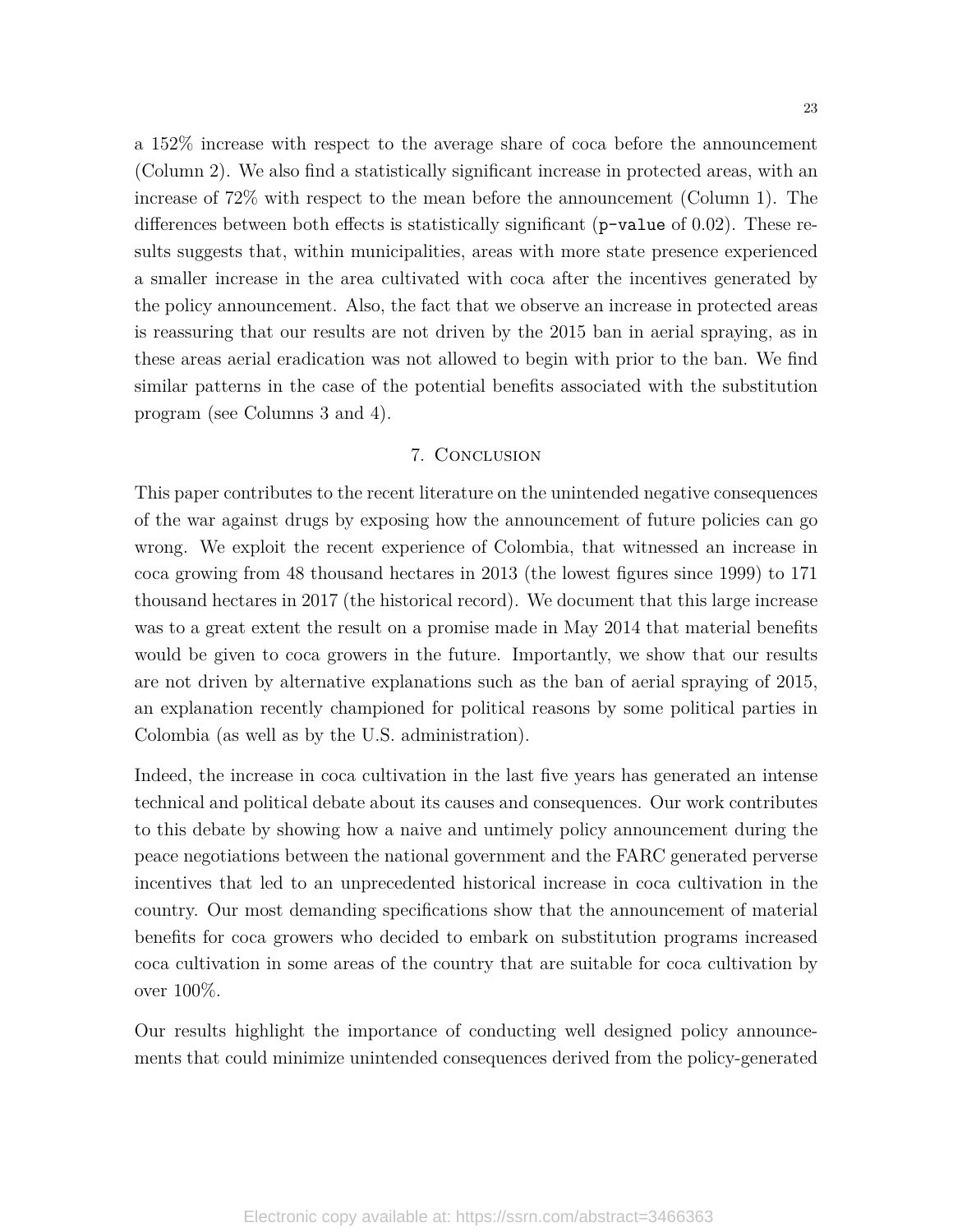incentives. Specifically, the design of illicit crop substitution programs should incorporate baseline estimations of illicit crop cultivation at very desegregated levels, and should impose conditions for the delivery of material benefits for growers who decide to substitute their illicit crops. Otherwise, the announcement of benefits may cause the opposite effect to that initially expected.

We conclude by emphasizing that our findings highlight the negative unintended consequences of a naive policy announcement. However, our research does not evaluate the actual effectiveness of the PNIS substitution program. Until mid-2019 more than 100 thousand families have been enrolled in the program, and recent estimates suggest that over 30 thousand hectares of coca have been eradicated with extremely low levels of recidivism. This question deserves future analysis.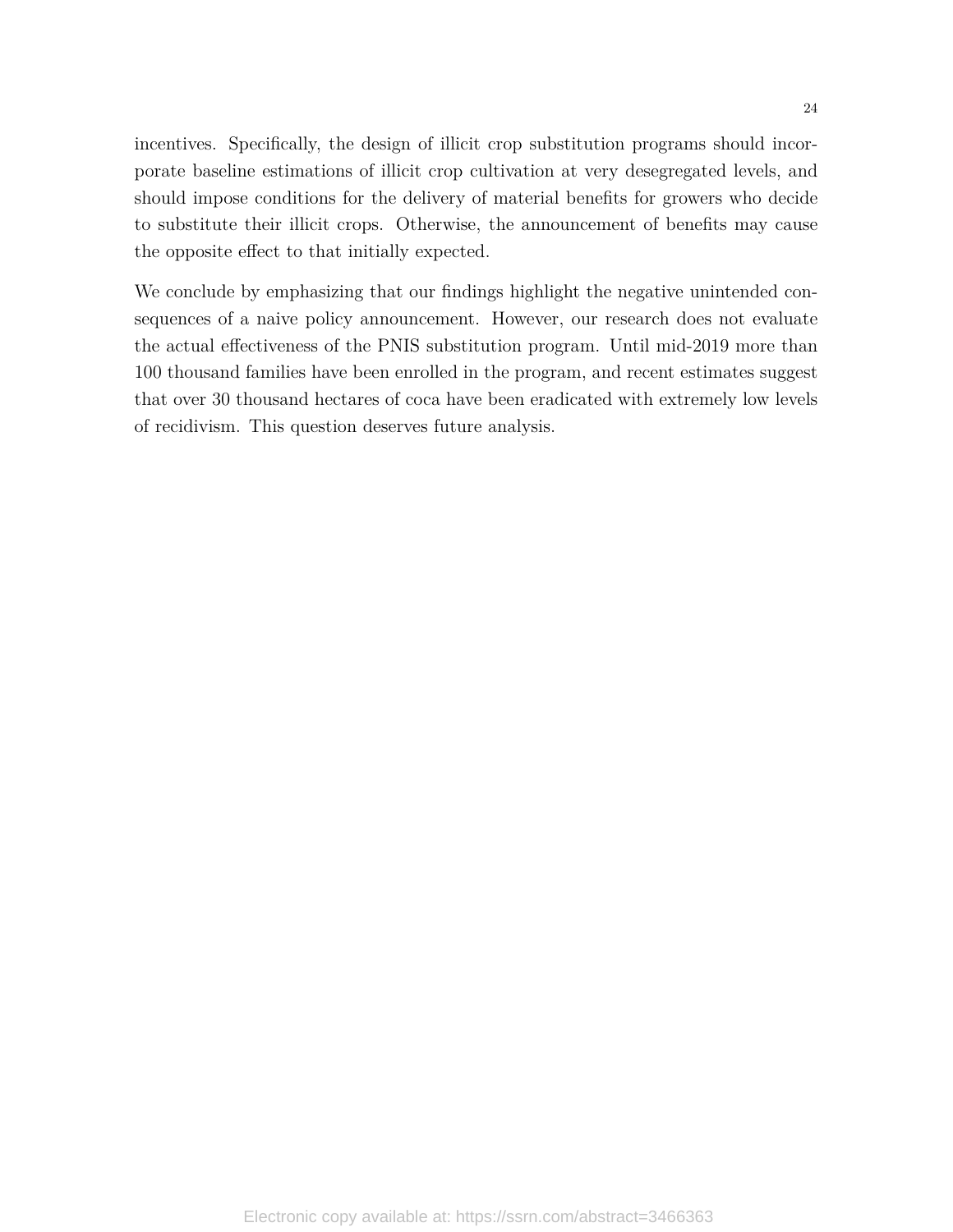#### **REFERENCES**

- <span id="page-25-2"></span>Abadie, A., M. Acevedo, M. Kugler, and J. Vargas (2013): "Inside the war on drugs: Effectiveness and unintended consequences of a large illicit crops eradication program in Colombia," Tech. rep., Working Paper Harvard Kennedy School y Universidad del Rosario.
- <span id="page-25-17"></span>Acemoglu, D., J. A. Robinson, and R. J. Santos (2013): "The monopoly of violence: Evidence from colombia," *Journal of the European Economic Association*, 11, 5–44.
- <span id="page-25-12"></span>ALTA CONSEJERÍA PRESIDENCIAL (2017): "Boletín No. 7 - Así va el posconflicto,".
- <span id="page-25-7"></span>Alvarez, M. D. (2001): "Could peace be worse than war for Colombia's forests?" *Environmentalist*, 21, 305–315.
- <span id="page-25-8"></span>ANGRIST, J. D. AND A. D. KUGLER (2008): "Rural windfall or a new resource curse? Coca, income, and civil conflict in Colombia," *The Review of Economics and Statistics*, 90, 191–215.
- <span id="page-25-4"></span>Becker, G. S., K. M. Murphy, and M. Grossman (2006): "The market for illegal goods: The case of drugs," *Revista de Economía Institucional*, 8, 17–42.
- <span id="page-25-16"></span>BELLONI, A., V. CHERNOZHUKOV, AND C. HANSEN (2014): "High-dimensional methods and inference on structural and treatment effects," *Journal of Economic Perspectives*, 28, 29–50.
- <span id="page-25-5"></span>BERMÚDEZ LIÉVANO, A. (2018): "Los debates de La Habana: una mirada desde adentro," *Bogotá: IFIT*.
- <span id="page-25-15"></span>BERTRAND, M., E. DUFLO, AND S. MULLAINATHAN (2004): "How much should we trust differencesin-differences estimates?" *The Quarterly journal of economics*, 119, 249–275.
- <span id="page-25-11"></span>Bivand, R. S. and D. W. S. Wong (2018): "Comparing implementations of global and local indicators of spatial association," *TEST*, 27, 716–748.
- <span id="page-25-19"></span>BONILLA-MEJÍA, L. AND I. HIGUERA-MENDIETA (2019): "Protected areas under weak institutions: Evidence from Colombia," *World Development*, 122, 585–596.
- <span id="page-25-0"></span>CALDERÓN, G., G. ROBLES, A. DÍAZ-CAYEROS, AND B. MAGALONI (2015): "The beheading of criminal organizations and the dynamics of violence in Mexico," *Journal of Conflict Resolution*, 59, 1455–1485.
- <span id="page-25-6"></span>CAMACHO, A. AND D. MEJÍA (2017): "The health consequences of aerial spraying illicit crops: The case of Colombia," *Journal of Health Economics*, 54, 147–160.
- <span id="page-25-3"></span>CASTILLO, J. C., D. MEJÍA, AND P. RESTREPO (2018): "Scarcity without leviathan: The violent effects of cocaine supply shortages in the Mexican drug war," *Review of Economics and Statistics*.
- <span id="page-25-18"></span>CH, R., A. STEELE, J. SHAPIRO, AND J. VARGAS (2018): "Endogenous taxation in ongoing internal conflict: The case of Colombia," *American Political Science Review*, 112, 996–1015.
- <span id="page-25-10"></span>Chumacero, R. A. (2010): "Evo, Pablo, Tony, Diego, and Sonny: General equilibrium analysis of the market for illegal drugs," *INNOCENT BYSTANDERS*, 165.
- <span id="page-25-1"></span>Clemens, J. P. (2013): "Evaluating economic warfare: Lessons from efforts to suppress the Afghan opium trade," *Mimeo*.
- <span id="page-25-13"></span>Conley, T. G. (1999): "GMM estimation with cross sectional dependence," *Journal of Econometrics*, 92, 1–45.
- <span id="page-25-14"></span>——— (2016): *Spatial Econometrics*, London: Palgrave Macmillan UK, 1–9.
- <span id="page-25-9"></span>DÁVALOS, L. M., A. C. BEJARANO, M. A. HALL, H. L. CORREA, A. CORTHALS, AND O. J. ESPEJO (2011): "Forests and drugs: Coca-driven deforestation in tropical biodiversity hotspots,"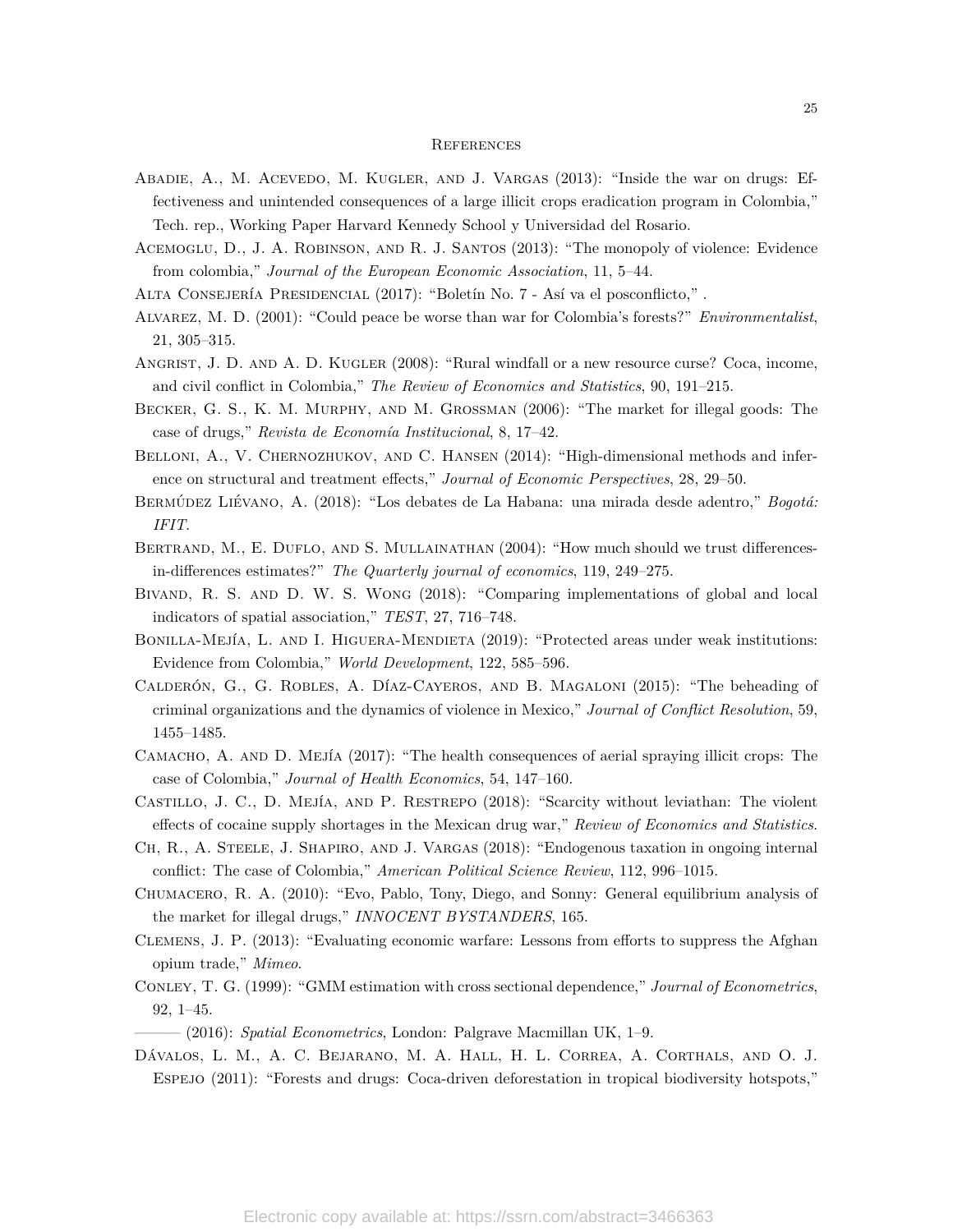*Environmental science & technology*, 45, 1219–1227.

- <span id="page-26-2"></span>Dell, M. (2015): "Trafficking networks and the Mexican drug war," *American Economic Review*, 105, 1738–79.
- <span id="page-26-16"></span>DIAS, M., R. ROCHA, AND R. R. SOARES (2019): "Glyphosate Use in Agriculture and Birth Outcomes of Surrounding Populations," .
- <span id="page-26-7"></span> $Díaz$ , A. M. AND F. SÁNCHEZ  $(2004)$ : "A geography of illicit crops (coca leaf) and armed conflict in Colombia," .
- <span id="page-26-18"></span><span id="page-26-4"></span>GARZÓN, J. C. (2015): "The reasons for the surge in coca cultivation in Colombia," Tech. rep.
- GETIS, A. AND J. K. ORD (1992): "The Analysis of Spatial Association by Use of Distance Statistics," *Geographical Analysis*, 24, 189–206.
- <span id="page-26-11"></span>GROSSMAN, H. I. AND D. MEJÍA (2008): "The war against drug producers," *Economics of Governance*, 9, 5–23.
- <span id="page-26-8"></span>IBÁÑEZ, A. M. AND C. E. VÉLEZ (2008): "Civil conflict and forced migration: The micro determinants and welfare losses of displacement in Colombia," *World Development*, 36, 659–676.
- <span id="page-26-10"></span>IBÁÑEZ, M. (2010): "Who crops coca and why? The case of Colombian farmers," Tech. rep., Courant Research Centre: Poverty, Equity and Growth-Discussion Papers.
- <span id="page-26-9"></span>Ibanez, M. and F. Carlsson (2010): "A survey-based choice experiment on coca cultivation," *Journal of Development Economics*, 93, 249–263.
- <span id="page-26-15"></span>International Agency for Research on Cancer (2017): "Some Organophosphate Insecticides and Herbides," Tech. rep.
- <span id="page-26-6"></span>LOPEZ, M., C. A. C. GUARÍN NÚÑEZ, O. MEDINA, AND H. ZULETA (2019): "Proceso de paz con las FARC y cultivos de coca en el período 2013-2017," *Documento CEDE*.
- <span id="page-26-12"></span>MEJÍA, D. AND P. RESTREPO (2011): "10 The War on Illegal Drugs in Producer and Consumer Countries: A Simple Analytical Framework," *Illicit Trade and the Global Economy*, 229.
- <span id="page-26-5"></span>——— (2015): "Bushes and bullets: Illegal cocaine markets and violence in Colombia." *Documentos CEDE*.
- <span id="page-26-3"></span>——— (2016): "The economics of the war on illegal drug production and trafficking," *Journal of Economic Behavior & Organization*, 126, 255–275.
- <span id="page-26-14"></span>MEJÍA, D., P. RESTREPO, AND S. V. ROZO (2015): "On the effects of enforcement on illegal markets: Evidence from a quasi-experiment in Colombia," *The World Bank Economic Review*, 31, 570–594.
- <span id="page-26-0"></span>Miron, J. A. (1999): "Violence and the US prohibitions of drugs and alcohol," *American Law and Economics Review*, 1, 78–114.
- <span id="page-26-1"></span>——— (2001): "Violence, guns, and drugs: A cross-country analysis," *The Journal of Law and Economics*, 44, 615–633.
- <span id="page-26-17"></span><span id="page-26-13"></span>Moran, P. A. P. (1950): "Notes on continuous stochastic phenomena," *Biometrika*, 37, 17–23.
- Moya, A. (2005): "Impacto de la erradicación forzosa y el desarrollo alternativo sobre los cultivos de hoja de coca," *Trabajo de grado, Universidad de los Andes, Programa de Economía para Graduados.*
- <span id="page-26-19"></span>Muralidharan, K. and N. Prakash (2017): "Cycling to school: Increasing secondary school enrollment for girls in India," *American Economic Journal: Applied Economics*, 9, 321–50.
- <span id="page-26-20"></span>PREM, M., A. RIVERA, D. ROMERO, AND J. F. VARGAS (2019a): "Civilian selective targeting: The unintended consequences of partial peace," *Available at SSRN 3203065*.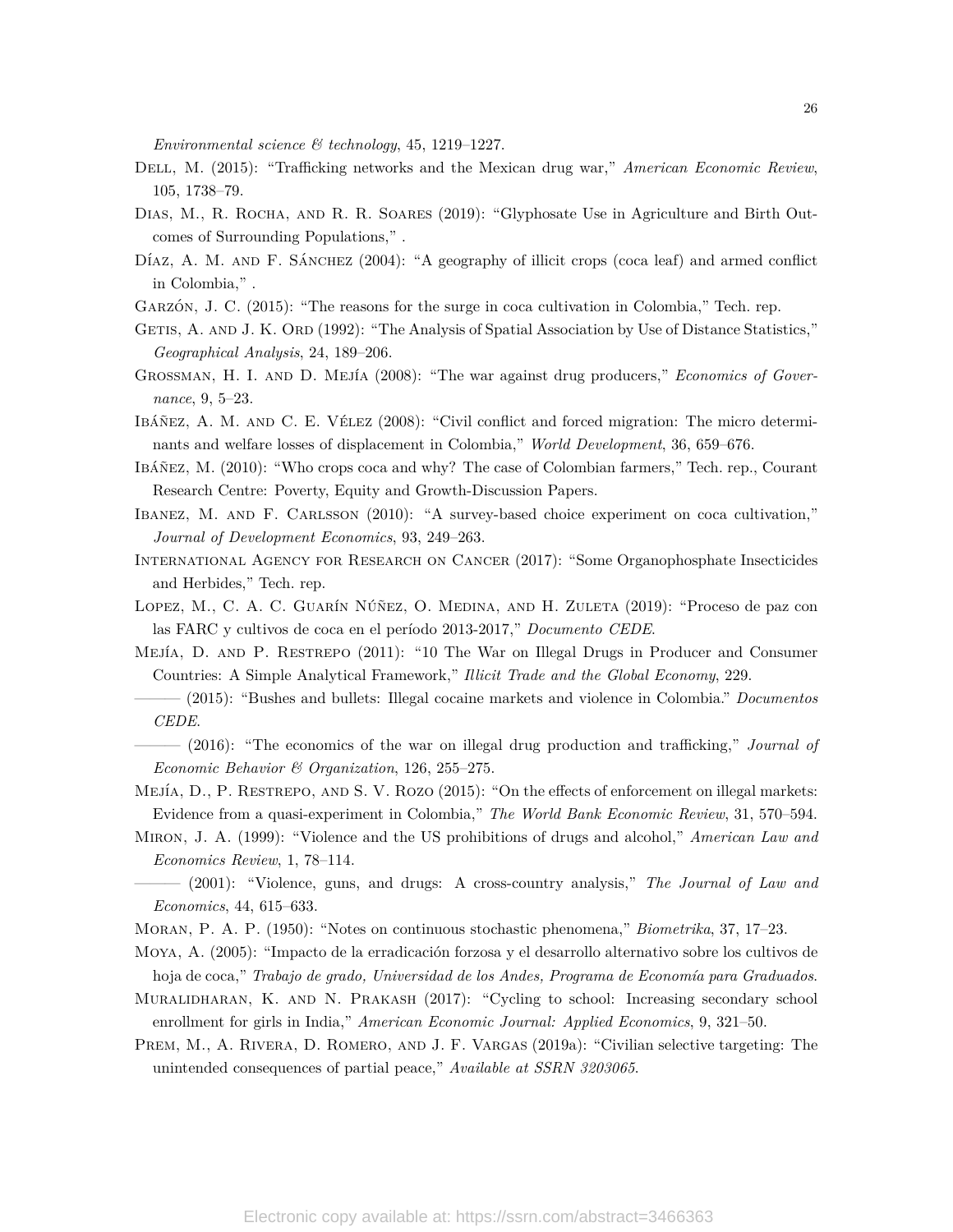- <span id="page-27-11"></span>PREM, M., S. SAAVEDRA, AND J. F. VARGAS (2019b): "End-of-conflict deforestation: Evidence from Colombia's peace agreement," *Available at SSRN 3306715*.
- <span id="page-27-9"></span>RESTREPO, J., M. SPAGAT, AND J. VARGAS (2004): "The dynamics of the columbian civil conflict: A new dataset." *Homo Oeconomicus*, 21, 396–429.
- <span id="page-27-7"></span>Reyes, L. C. (2014): "Estimating the causal effect of forced eradication on coca cultivation in Colombian municipalities," *World Development*, 61, 70–84.
- <span id="page-27-2"></span>ROCHA, R. (1997): "Aspectos económicos de las drogas ilegales en Colombia," *Drogas ilegales y sociedad en Colombia, F. Thoumi,(comp), Santaf´e de Bogot´a, Editorial Planeta*.
- <span id="page-27-3"></span>——— (2000): *La econom´ıa colombiana tras 25 a˜nos de narcotr´afico*, Siglo del Hombre Editores.
- <span id="page-27-1"></span>Ruiz, A. R., U. Pascual, and M. Romero (2013): "An exploratory spatial analysis of illegal coca cultivation in Colombia using local indicators of spatial association and socioecological variables," *Ecological indicators*, 34, 103–112.
- <span id="page-27-4"></span>Thoumi, F. E. (2005a): "The causes of illegal drug industry growth in the Andes, anti-drug policies and their effectiveness," Tech. rep., Editorial Universidad del Rosario.
- <span id="page-27-5"></span>——— (2005b): "The Colombian competitive advantage in illegal drugs: The role of policies and institutional changes," *Journal of Drug Issues*, 35, 7–26.
- <span id="page-27-6"></span>– (2005c): "Why a country produces drugs and how this determines policy effectiveness: A general model and some applications to Colombia," in *Elusive Peace: International, national, and local dimensions of conflict in Colombia*, Springer, 153–181.
- <span id="page-27-8"></span>UNODC (2015): "Colombia. Monitoreo de Cultivos de Coca," Tech. rep.
- <span id="page-27-10"></span><span id="page-27-0"></span>UNODC (2019): "Informe No. 18 - Programa Nacional Integral de Sustitución de Cultivos Ilícitos," .
- VARGAS, R. AND N. O. NETHERLANDS (2005): "Narcotráfico, guerra y política antidrogas," *Acción Andina. Bogot´a. Junio*.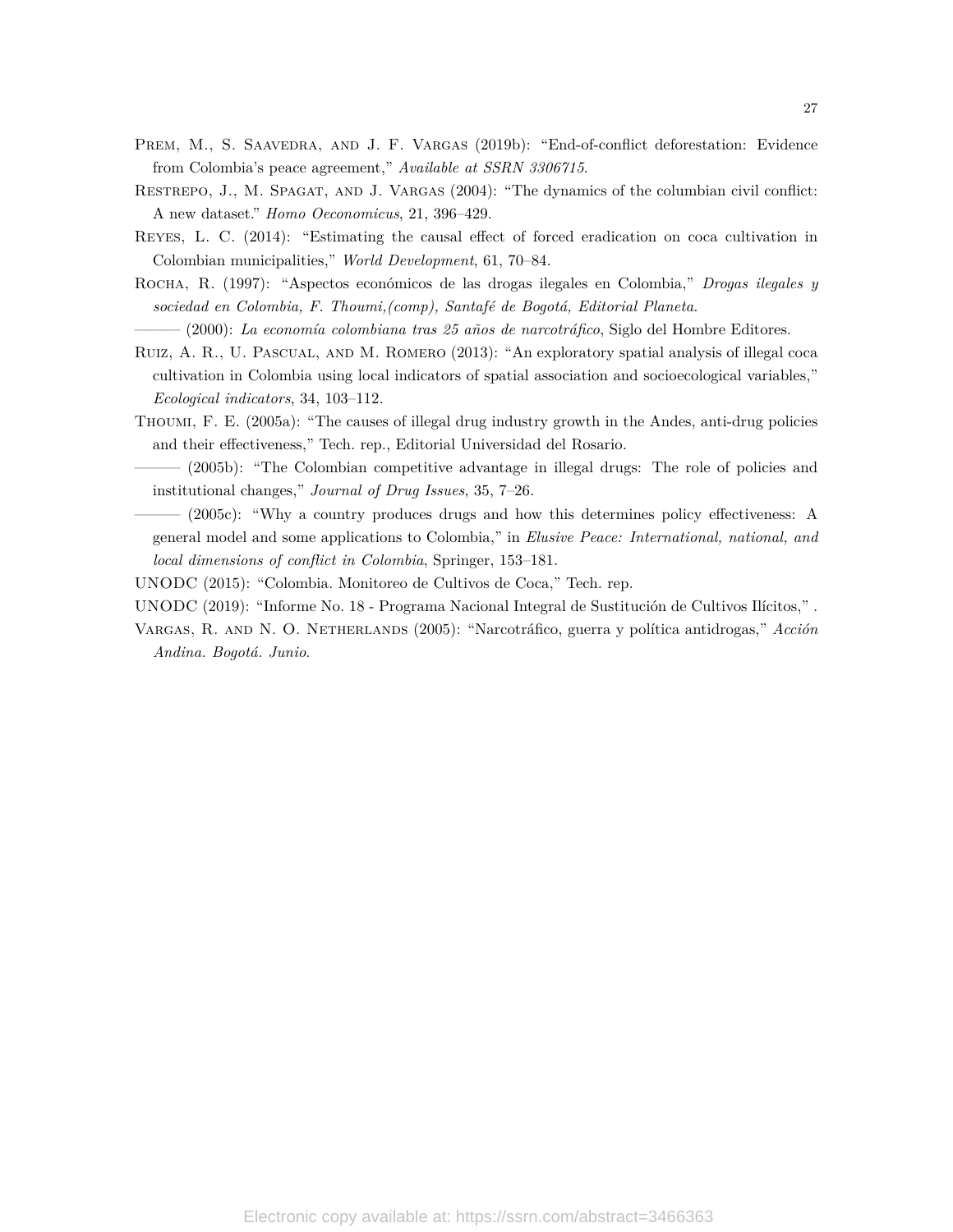<span id="page-28-0"></span>

Figure 1. **Evolution of coca cultivation**

**Notes**: This figure presents the evolution of coca cultivation per 1,000 hectares in the entire country for the period 1999-2018.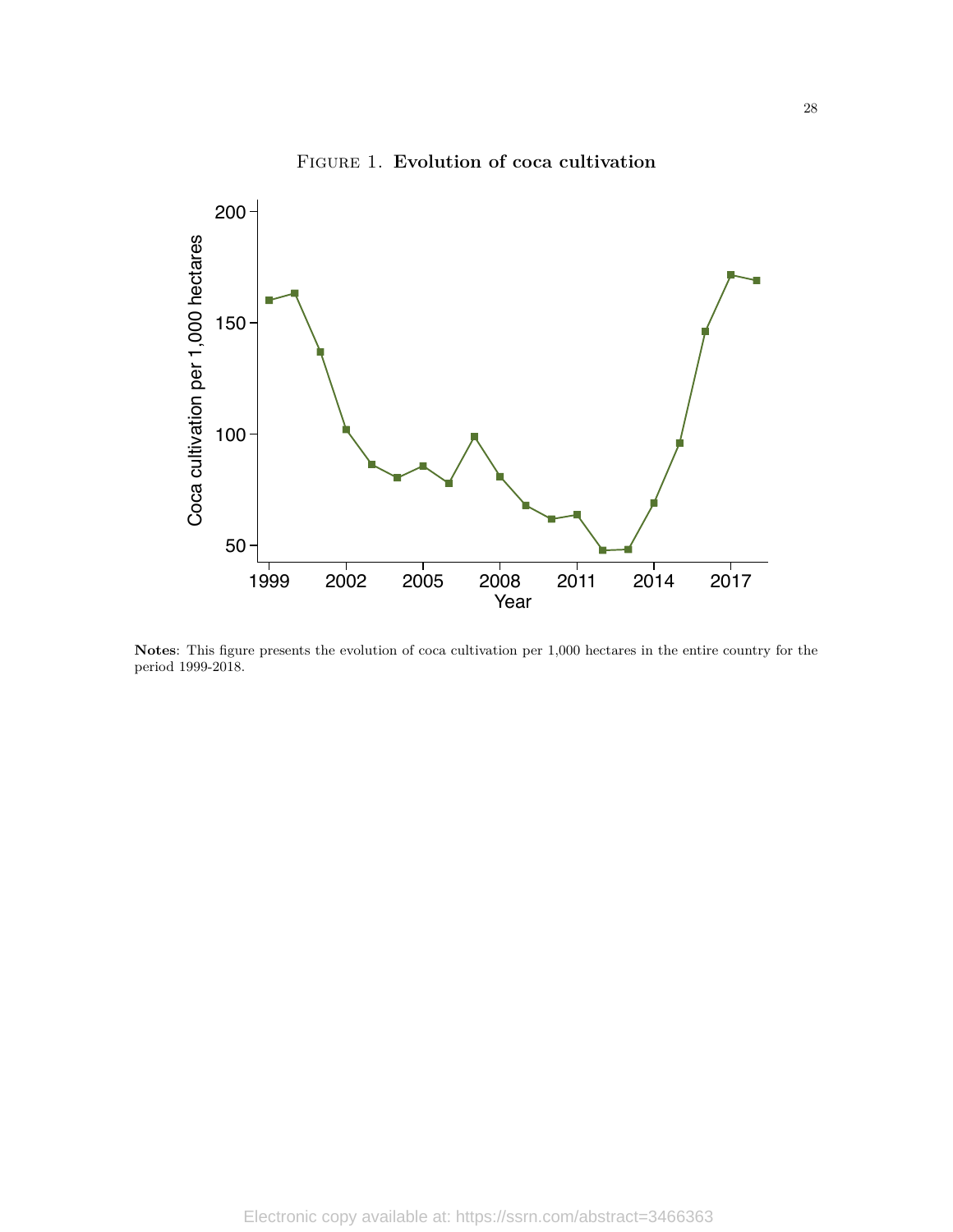<span id="page-29-0"></span>

Figure 2. **Raw data dynamics and point estimates**

**Notes**: This figure presents the evolution of coca area for municipalities with high and low coca suitability and for municipalities with high and low probability of the substitution program. Panels A and B present the raw data. Panels C and D presents the coefficients from our dynamic specification presented in equation [\(4.2\)](#page-13-0). Panel C uses our continuous treatment of coca suitability, while Panel D uses the probability of the substitution program. We present the point estimates of the regression and the confidence of interval at the 95%.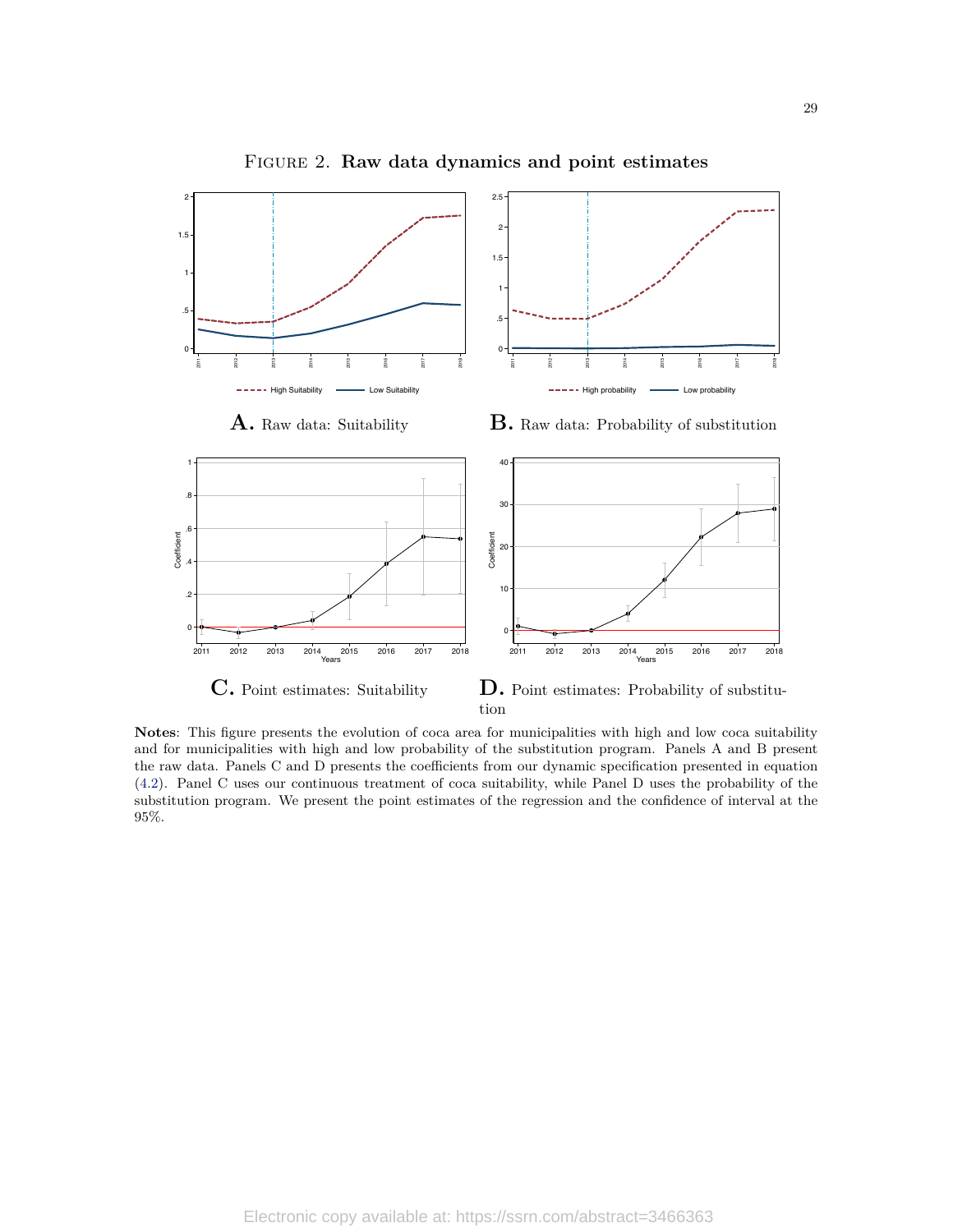<span id="page-30-0"></span>Figure 3. **Change in coca production, coca suitability, and substitution probability**



**A.** Suitability



**B.** PNIS probability

**Notes**: This figure presents the change in coca production after the announcement compare to before. Darker blues means a larger increase in coca production after the announcement. In panel A the red dots represent the coca suitability of the soil, larger dots means more suitability. In panel B the red dots represent the expected probability of the substitution program, larger dots means higher probability.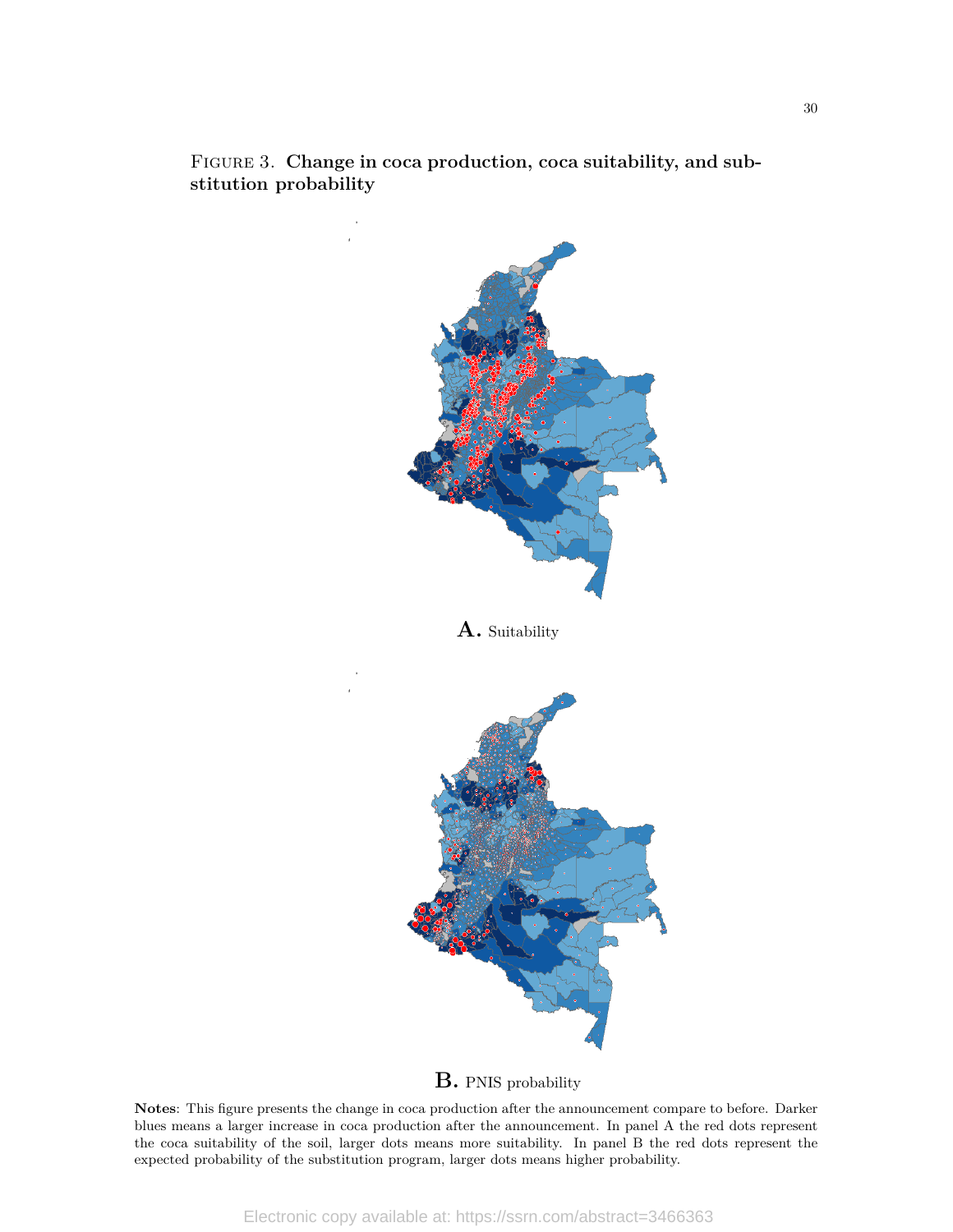<span id="page-31-0"></span>Figure 4. **Relative importance of different mechanisms in explaining the surge in coca growing**



**Notes**: This figure presents relative importance of different mechanisms in explaining the surge in coca growing. Each column presents the  $R^2$  from three different cross-sectional regressions of the change in the share of the municipality with coca in 2018 minus the same share in 2013 on the different mechanisms. The first regression includes the suitability index and the probability of substitution (Bar 1), the second includes a dummy for FARC presence (Bar 2), while the third includes the sum of all hectares affected by aerial spraying eradication between 2011 and 2014 over the municipality area.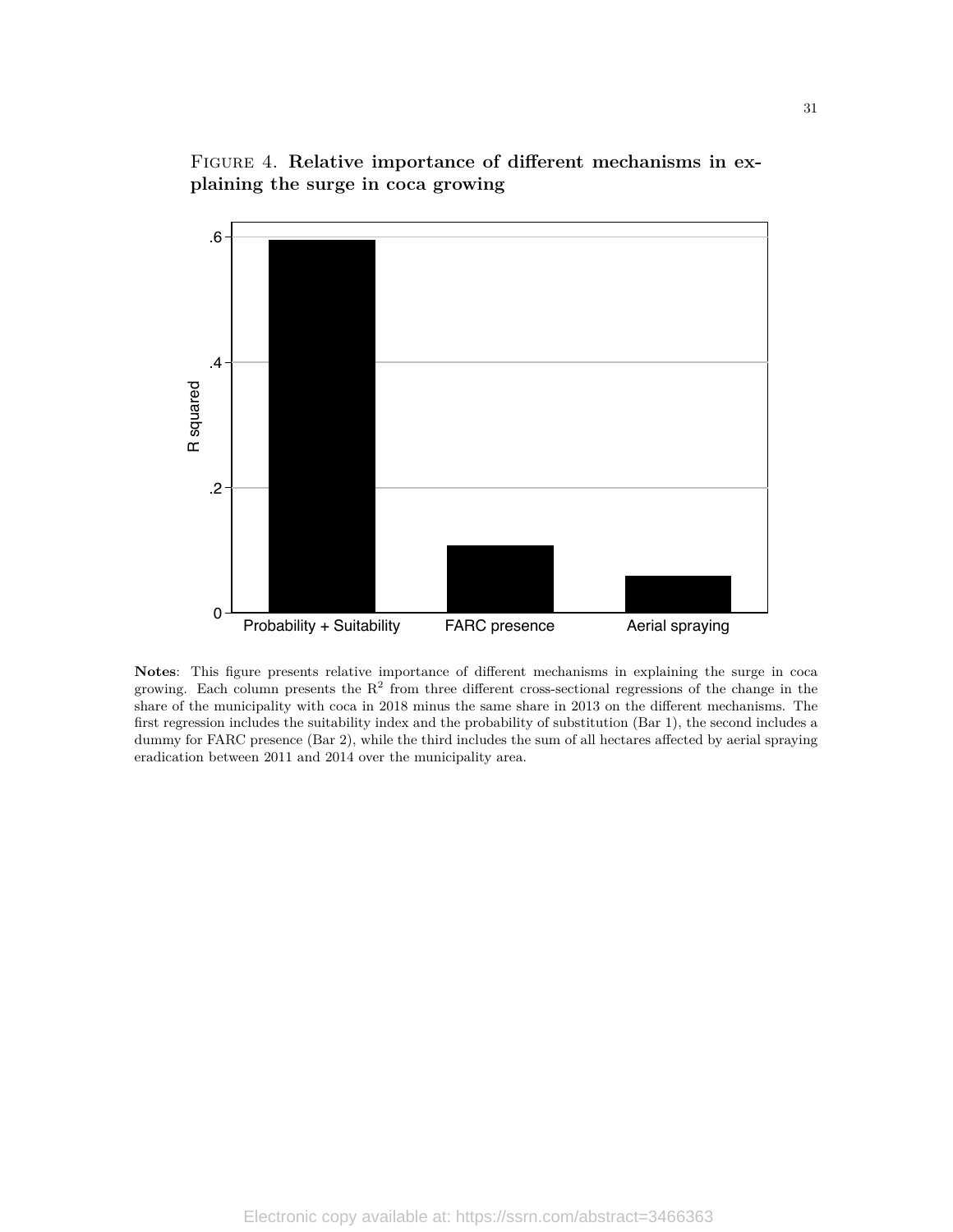

<span id="page-32-0"></span>Figure 5. **Change in conflict-related events by coca suitability and substitution probability**

**Notes**: This figure shows the average change in the occurrence of a conflict related event between 2018 and 2013 for municipalities with high and low coca suitability and with high and low predicted probability of the substitution program. Panels A and B define conflict related events as clash or attack, while Panels C and D only use attacks to define conflict related events. The p-values of the average difference between both groups are 0.005 (Panel A), 0.020 (Panel B), 0.015 (Panel C), and 0.028 (Panel D).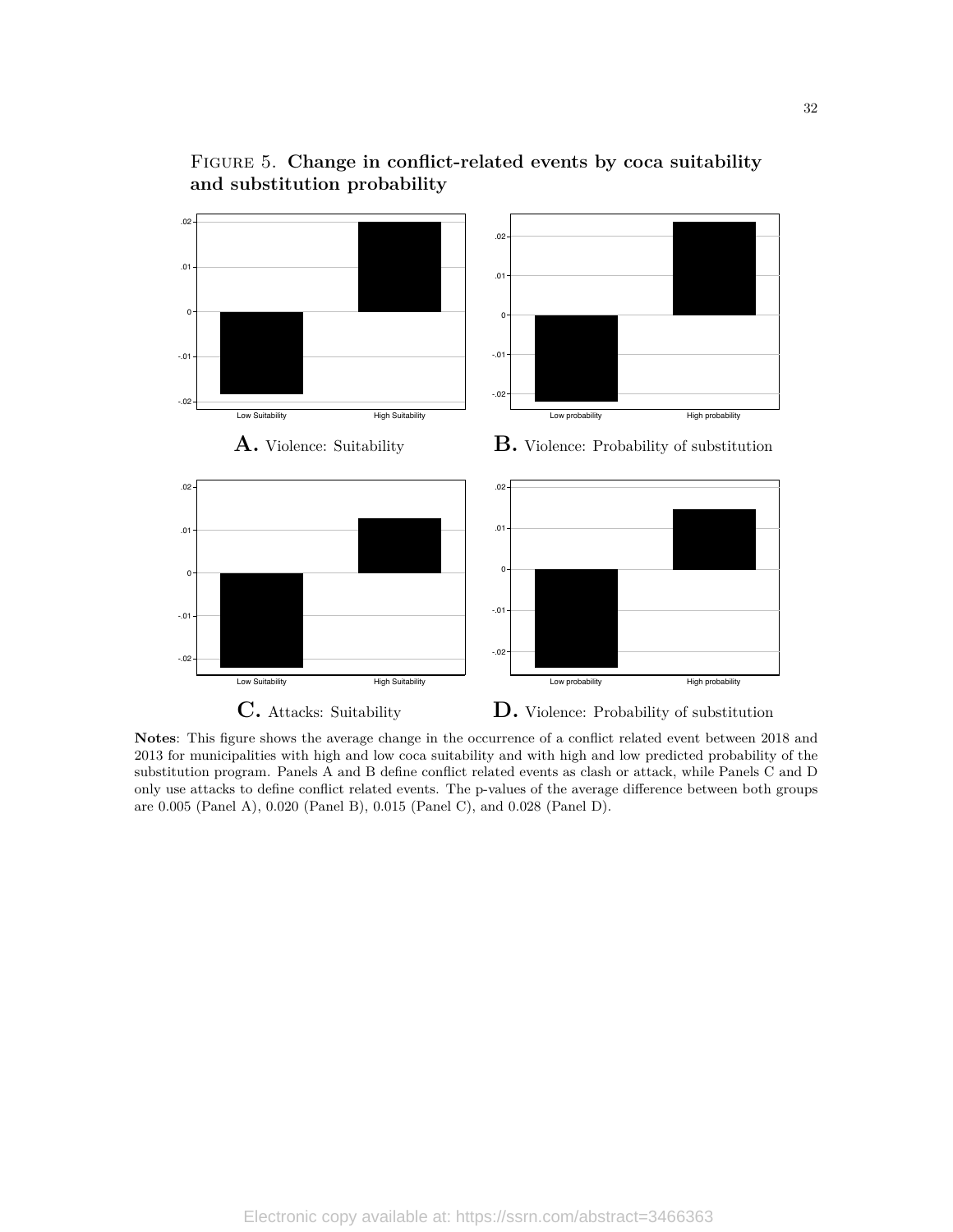<span id="page-33-0"></span>

|                                          | $\left(1\right)$<br>Mean | $\left( 2\right)$<br>Standard<br>deviation | $\left(3\right)$<br>Median | $\left(4\right)$<br>90 <sub>th</sub><br>percentile | [5]<br>10th<br>percentile |
|------------------------------------------|--------------------------|--------------------------------------------|----------------------------|----------------------------------------------------|---------------------------|
| Share of coca cultivation per 1,000 hct. | 0.63                     | 3.78                                       | 0.00                       | 0.45                                               | 0.00                      |
| Counties in substitution program         | 0.07                     | 0.26                                       | 0.00                       | 0.00                                               | 0.00                      |
| Probability of substitution program      | 0.05                     | 0.10                                       | 0.03                       | 0.06                                               | 0.01                      |
| Rural population                         | 0.59                     | 0.23                                       | 0.62                       | 0.86                                               | 0.23                      |
| Poverty index                            | 70.35                    | 15.75                                      | 71.27                      | 89.45                                              | 48.23                     |
| Distance to capital                      | 83.32                    | 60.12                                      | 68.81                      | 158.13                                             | 24.82                     |
| Population                               | 20883.16                 | 26090.27                                   | 12567.50                   | 44561.00                                           | 3768.00                   |

Table 1. Summary Statistics

**Notes**: This table presents summary statistics for the main variables of interest. See section [3](#page-8-0) for variable description.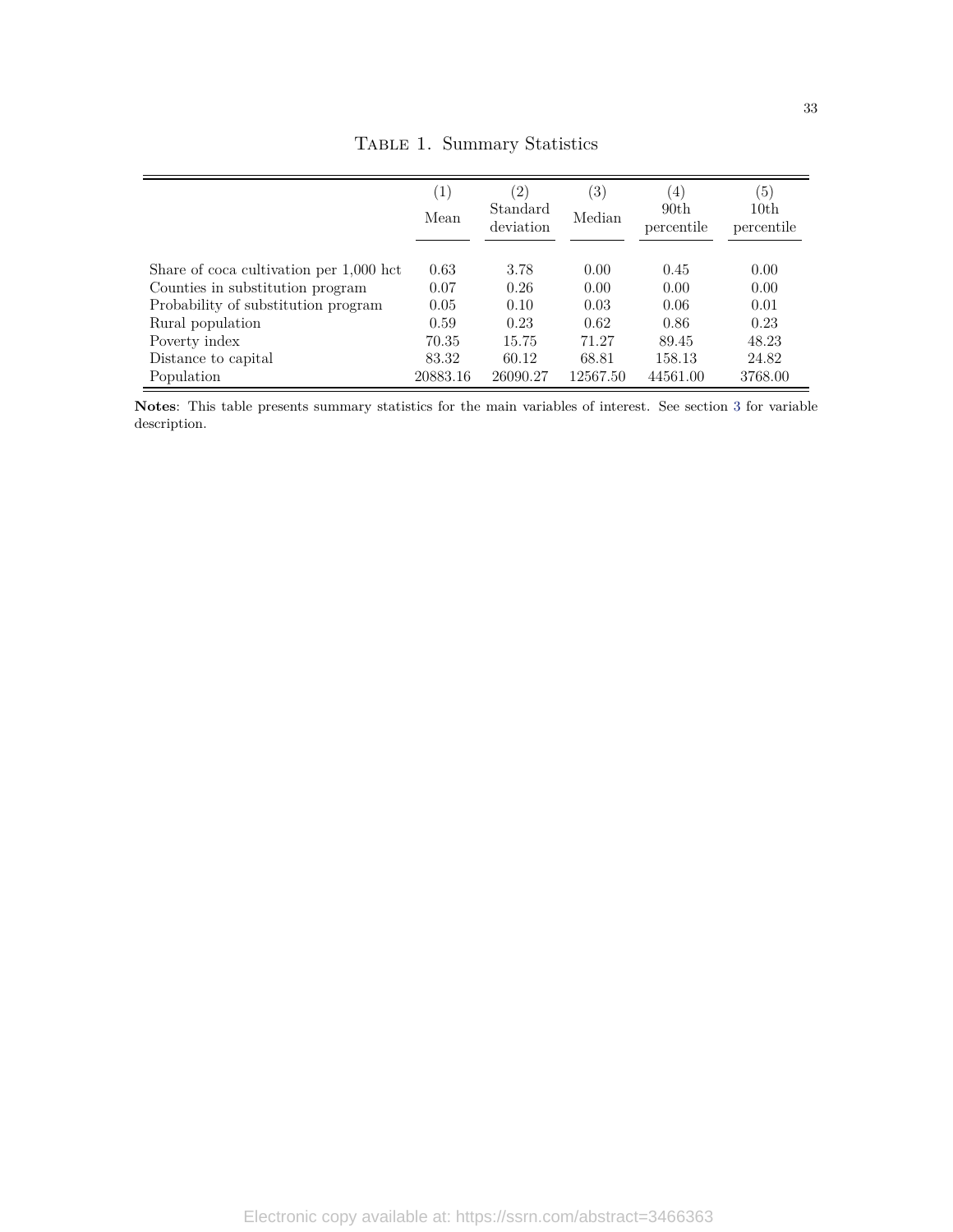# Table 2. Predicting PNIS

|                                | (1)                 |
|--------------------------------|---------------------|
| Poverty index                  | $0.15***$           |
| Coca cultivation per 1,000 hct | (0.05)<br>$0.31***$ |
|                                | (0.06)              |
| Observations                   | 1,092               |
| Municipality FE                | Yes                 |
| Mean DV                        | 0.072               |

# <span id="page-34-0"></span>*Dependent variable: Dummy for counties in PNIS program*

**Notes**: This table presents the results from a Probit regression on the probability of a county being part of the PNIS program. The table reports the marginal effects computed at the mean of the covariates. Robust standard errors are presented in parenthesis. \* is significant at the 10% level, \*\* is significant at the 5% level,  $^{***}$  is significant at the 1% level.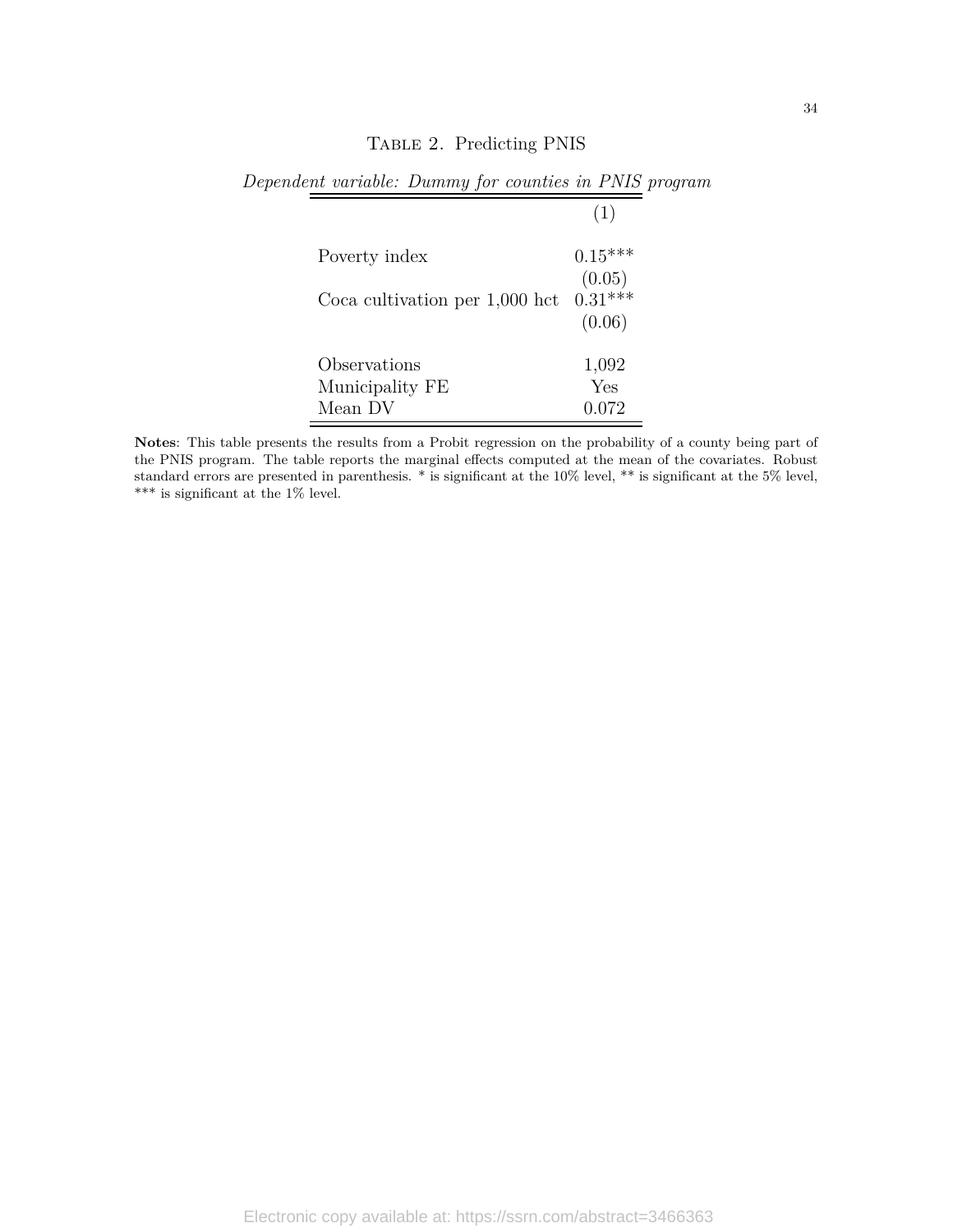|                                   | (1)            | $\left( 2\right)$ | $\left( 3\right)$ | $\left(4\right)$ | (5)                  | (6)      |
|-----------------------------------|----------------|-------------------|-------------------|------------------|----------------------|----------|
| <i>Treatment:</i>                 |                | Coca Suitability  |                   |                  | Probability of       |          |
|                                   |                |                   |                   |                  | Substitution Program |          |
|                                   |                |                   |                   |                  |                      |          |
| Suitability $\times$ Announcement | $0.30**$       | $0.35***$         | $0.28**$          | 26.99***         | $26.48***$           | 27.38*** |
|                                   | (0.12)         | (0.11)            | (0.11)            | (4.48)           | (4.57)               | (4.88)   |
|                                   | [0.002]        | [0.002]           | [0.006]           | [0.000]          | [0.000]              | [0.000]  |
|                                   |                |                   |                   |                  |                      |          |
| Observations                      | 8,736          | 8,736             | 8,736             | 8,736            | 8,736                | 8,736    |
| R-squared                         | 0.683          | 0.736             | 0.749             | 0.366            | 0.438                | 0.441    |
| Municipality FE                   | Yes            | Yes               | Yes               | Yes              | Yes                  | Yes      |
| Year FE                           | Yes            | Yes               | Yes               | Yes              | Yes                  | Yes      |
| Dept-Year FE                      | N <sub>o</sub> | Yes               | Yes               | $\rm No$         | Yes                  | Yes      |
| Controls                          | N <sub>0</sub> | N <sub>0</sub>    | Yes               | N <sub>o</sub>   | N <sub>0</sub>       | Yes      |
| Municipalities                    | 1092           | 1092              | 1092              | 1092             | 1092                 | 1092     |
| Mean DV                           | 0.274          | 0.274             | 0.274             | 0.274            | 0.274                | 0.274    |
| SD DV                             | 1.240          | 1.240             | 1.240             | 1.240            | 1.240                | 1.240    |

# <span id="page-35-0"></span>Table 3. Coca production, coca suitability, substitution probability, and policy announcement

*Dependent variable: Share of coca cultivation over 1,000 hectares*

**Notes**: This table presents the results from the main specification in equation [\(4.1\)](#page-12-3). *Suitability* is an index of coca suitability constructed by Mejía and Restrepo [\(2015\)](#page-26-5). *Probability of substitution* is a predicted probability of the substitution program estimated in Table [2.](#page-34-0) *Announcement* is a dummy that takes the value one for the period after 2013. Columns 3 and 6 add predetermined municipal controls interacted with the ceasefire dummy. This controls include logarithm of the population in 2010, share of rural population, poverty index, and distance to the department capital. Columns 1 to 3 present robust standard errors clustered at the municipality level in parenthesis, while Columns 4 to 6 present bootstrap standard errors. In square brackets we present the pvalues for standard errors control for spatial and first-order time correlation (see [Conley,](#page-25-13) [1999,](#page-25-13) [Conley,](#page-25-14) [2016\)](#page-25-14). We allow spatial correlation to extend to up to 279 km from each municipality's centroid to ensure that each municipality has at least one neighbor. \* is significant at the 10% level, \*\* is significant at the 5% level, \*\*\* is significant at the 1% level.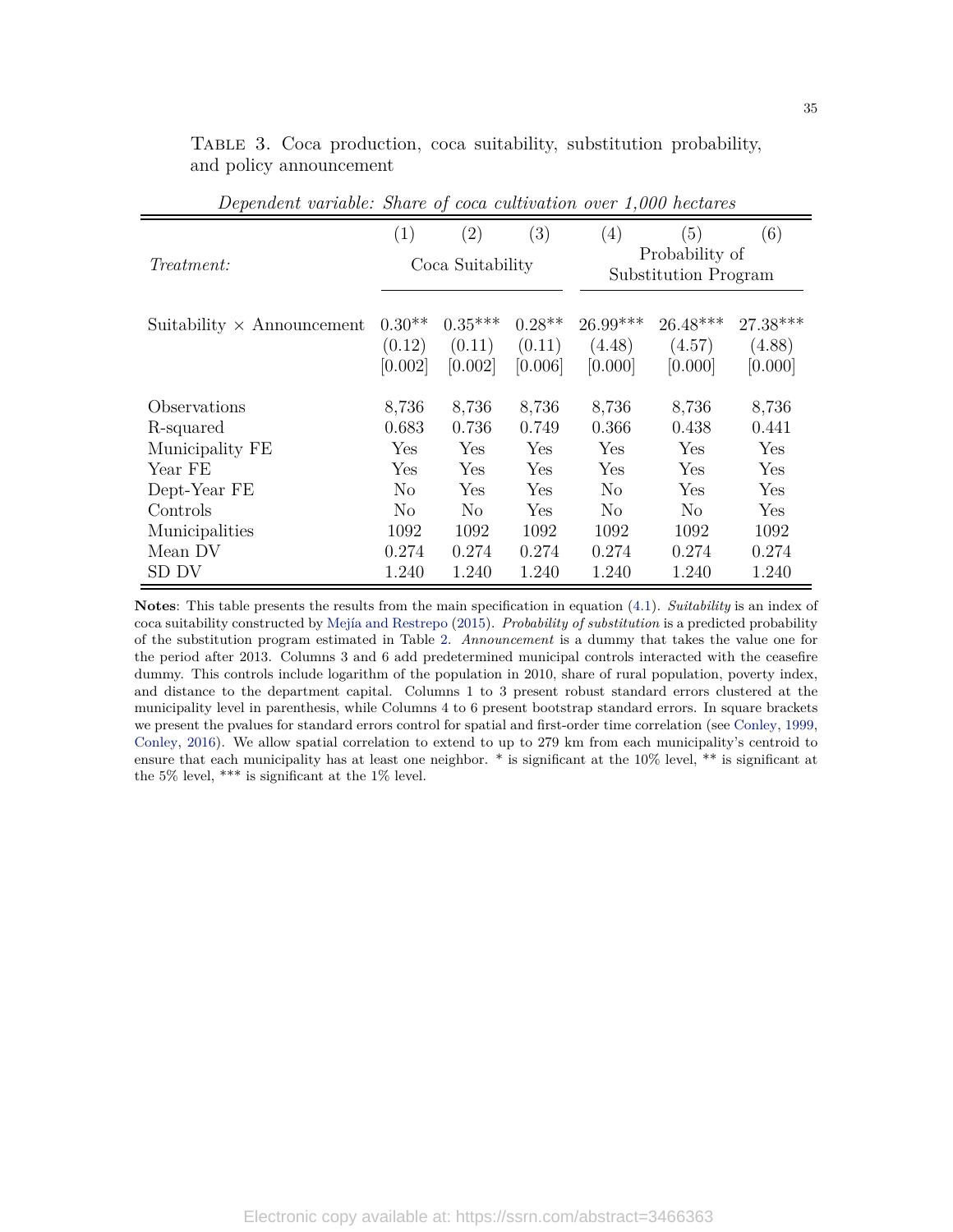| i                 |
|-------------------|
|                   |
|                   |
|                   |
| nontonono of<br>l |
|                   |
| í                 |
|                   |
| $-10 + 11 + 7$    |
|                   |
|                   |
|                   |
|                   |
| $\frac{1}{2}$     |
|                   |
|                   |

Dependent variable: Share of coca cultivation over 1,000 hectares *Dependent variable: Share of coca cultivation over 1,000 hectares*

|                                                                        | $\begin{pmatrix} 1 \\ 1 \end{pmatrix}$                                                                 | $\left( 2\right)$                                                                                                                                                                                                                                                                                                                                                                | $\odot$                              | $(\pm)$                                                                                              |
|------------------------------------------------------------------------|--------------------------------------------------------------------------------------------------------|----------------------------------------------------------------------------------------------------------------------------------------------------------------------------------------------------------------------------------------------------------------------------------------------------------------------------------------------------------------------------------|--------------------------------------|------------------------------------------------------------------------------------------------------|
| Suitability $\times$ Probability of substitution $\times$ Announcement |                                                                                                        |                                                                                                                                                                                                                                                                                                                                                                                  |                                      | $11.58**$<br>(5.23)                                                                                  |
| Suitability $\times$ Announcement                                      | $0.16***$                                                                                              | 0.10                                                                                                                                                                                                                                                                                                                                                                             | $0.13*$                              | $-0.31*$                                                                                             |
| Probability of substitution $\times$ Announcement                      | 26.90***<br>(0.06)                                                                                     | $26.39***$<br>(0.07)                                                                                                                                                                                                                                                                                                                                                             | $27.29***$<br>(0.07)                 | 24.62***<br>(0.18)                                                                                   |
|                                                                        | (4.46)                                                                                                 | (4.58)                                                                                                                                                                                                                                                                                                                                                                           | (4.89)                               | (4.50)                                                                                               |
| Observations                                                           |                                                                                                        | 8,736                                                                                                                                                                                                                                                                                                                                                                            | 8,736                                | 8,736                                                                                                |
| R-squared                                                              | 8,736<br>0.367                                                                                         | 0.438                                                                                                                                                                                                                                                                                                                                                                            | 0.442                                |                                                                                                      |
| Municipalities                                                         |                                                                                                        | 1092                                                                                                                                                                                                                                                                                                                                                                             | 1092                                 | $\begin{array}{l} 0.471 \\ 1092 \\ \text{Yes} \\ \text{Yes} \\ \text{Yes} \\ \text{Yes} \end{array}$ |
| Municipality FE                                                        |                                                                                                        |                                                                                                                                                                                                                                                                                                                                                                                  |                                      |                                                                                                      |
| Year ${\rm FE}$                                                        |                                                                                                        |                                                                                                                                                                                                                                                                                                                                                                                  |                                      |                                                                                                      |
| Dept-Year FE                                                           | $\begin{array}{c} 1092 \\ \text{Yes} \\ \text{Yes} \\ \text{Ne} \\ \text{No} \\ \text{No} \end{array}$ | $\begin{array}{l} \rm Yes\\ \rm Yes\\ \rm Yes\\ \rm Yes\\ \rm N\,c\\ \rm N\,c\\ \rm N\,c\\ \rm N\,c\\ \rm N\,c\\ \rm N\,c\\ \rm N\,c\\ \rm N\,c\\ \rm N\,c\\ \rm N\,c\\ \rm N\,c\\ \rm N\,c\\ \rm N\,c\\ \rm N\,c\\ \rm N\,c\\ \rm N\,c\\ \rm N\,c\\ \rm N\,c\\ \rm N\,c\\ \rm N\,c\\ \rm N\,c\\ \rm N\,c\\ \rm N\,c\\ \rm N\,c\\ \rm N\,c\\ \rm N\,c\\ \rm N\,c\\ \rm N\,c\\ \$ | $\frac{Y}{Y}$ es<br>$\frac{Y}{Y}$ es |                                                                                                      |
| Controls                                                               |                                                                                                        |                                                                                                                                                                                                                                                                                                                                                                                  |                                      |                                                                                                      |
| Mean DV                                                                | 0.274                                                                                                  | 0.274                                                                                                                                                                                                                                                                                                                                                                            | 0.274                                | 0.274                                                                                                |
| $\rm SD~DV$                                                            | 1.240                                                                                                  | 1.240                                                                                                                                                                                                                                                                                                                                                                            | 1.240                                | 1.240                                                                                                |

<span id="page-36-0"></span>**Notes:** This table presents the results from the main specification in equation  $(4.1)$ . Suitability is an index of coca suitability constructed by Mejía and Restrepo (2015). Probability of substitution is a predicted pr logarithm of the population in 2010, share of rural population, poverty index, and distance to the department capital. Bootstrap standard errors are presented in parenthesis. \* is significant at the 10% level, \*\* is signi takes the value one for the period after 2013. Column 3 adds predetermined municipal controls interacted with the ceasefire dummy. This controls include **Notes**: This table presents the results from the main specification in equation ([4.1\)](#page-12-3). *Suitability* is an index of coca suitability constructed by [Mej´ıa](#page-26-5) and [Restrepo](#page-26-5) [\(2015\)](#page-26-5). *Probability of substitution* is a predicted probability of the substitution program estimated in Table [2.](#page-34-0) *Announcement* is a dummy that takes the value one for the period after 2013. Column 3 adds predetermined municipal controls interacted with the ceasefire dummy. This controls include logarithm of the population in 2010, share of rural population, poverty index, and distance to the department capital. Bootstrap standard errors are presented in parenthesis. \* is significant at the 10% level, \*\* is significant at the 5% level, \*\*\* is significant at the 1% level.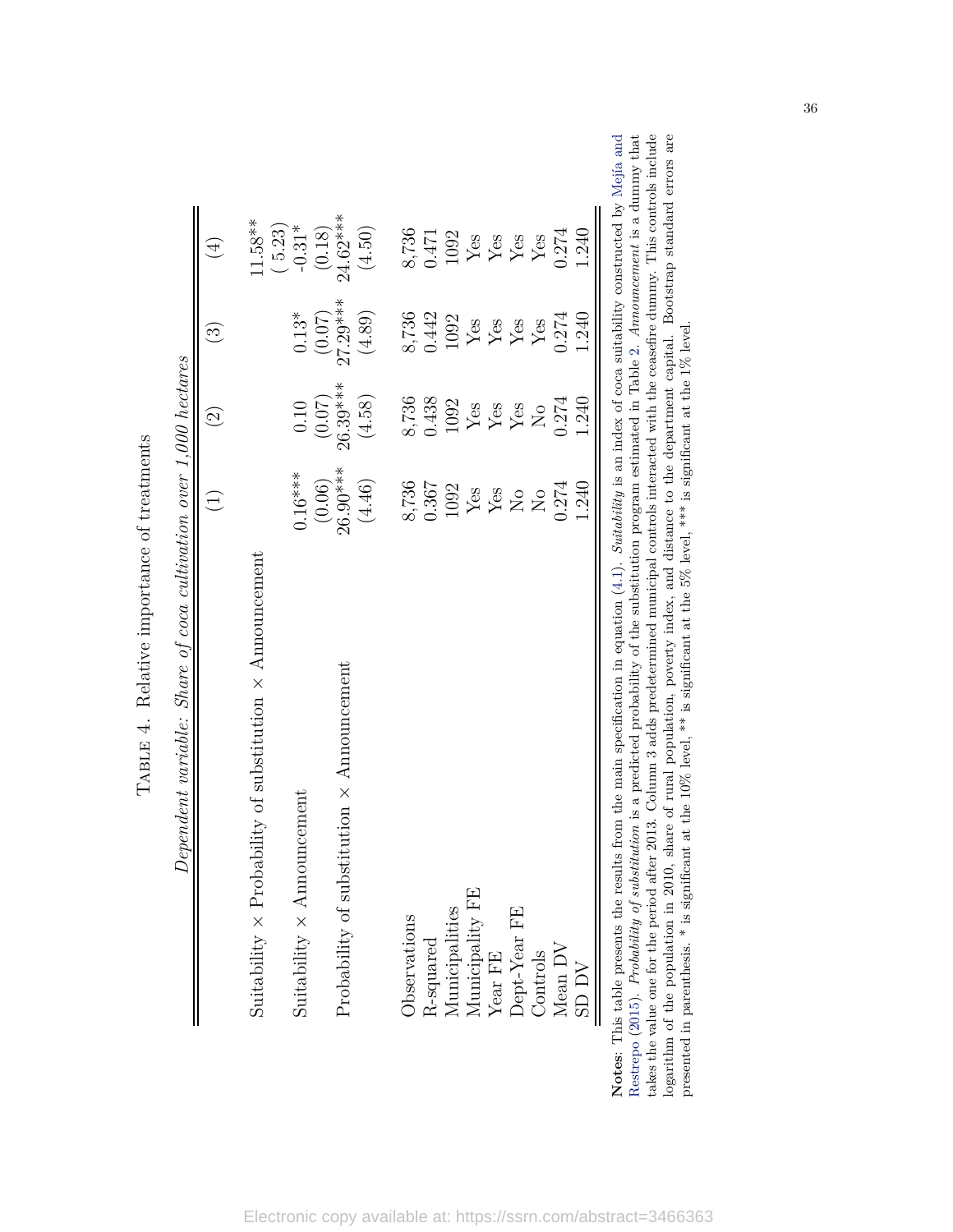|                                                                                                                                                                                |                        |                        | Dependent variable: Share of coca cultivation over 1,000 hectares |                            |                        |                                    |                                            |                                      |
|--------------------------------------------------------------------------------------------------------------------------------------------------------------------------------|------------------------|------------------------|-------------------------------------------------------------------|----------------------------|------------------------|------------------------------------|--------------------------------------------|--------------------------------------|
| Treatment:                                                                                                                                                                     |                        | $\widehat{\Omega}$     | Coca Suitability<br>$\binom{3}{2}$                                | $(\pm)$                    | ම                      | $\odot$                            | Probability of Substitution Program<br>(7) | $\circledast$                        |
|                                                                                                                                                                                | Pre-trend              | Collapse<br>pre/post   | Machine learning<br>controls                                      | Weighted by<br>county area | Pre-trend              | Collapse<br>pre/post               | Machine learning<br>controls               | Weighted by<br>county area           |
| Suitability $\times$ Announcement                                                                                                                                              |                        | $0.35***$<br>(0.11)    | $0.35***$<br>(0.11)                                               | $0.34***$<br>(0.17)        |                        | $26.48***$<br>(4.57)               | $27.42***$<br>(4.82)                       | 26.01***<br>(3.55)                   |
| $Treatment \times Trend$                                                                                                                                                       | (0.02)<br>0.01         |                        |                                                                   |                            | $-0.52$<br>(0.70)      |                                    |                                            |                                      |
| <b>O</b> servations                                                                                                                                                            |                        | 2,184                  | 8,736                                                             | 8,736                      |                        | 2,184                              |                                            | 8,736                                |
| R-squared                                                                                                                                                                      | 3,276<br>0.911         | 0.783                  |                                                                   | 0.111                      | 3,276<br>0.784         |                                    | 8,736<br>0.441                             |                                      |
| Municipality FE                                                                                                                                                                | $_{\rm Yes}^{\rm Yes}$ | $_{\rm Yes}^{\rm Yes}$ | $\frac{V}{Y}$ es<br>Yes                                           | Yes                        | $_{\rm Yes}^{\rm Yes}$ | $\frac{1652}{Yes}$<br>Yes Yes 1092 | $_{\rm Yes}^{\rm Vgs}$                     | $\frac{1524}{Y}$<br>$\frac{1092}{Y}$ |
| Dept-Year FE                                                                                                                                                                   |                        |                        |                                                                   | Yes                        |                        |                                    |                                            |                                      |
| Municipalities                                                                                                                                                                 | 1092                   | 1092                   | 1092                                                              | 1092                       | 1092                   |                                    | 1092                                       |                                      |
| Mean DV                                                                                                                                                                        | 0.274                  | 0.274                  | 0.274                                                             | 0.274                      | 0.274                  | 0.274                              | 0.274                                      | 0.274                                |
| <b>NG GS</b>                                                                                                                                                                   | 177                    | 1.240                  | 1.240                                                             | 177                        | .240                   | .240                               | .240                                       | 1.240                                |
| Notes: This table presents the results from the main specification in equation $(4.1)$ . Suitability is an index of coca suitability constructed by Mejía and<br>$\frac{1}{2}$ |                        |                        |                                                                   |                            |                        |                                    |                                            |                                      |

<span id="page-37-0"></span>

| ļ<br>1<br>$\ddot{\phantom{0}}$<br>ç<br>$\frac{1}{2}$<br>Ì |  |
|-----------------------------------------------------------|--|
| C<br>C<br>C<br>1<br>j<br>í<br>Ï<br> <br> <br> <br>)       |  |
| Ľ<br>١<br>ľ                                               |  |
|                                                           |  |

Restrepo (2015). Probability of substitution is a predicted probability of the substitution program estimated in Table 2. Announcement is a dummy that takes the value one for the period after 2013. Columns 1 to 4 present  $\mathbf{p}$ [Restrepo](#page-26-5) [\(2015\)](#page-26-5). *Probability of substitution* is a predicted probability of the substitution program estimated in Table [2.](#page-34-0) *Announcement* is a dummy that takes the value one for the period after 2013. Columns 1 to 4 present robust standard errors clustered at the municipality level in parenthesis, while Columns 5 to 8 present bootstrap standard errors.  $*$  is significant at the 10% level,  $**$  is significant at the 1% level.  $**$  is significant at the 1% level.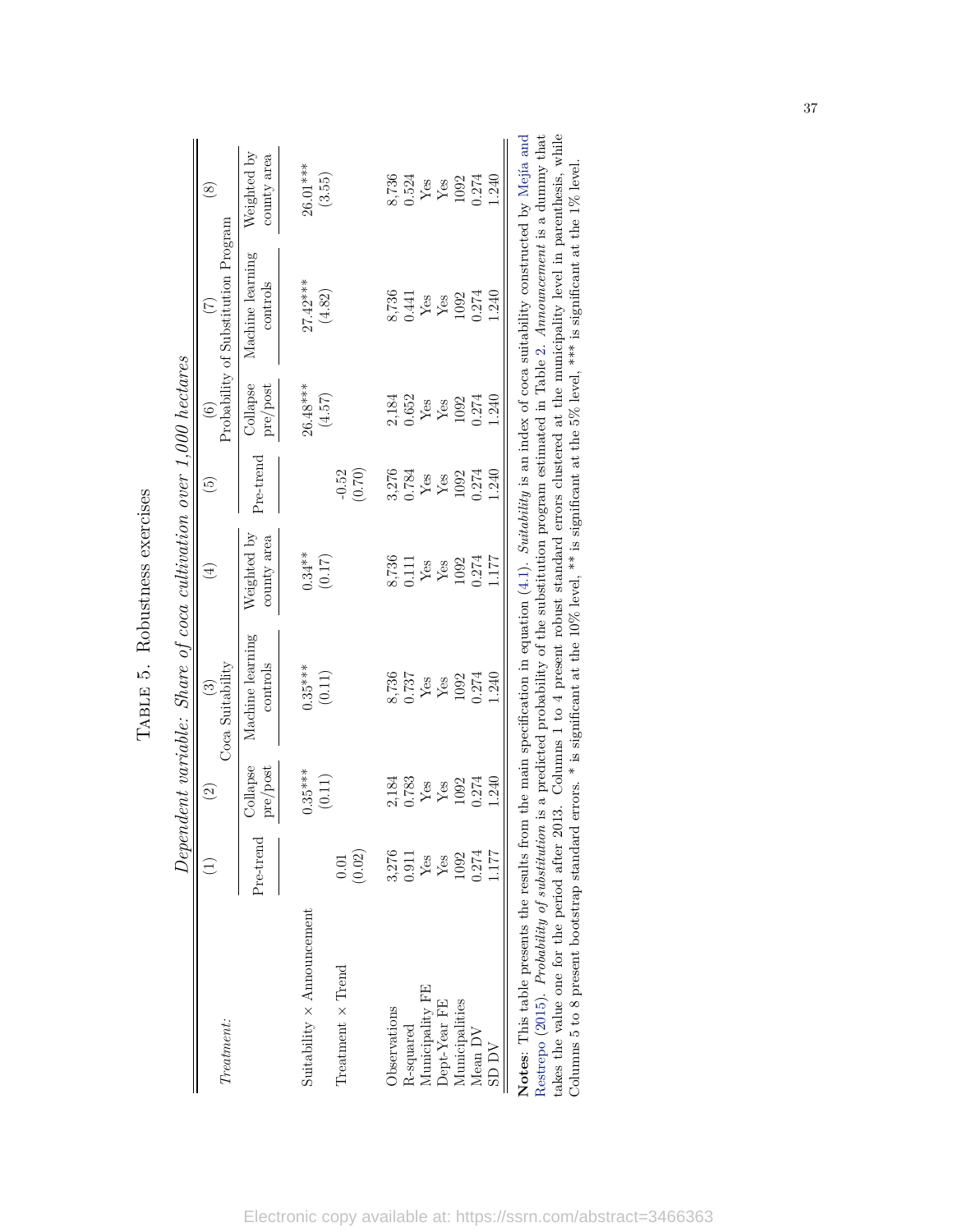|                                                                                 | $\widehat{\Xi}$                                                                                                                 | $\widehat{\mathfrak{D}}$                                                                                                          | $\widetilde{\Xi}$                                                                                                | $(\pm)$                                                                                                                         | $\widetilde{\mathbb{G}}$                                                                                                                                                                                                                                                                                                                                                                                                                                                                             | $\widehat{\odot}$                                                                                          |
|---------------------------------------------------------------------------------|---------------------------------------------------------------------------------------------------------------------------------|-----------------------------------------------------------------------------------------------------------------------------------|------------------------------------------------------------------------------------------------------------------|---------------------------------------------------------------------------------------------------------------------------------|------------------------------------------------------------------------------------------------------------------------------------------------------------------------------------------------------------------------------------------------------------------------------------------------------------------------------------------------------------------------------------------------------------------------------------------------------------------------------------------------------|------------------------------------------------------------------------------------------------------------|
| Suitability $\times$ Announcement                                               | $0.35***$                                                                                                                       | $0.34***$                                                                                                                         | $0.27***$                                                                                                        |                                                                                                                                 |                                                                                                                                                                                                                                                                                                                                                                                                                                                                                                      |                                                                                                            |
| titution $\times$ Announcement<br>Probability of subs                           | (0.11)                                                                                                                          | (0.11)                                                                                                                            | $\left( 0.10\right)$                                                                                             | $26.48***$<br>(4.57)                                                                                                            | $33.41***$<br>(4.50)                                                                                                                                                                                                                                                                                                                                                                                                                                                                                 | 25.47****<br>(4.53)                                                                                        |
| Observations                                                                    |                                                                                                                                 |                                                                                                                                   |                                                                                                                  |                                                                                                                                 |                                                                                                                                                                                                                                                                                                                                                                                                                                                                                                      |                                                                                                            |
| R-squared                                                                       |                                                                                                                                 |                                                                                                                                   |                                                                                                                  |                                                                                                                                 | 8,736<br>0.494                                                                                                                                                                                                                                                                                                                                                                                                                                                                                       |                                                                                                            |
| Municipality FE                                                                 | $\begin{array}{l} 8,736 \\ 0.736 \\ \text{Yes} \\ \text{Yes} \\ \text{No} \\ \text{NO} \\ \text{NO} \\ \text{1092} \end{array}$ | $\begin{array}{l} 8,736 \\ 0.754 \\ \text{Yes} \\ \text{Yes} \\ \text{Yes} \\ \text{Yes} \\ \text{No} \\ \text{1092} \end{array}$ | $\begin{array}{l} 8,736 \\ 0.760 \\ \text{Yes} \\ \text{Yes} \\ \text{Yes} \\ \text{Yes} \\ 1092 \\ \end{array}$ | $\begin{array}{l} 8,736 \\ 0.438 \\ \text{Yes} \\ \text{Yes} \\ \text{No} \\ \text{No} \\ \text{NO} \\ \text{1092} \end{array}$ |                                                                                                                                                                                                                                                                                                                                                                                                                                                                                                      | $\begin{array}{l} 8,736 \\ 0.472 \\ \text{Yes} \\ \text{Yes} \\ \text{Yes} \\ 1092 \\ 1092 \\ \end{array}$ |
| $\ensuremath{\mathsf{verb}}\xspace\text{-}\ensuremath{\mathsf{Year}}\xspace$ FE |                                                                                                                                 |                                                                                                                                   |                                                                                                                  |                                                                                                                                 |                                                                                                                                                                                                                                                                                                                                                                                                                                                                                                      |                                                                                                            |
| Eradication $\times$ Year FE<br>Pre-Announcement                                |                                                                                                                                 |                                                                                                                                   |                                                                                                                  |                                                                                                                                 |                                                                                                                                                                                                                                                                                                                                                                                                                                                                                                      |                                                                                                            |
| $Year$ FE<br>FARC Presence ×                                                    |                                                                                                                                 |                                                                                                                                   |                                                                                                                  |                                                                                                                                 | $\begin{array}{l}\n\text{Yes} \\ \text{Yes} \\ \text{Yes} \\ \text{Yes} \\ \text{No} \\ \text{No} \\ \text{No} \\ \text{No} \\ \text{No} \\ \text{No} \\ \text{No} \\ \text{No} \\ \text{No} \\ \text{No} \\ \text{No} \\ \text{No} \\ \text{No} \\ \text{No} \\ \text{No} \\ \text{No} \\ \text{No} \\ \text{No} \\ \text{No} \\ \text{No} \\ \text{No} \\ \text{No} \\ \text{No} \\ \text{No} \\ \text{No} \\ \text{No} \\ \text{No} \\ \text{No} \\ \text{No} \\ \text{No} \\ \text{No} \\ \text$ |                                                                                                            |
| Municipalities                                                                  |                                                                                                                                 |                                                                                                                                   |                                                                                                                  |                                                                                                                                 |                                                                                                                                                                                                                                                                                                                                                                                                                                                                                                      |                                                                                                            |
| $\operatorname{Mean}$ DV                                                        | 0.274                                                                                                                           | 0.274                                                                                                                             | 0.274                                                                                                            | 0.274                                                                                                                           | 0.274                                                                                                                                                                                                                                                                                                                                                                                                                                                                                                |                                                                                                            |
| SD DV                                                                           | 1.240                                                                                                                           | .240                                                                                                                              | .240                                                                                                             | 1.240                                                                                                                           | 1.240                                                                                                                                                                                                                                                                                                                                                                                                                                                                                                | 1.240                                                                                                      |

<span id="page-38-0"></span>TABLE 6. Was it eradication or FARC presence? TABLE 6. Was it eradication or FARC presence?

Restrepo (2015). Probability of substitution is a predicted probability of the PNIS program estimated in Table 2. Announcement is a dummy that takes the value one for the period after 2013. Pre-Announcement Eradication Controls is the total area eradicated via aerial spraying between 2011 and 2014<br>over the municipality area interacted with year dummies. Columns 1 to 2 Notes: This table presents the results from the main specification in equation  $(4.1)$ . Suitability is an index of coca suitability constructed by Mejia and **Notes**: This table presents the results from the main specification in equation ([4.1\)](#page-12-3). *Suitability* is an index of coca suitability constructed by [Mej´ıa](#page-26-5) and [Restrepo](#page-26-5) [\(2015\)](#page-26-5). *Probability of substitution* is a predicted probability of the PNIS program estimated in Table [2.](#page-34-0) *Announcement* is a dummy that takes the value one for the period after 2013. *Pre-Announcement Eradication Controls* is the total area eradicated via aerial spraying between 2011 and 2014 over the municipality area interacted with year dummies. Columns 1 to 2 present robust standard errors clustered at the municipality level in parenthesis, while Columns 3 to 4 present bootstrap standard errors. \* is significant at the 10% level, \*\* is significant at the 5% level, \*\*\* is significant at the 1% level.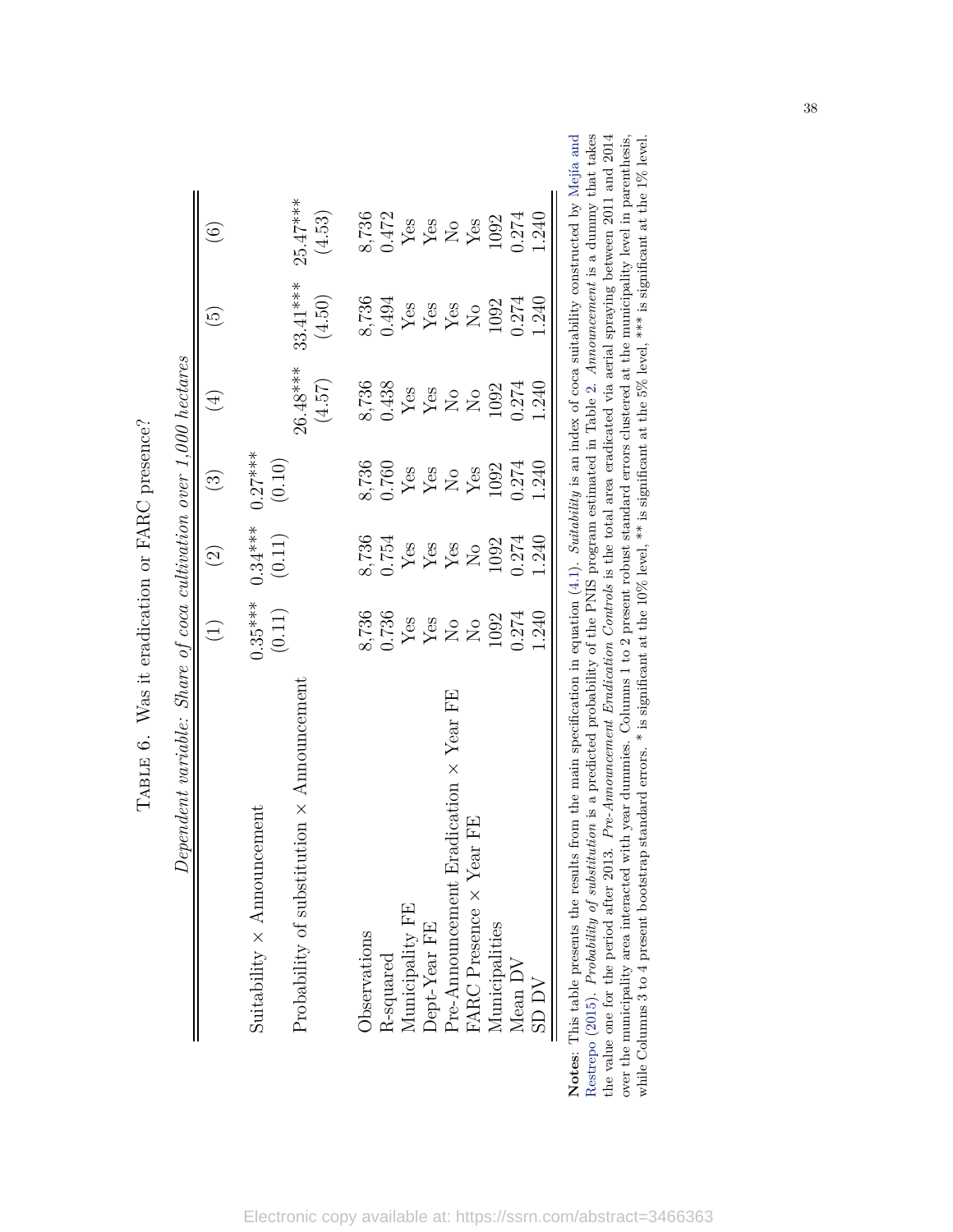|                                                                                                    | HH <sup>-</sup><br>$\left(\frac{1}{2}\right)$                                                      | $\odot$                                                                                                                                                                                                                                                                                                                                             | <b>NIC</b><br>$\widehat{S}$                                                                        | $\bigoplus$                                                                                        | <i>A</i> oran's I<br>$\widehat{\mathfrak{S}}$                                      | $\widehat{\odot}$                                                                                  |                                                                                                | $\begin{array}{cc} (7) & (8) \\ \text{G}\text{G Index} \end{array}$                                    |
|----------------------------------------------------------------------------------------------------|----------------------------------------------------------------------------------------------------|-----------------------------------------------------------------------------------------------------------------------------------------------------------------------------------------------------------------------------------------------------------------------------------------------------------------------------------------------------|----------------------------------------------------------------------------------------------------|----------------------------------------------------------------------------------------------------|------------------------------------------------------------------------------------|----------------------------------------------------------------------------------------------------|------------------------------------------------------------------------------------------------|--------------------------------------------------------------------------------------------------------|
| Probability of substitution $\times$ Announcement<br>Suitability $\times$ Announcement             | $-0.00$<br>$(0.02)$                                                                                | $\begin{array}{c} 0.05^* \\ (0.03) \end{array}$                                                                                                                                                                                                                                                                                                     | $-0.01$ ***<br>$(0.00)$                                                                            | $-0.01$<br>$(0.02)$                                                                                | $-0.03$<br>(0.02)                                                                  | (0.05)                                                                                             | (0.00)                                                                                         | (0.00)                                                                                                 |
| Municipality FE<br>Dept-Year FE<br>Municipalities<br>Observations<br>R-squared<br>Mean DV<br>SD DV | $\begin{array}{l} 1,636 \\ 0.711 \\ \text{Yes} \\ \text{Yes} \\ 255 \\ 0.096 \\ 0.176 \end{array}$ | $\frac{1,636}{1,711}$<br>$\frac{1}{1}$<br>$\frac{1}{1}$<br>$\frac{1}{1}$<br>$\frac{1}{1}$<br>$\frac{1}{1}$<br>$\frac{1}{1}$<br>$\frac{1}{1}$<br>$\frac{1}{1}$<br>$\frac{1}{1}$<br>$\frac{1}{1}$<br>$\frac{1}{1}$<br>$\frac{1}{1}$<br>$\frac{1}{1}$<br>$\frac{1}{1}$<br>$\frac{1}{1}$<br>$\frac{1}{1}$<br>$\frac{1}{1}$<br>$\frac{1}{1}$<br>$\frac{$ | $\begin{array}{c} 1,636 \\ 0.939 \\ \text{Yes} \\ \text{Yes} \\ 255 \\ 0.933 \end{array}$<br>0.085 | $\begin{array}{c} 1,636 \\ 0.937 \\ \text{Yes} \\ \text{Yes} \\ 255 \\ 0.933 \end{array}$<br>0.085 | $\frac{1,586}{1,713}$<br>$\frac{Yes}{Yes}$<br>$\frac{246}{2170}$<br>0.170<br>0.233 | $\begin{array}{c} 1,586 \\ 0.712 \\ \text{Yes} \\ \text{Yes} \\ 246 \\ 0.170 \end{array}$<br>0.233 | $\begin{array}{l} 1,621 \\ 0.327 \\ \text{Yes} \\ \text{Yes} \\ 0.001 \\ 0.001 \\ \end{array}$ | $\begin{array}{l} 1,621 \\ 0.326 \\ \text{Yes} \\ 1,68 \\ \text{Yes} \\ 0.001 \\ 0.001 \\ \end{array}$ |

<span id="page-39-0"></span>TABLE 7. Did concentration change? TABLE 7. Did concentration change?

lahl-**TOOES.** This value presence we resume mum are main speculation in equation  $(x, t)$  for over concentration measures. This is a gini index based on the share if its and the share of coca cultivation in square kilometer over Ord (1992) and described in section 3, respectively. Suitability is an index of coca suitability constructed by Mejía and Restrepo (2015). Probability of of coca cultivation in each square kilometer. Moran Index and GG Index are measures of spatial autocorrelation based on Moran (1950) and Getis and [Ord](#page-26-18) [\(1992\)](#page-26-18) and described in section [3,](#page-8-0) respectively. *Suitability* is an index of coca suitability constructed by Mej´ıa and [Restrepo](#page-26-5) ([2015\)](#page-26-5). *Probability of* substitution is a predicted probability of the substitution program estimated in Table 2. Announcement is a dummy that takes the value one for the period Hirshman index for the share of coca cultivation in square kilometer over the total cultivation in the municipality. *GINI* is a gini index based on the share *substitution* is a predicted probability of the substitution program estimated in Table [2.](#page-34-0) *Announcement* is a dummy that takes the value one for the period after 2013. Even columns present robust standard errors clustered at the municipality level in parenthesis, while odd columns present bootstrap standard **Notes**: This table presents the results from the main specification in equation [\(4.1\)](#page-12-3) for coca concentration measures. *HHI* is defined as the Herfindahlof coca cultivation in each square kilometer. *Moran Index* and *GG Index* are measures of spatial autocorrelation based on [Moran](#page-26-17) [\(1950\)](#page-26-17) and [Getis](#page-26-18) and after 2013. Even columns present robust standard errors clustered at the municipality level in parenthesis, while odd columns present bootstrap standard errors. \* is significant at the 10% level, \*\* is significant at the 5% level, \*\*\* is significant at the 1% level. errors. \* is significant at the 10% level, \*\* is significant at the 5% level, \*\*\* is significant at the 1% level. Note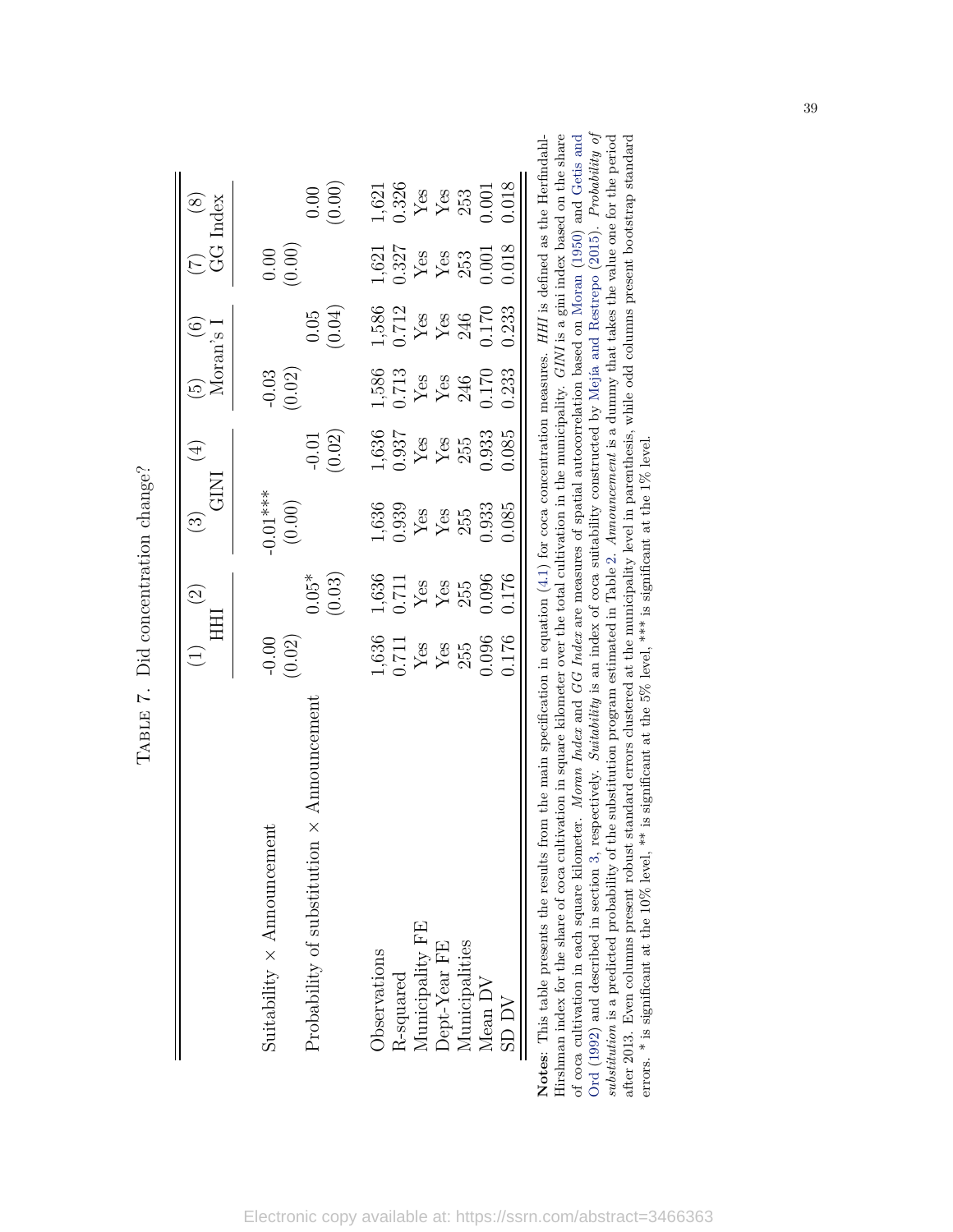#### Table 8. Heterogeneous effects by armed groups presence

<span id="page-40-0"></span>

|                                                                                 | (1)        | (2)        |
|---------------------------------------------------------------------------------|------------|------------|
| Armed group presence $\times$ Suitability $\times$ Announcement                 | $0.39*$    |            |
|                                                                                 | (0.20)     |            |
| Armed group presence $\times$ Probability of substitution $\times$ Announcement |            | $16.63***$ |
|                                                                                 |            | (6.47)     |
| Suitability $\times$ Announcement                                               | $0.18**$   |            |
|                                                                                 | (0.08)     |            |
| Probability of substitution $\times$ Announcement                               |            | $10.60**$  |
|                                                                                 |            | (5.17)     |
| Armed group presence $\times$ announcement                                      | $0.91***$  | $-0.38*$   |
|                                                                                 | (0.20)     | (0.23)     |
|                                                                                 |            |            |
| Observations                                                                    | 8,736      | 8,736      |
| R-squared                                                                       | 0.739      | 0.818      |
| Municipality FE                                                                 | <b>Yes</b> | Yes        |
| Dept-Year FE                                                                    | <b>Yes</b> | Yes.       |
| Municipalities                                                                  | 1092       | 1092       |
| Mean DV                                                                         | 0.274      | 0.274      |
| SD DV                                                                           | 1.240      | 1.240      |

*Dependent variable: Share of coca cultivation over 1,000 hectares*

**Notes**: This table presents the results from the main specification in equation [\(4.1\)](#page-12-3). *Suitability* is an index of coca suitability constructed by Mejía and Restrepo [\(2015\)](#page-26-5). *Probability of substitution* is a predicted probability of the substitution program estimated in Table [2.](#page-34-0) *Armed group presence* is a dummy that takes the value one for municipalities with at least one attack by any armed group between 2011 and 2014. *Announcement* is a dummy that takes the value one for the period after 2013. Column 1 presents robust standard errors clustered at the municipality level in parenthesis, while Column 2 presents bootstrap standard errors. \* is significant at the 10% level, \*\* is significant at the 5% level, \*\*\* is significant at the 1% level.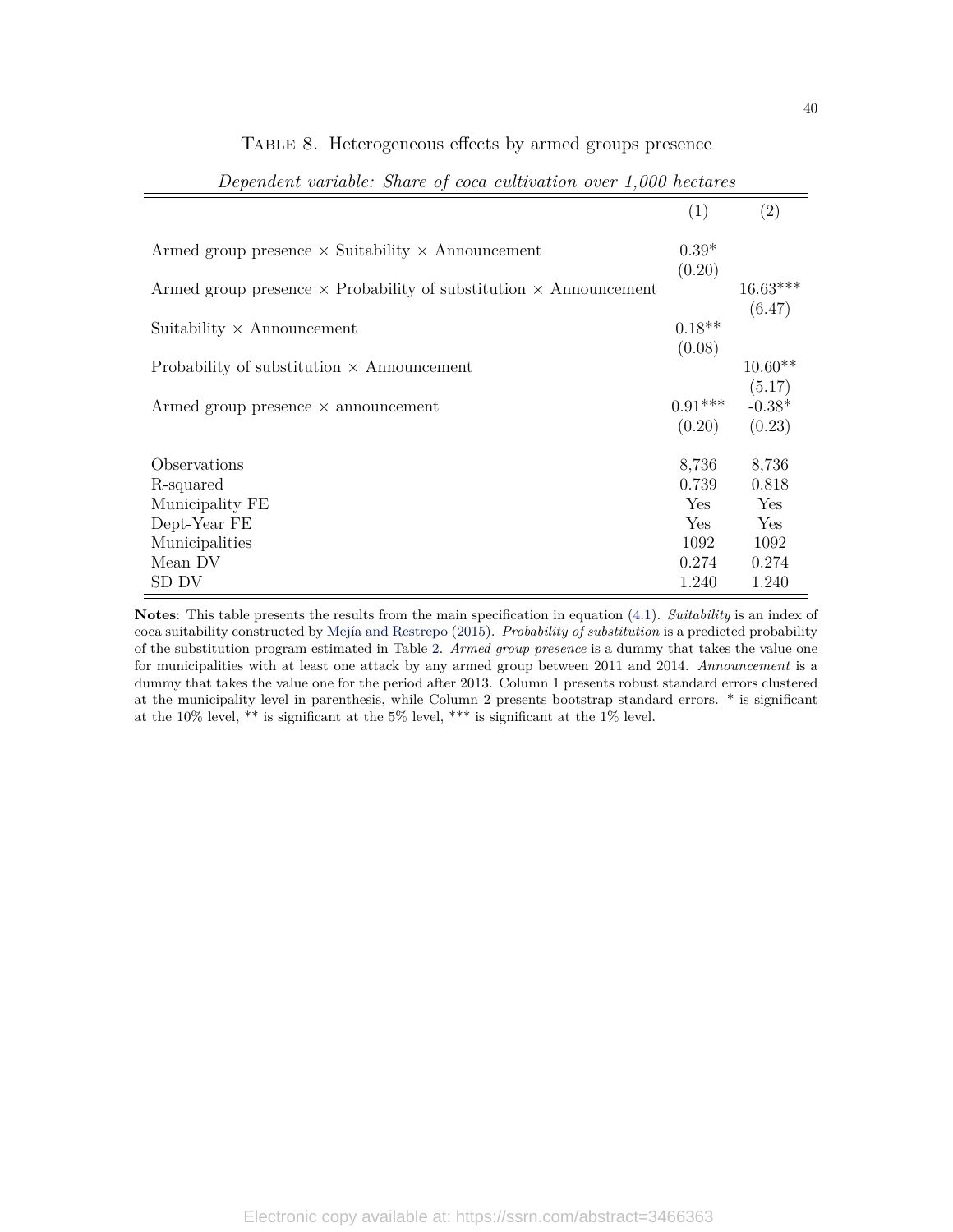|                                           | (1)                 | (2)                 | (3)                 | (4)                 |
|-------------------------------------------|---------------------|---------------------|---------------------|---------------------|
| Panel A: Any violent event                |                     |                     |                     |                     |
| Suitability                               | $0.02**$<br>(0.01)  | $0.01*$<br>(0.01)   |                     |                     |
| Probability of substitution               |                     |                     | $0.69***$<br>(0.15) | $0.61***$<br>(0.17) |
| Other armed groups violent events in 2013 | $0.28***$<br>(0.06) | $0.24***$<br>(0.06) | $0.25***$<br>(0.06) | $0.22***$<br>(0.06) |
| Observations                              | 1,092               | 1,092               | 1,092               | 1,092               |
| R-squared                                 | 0.178               | 0.218               | 0.236               | 0.258               |
| Department FE                             | Yes                 | Yes                 | Yes                 | Yes                 |
| Controls                                  | N <sub>o</sub>      | Yes                 | N <sub>o</sub>      | Yes                 |
| Mean DV                                   | 0.057               | 0.057               | 0.057               | 0.057               |
| Panel B: Any attack                       |                     |                     |                     |                     |
| Suitability                               | $0.01**$            | 0.01                |                     |                     |
|                                           | (0.01)              | (0.01)              |                     |                     |
| Probability of substitution               |                     |                     | $0.64***$           | $0.55***$           |
|                                           |                     |                     | (0.16)              | (0.16)              |
| Other armed groups violent events in 2013 | $0.29***$           | $0.25***$           | $0.26***$           | $0.23***$           |
|                                           | (0.06)              | (0.06)              | (0.06)              | (0.06)              |
| Observations                              | 1,092               | 1,092               | 1,092               | 1,092               |
| R-squared                                 | 0.174               | 0.221               | 0.230               | 0.258               |
| Department FE                             | Yes                 | Yes                 | Yes                 | Yes                 |
| Controls                                  | N <sub>o</sub>      | Yes                 | N <sub>o</sub>      | Yes                 |
| Mean DV                                   | 0.050               | 0.050               | 0.050               | 0.050               |

<span id="page-41-0"></span>Table 9. Change in violence, coca suitability, and probability of substitution

*Dependent variable: Dummy for any other armed group event in 2018*

**Notes**: This table presents the results from the main specification in equation. Panel A uses as dependent variable a dummy that takes the value one if in 2018 there was at least one clash or attack by an other-than-FARC armed group, while in Panel B takes the value one if there was at least one attack. *Suitability* is an index of coca suitability constructed by Mejía and Restrepo [\(2015\)](#page-26-5). *Probability of substitution* is a predicted probability of the substitution program estimated in Table [2.](#page-34-0) *Announcement* is a dummy that takes the value one for the period after 2013. Columns 1 and 2 present robust standard errors in parenthesis, while Columns 3 and 4 present bootstrap standard errors. \* is significant at the 10% level, \*\* is significant at the 5% level, \*\*\* is significant at the 1% level.